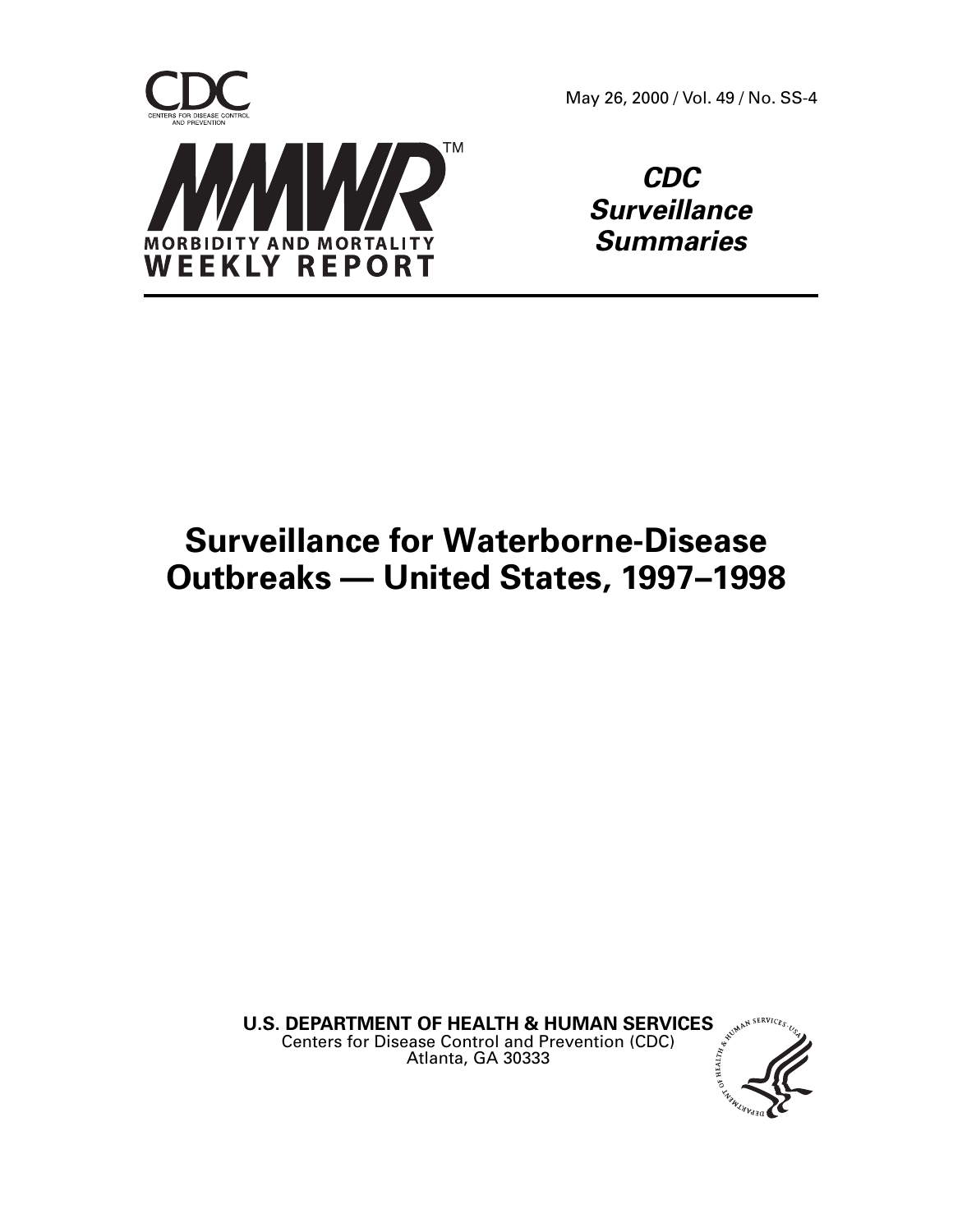The MMWR series of publications is published by the Epidemiology Program Office, Centers for Disease Control and Prevention (CDC), U.S. Department of Health and Human Services, Atlanta, GA 30333.

### SUGGESTED CITATION

General: Centers for Disease Control and Prevention. CDC Surveillance Summaries, May 26, 2000. MMWR 2000;49(No. SS-4).

Specific: [Author(s)]. [Title of particular article]. In: CDC Surveillance Summaries, May 26, 2000. MMWR 2000;49(No. SS-4):[inclusive page numbers].

Centers for Disease Control and Prevention .................. Jeffrey P. Koplan, M.D., M.P.H. **Director** 

| The production of this report as an <i>MMWR</i> serial publication was coordinated in                        |
|--------------------------------------------------------------------------------------------------------------|
| <b>Acting Director</b>                                                                                       |
| Office of Scientific and Health Communications  John W. Ward, M.D.<br>Director<br><b>Editor, MMWR Series</b> |
| Managing Editor                                                                                              |
| Amanda Crowell<br><b>Project Editor</b>                                                                      |
| Beverly J. Holland<br><b>Visual Information Specialist</b>                                                   |
| Michele D. Renshaw<br>Erica R. Shaver<br><b>Information Technology Specialists</b>                           |

Use of trade names and commercial sources is for identification only and does not imply endorsement by the U.S. Department of Health and Human Services.

References to non-CDC sites on the Internet are provided as a service to MMWR readers and do not constitute or imply endorsement of these organizations or their programs by CDC or the U.S. Department of Health and Human Services. CDC is not responsible for the content of pages found at these sites.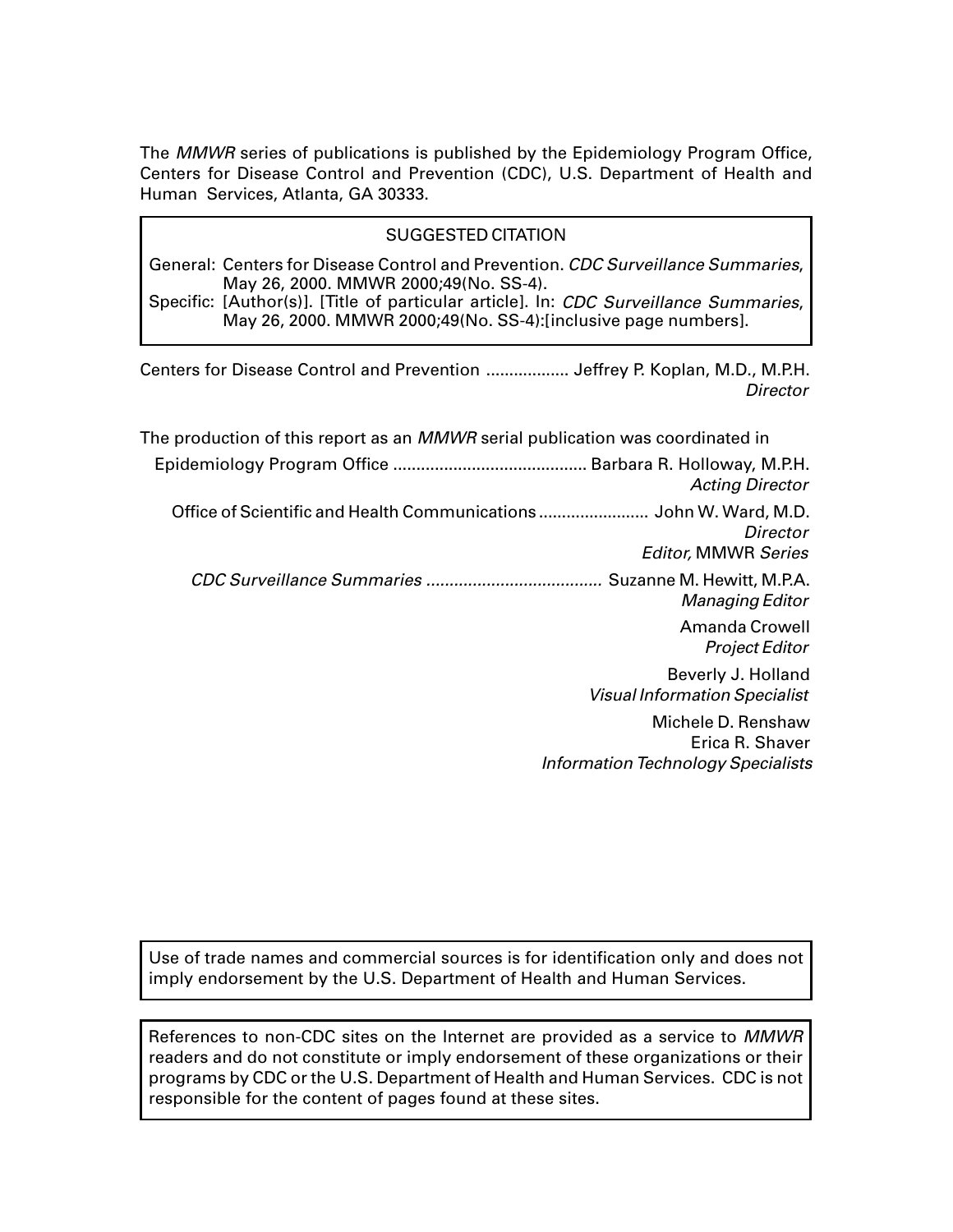## **Contents**

| Reports Published in CDC Surveillance Summaries |  |
|-------------------------------------------------|--|
|                                                 |  |
|                                                 |  |
|                                                 |  |
|                                                 |  |
|                                                 |  |
|                                                 |  |
|                                                 |  |
|                                                 |  |
| State and Territorial Epidemiologists and       |  |
|                                                 |  |
|                                                 |  |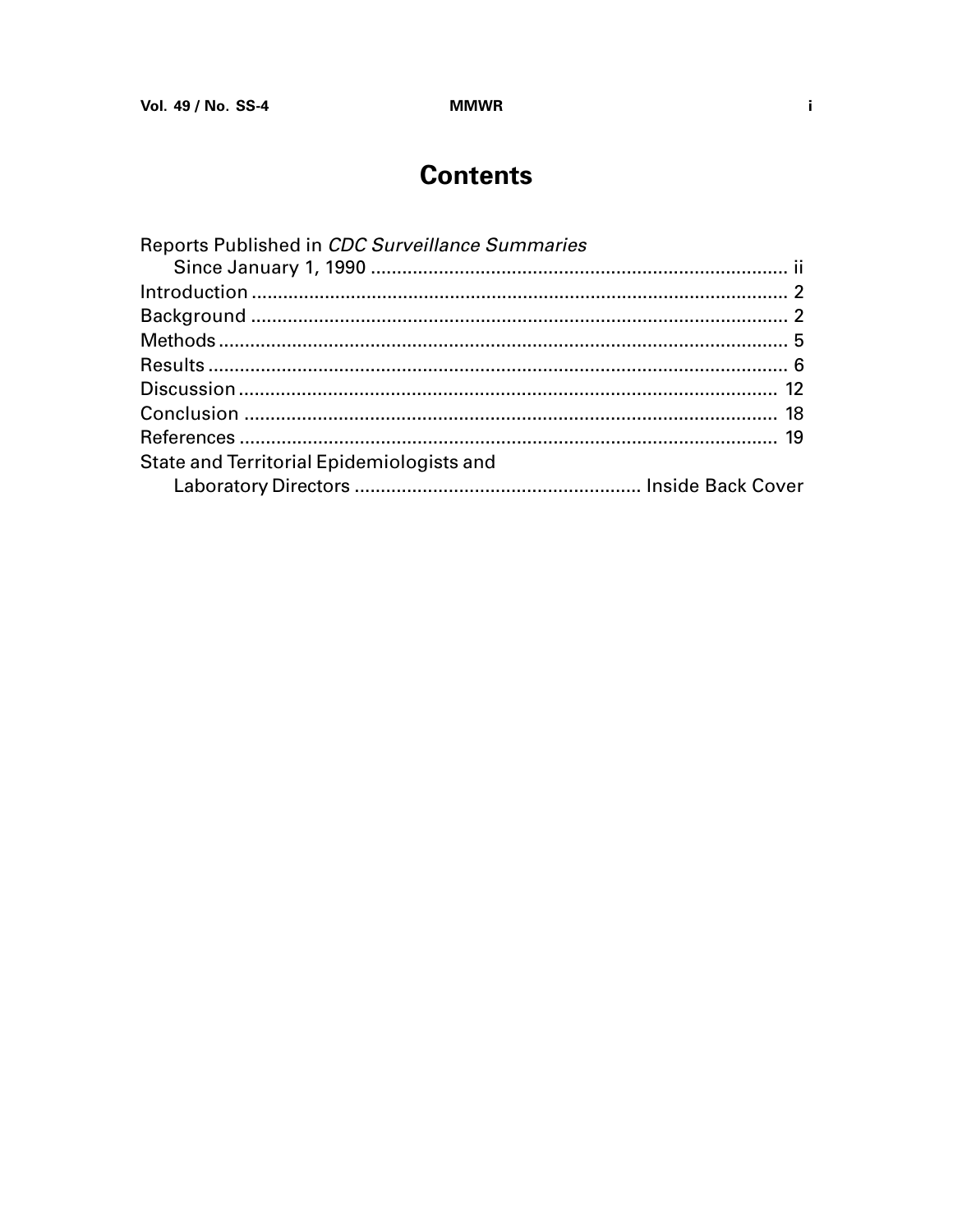<span id="page-3-0"></span>

| <b>Subject</b>                                    | Responsible<br>CIO/Agency* | <b>Most Recent Report</b> |
|---------------------------------------------------|----------------------------|---------------------------|
| Abortion                                          | <b>NCCDPHP</b>             | 1999; Vol. 48, No. SS-4   |
| Aging                                             |                            |                           |
| <b>Health Risks</b>                               | <b>NCCDPHP</b>             | 1999, Vol. 48, No. SS-8   |
| <b>Health-Care Services</b>                       | NCCDPHP/NIP                | 1999; Vol. 48, No. SS-8   |
| Health-Related Quality of Life                    | NCEH/NCCDPHP               | 1999; Vol. 48, No. SS-8   |
| Injuries and Violence                             | NCIPC/NCCDPHP              | 1999; Vol. 48, No. SS-8   |
| Morbidity and Mortality                           | NCHS/NCCDPHP               | 1999; Vol. 48, No. SS-8   |
| AIDS/HIV                                          |                            |                           |
| AIDS-Defining Opportunistic Illnesses             | NCHSTP/NCID                | 1999; Vol. 48, No. SS-2   |
| Among Black and Hispanic Children                 |                            |                           |
| and Women of Childbearing Age                     | <b>NCEHIC</b>              | 1990; Vol. 39, No. SS-3   |
| Asthma                                            | <b>NCEH</b>                | 1998; Vol. 47, No. SS-1   |
| <b>Behavioral Risk Factors</b>                    | <b>NCCDPHP</b>             | 2000; Vol. 49, No. SS-2   |
| <b>Birth Defects</b>                              |                            |                           |
| <b>Birth Defects Monitoring Program</b>           |                            |                           |
| (see also Malformations)                          | <b>NCEH</b>                | 1993; Vol. 42, No. SS-1   |
| Contribution of Birth Defects to Infant Mortality |                            |                           |
| <b>Among Minority Groups</b>                      | <b>NCEHIC</b>              | 1990; Vol. 39, No. SS-3   |
| <b>Breast and Cervical Cancer</b>                 | <b>NCCDPHP</b>             | 1999; Vol. 48, No. SS-6   |
| Cardiovascular Disease                            | EPO/NCCDPHP                | 1998; Vol. 47, No. SS-5   |
| Chancroid                                         | <b>NCPS</b>                | 1992; Vol. 41, No. SS-3   |
| Chlamydia                                         | <b>NCPS</b>                | 1993; Vol. 42, No. SS-3   |
| Cholera                                           | <b>NCID</b>                | 1992; Vol. 41, No. SS-1   |
| <b>Chronic Fatigue Syndrome</b>                   | <b>NCID</b>                | 1997; Vol. 46, No. SS-2   |
| <b>Contraception Practices</b>                    | <b>NCCDPHP</b>             | 1992; Vol. 41, No. SS-4   |
| Cytomegalovirus Disease, Congenital               | <b>NCID</b>                | 1992; Vol. 41, No. SS-2   |
| Dengue                                            | <b>NCID</b>                | 1994; Vol. 43, No. SS-2   |
| <b>Developmental Disabilities</b>                 | <b>NCEH</b>                | 1996; Vol. 45, No. SS-2   |
| <b>Diabetes Mellitus</b>                          | <b>NCCDPHP</b>             | 1993; Vol. 42, No. SS-2   |
| <b>Dracunculiasis</b>                             | <b>NCID</b>                | 1992; Vol. 41, No. SS-1   |
| <b>Ectopic Pregnancy</b>                          | <b>NCCDPHP</b>             | 1993; Vol. 42, No. SS-6   |
| <b>Elderly, Hospitalizations Among</b>            | <b>NCCDPHP</b>             | 1991; Vol. 40, No. SS-1   |
| Escherichia coli 0157                             | <b>NCID</b>                | 1991; Vol. 40, No. SS-1   |
| <b>Evacuation Camps</b>                           | EPO                        | 1992; Vol. 41, No. SS-4   |
| Family Planning Services at Title X Clinics       | <b>NCCDPHP</b>             | 1995; Vol. 44, No. SS-2   |
| <b>Food Safety</b>                                | <b>NCID</b>                | 1998, Vol. 47, No. SS-4   |
| Foodborne-Disease Outbreaks                       | <b>NCID</b>                | 2000; Vol. 49, No. SS-1   |
| Gonorrhea and Syphilis, Teenagers                 | <b>NCPS</b>                | 1993; Vol. 42, No. SS-3   |
| <b>Hazardous Substances Emergency Events</b>      | <b>ATSDR</b>               | 1994; Vol. 43, No. SS-2   |
| <b>Health Surveillance Systems</b>                | <b>IHPO</b>                | 1992; Vol. 41, No. SS-4   |

**Reports Published in CDC Surveillance Summaries Since January 1, 1990**

### **\*Abbreviations**

| <b>ATSDR</b>   | Agency for Toxic Substances and Disease Registry                    |
|----------------|---------------------------------------------------------------------|
| CIO            | Centers/Institute/Offices                                           |
| EPO            | Epidemiology Program Office                                         |
| <b>IHPO</b>    | International Health Program Office                                 |
| <b>NCCDPHP</b> | National Center for Chronic Disease Prevention and Health Promotion |
| <b>NCEH</b>    | National Center for Environmental Health                            |
| <b>NCEHIC</b>  | National Center for Environmental Health and Injury Control         |
| <b>NCHSTP</b>  | National Center for HIV, STD, and TB Prevention                     |
| <b>NCID</b>    | National Center for Infectious Diseases                             |
| <b>NCIPC</b>   | National Center for Injury Prevention and Control                   |
| <b>NCPS</b>    | National Center for Prevention Services                             |
| <b>NIOSH</b>   | National Institute for Occupational Safety and Health               |
| <b>NIP</b>     | National Immunization Program                                       |
|                |                                                                     |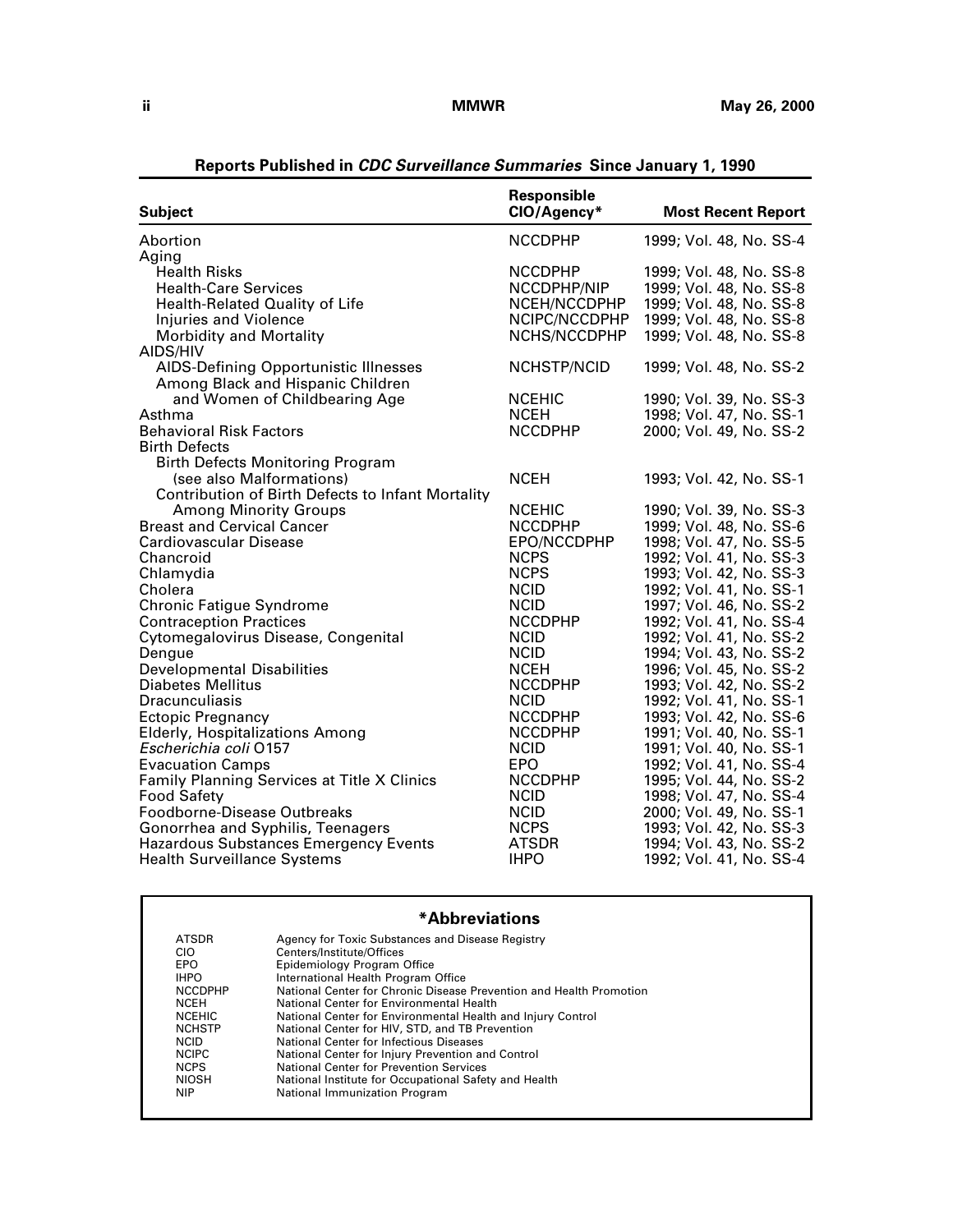| <b>Subject</b>                                          | <b>Responsible</b><br>CIO/Agency* | <b>Most Recent Report</b>                          |
|---------------------------------------------------------|-----------------------------------|----------------------------------------------------|
| Homicide                                                | <b>NCEHIC</b>                     | 1992; Vol. 41, No. SS-3                            |
| Hysterectomy                                            | <b>NCCDPHP</b>                    | 1997; Vol. 46, No. SS-4                            |
| Infant Mortality (see also National Infant Mortality;   |                                   |                                                    |
| Birth Defects; Postneonatal Mortality)                  | <b>NCEHIC</b>                     | 1990; Vol. 39, No. SS-3                            |
| Influenza                                               | <b>NCID</b>                       | 2000; Vol. 49, No. SS-3                            |
| Injury                                                  |                                   |                                                    |
| Head and Neck                                           | <b>NCIPC</b>                      | 1993; Vol. 42, No. SS-5                            |
| In Developing Countries                                 | <b>NCEHIC</b>                     | 1992; Vol. 41, No. SS-1                            |
| Lead Poisoning, Childhood                               | <b>NCEHIC</b>                     | 1990; Vol. 39, No. SS-4                            |
| Low Birth Weight                                        | <b>NCCDPHP</b>                    | 1990; Vol. 39, No. SS-3                            |
| Lyme Disease                                            | <b>NCID</b>                       | 2000; Vol. 49, No. SS-3                            |
| Malaria                                                 | <b>NCID</b>                       | 1999; Vol. 48, No. SS-1                            |
| <b>Measles</b>                                          | <b>NCPS</b>                       | 1992; Vol. 41, No. SS-6                            |
| <b>Meningococcal Disease</b>                            | <b>NCID</b>                       | 1993; Vol. 42, No. SS-2                            |
| Mumps                                                   | <b>NIP</b>                        | 1995; Vol. 44, No. SS-3                            |
| Neisseria gonorrhoeae, Antimicrobial Resistance in NCPS |                                   | 1993; Vol. 42, No. SS-3                            |
| <b>Neural Tube Defects</b>                              | <b>NCEH</b>                       | 1995; Vol. 44, No. SS-4                            |
| Occupational Injuries/Disease                           |                                   |                                                    |
| Asthma                                                  | <b>NIOSH</b>                      | 1999; Vol. 48, No. SS-3                            |
| <b>Silicosis</b>                                        | NIOSH                             | 1997; Vol. 46, No. SS-1                            |
| Parasites, Intestinal                                   | <b>NCID</b>                       | 1991; Vol. 40, No. SS-4                            |
| <b>Pediatric Nutrition</b>                              | <b>NCCDPHP</b>                    | 1992; Vol. 41, No. SS-7                            |
| Pertussis                                               | <b>NCPS</b>                       | 1992; Vol. 41, No. SS-8                            |
| Poliomyelitis                                           | <b>NCPS</b>                       | 1992; Vol. 41, No. SS-1                            |
| <b>Postneonatal Mortality</b>                           | <b>NCCDPHP</b>                    | 1998; Vol. 47, No. SS-2                            |
| Pregnancy                                               |                                   |                                                    |
| <b>Pregnancy Nutrition</b>                              | <b>NCCDPHP</b>                    | 1992; Vol. 41, No. SS-7                            |
| <b>Pregnancy-Related Mortality</b>                      | <b>NCCDPHP</b>                    | 1997; Vol. 46, No. SS-4                            |
| <b>Pregnancy Risk Assessment</b>                        |                                   |                                                    |
| <b>Monitoring System (PRAMS)</b>                        | <b>NCCDPHP</b>                    | 1999; Vol. 48, No. SS-5                            |
| Pregnancy, Teenage                                      | <b>NCCDPHP</b>                    | 1993; Vol. 42, No. SS-6                            |
| <b>Racial/Ethnic Minority Groups</b>                    | Various                           | 1990; Vol. 39, No. SS-3                            |
| <b>Respiratory Disease</b>                              | <b>NCEHIC</b>                     | 1992; Vol. 41, No. SS-4                            |
| Rotavirus                                               | <b>NCID</b>                       | 1992; Vol. 41, No. SS-3                            |
| <b>School Health Education Profiles</b>                 | <b>NCCDPHP</b>                    | 1998; Vol. 47, No. SS-4                            |
| Sexually Transmitted Diseases in Italy                  | <b>NCPS</b>                       | 1992; Vol. 41, No. SS-1                            |
| Smoking                                                 | <b>NCCDPHP</b>                    | 1990; Vol. 39, No. SS-3                            |
| <b>Smoking-Attributable Mortality</b>                   | <b>NCCDPHP</b>                    | 1994; Vol. 43, No. SS-1                            |
| <b>Tobacco-Control Laws, State</b>                      | <b>NCCDPHP</b>                    | 1999; Vol. 48, No. SS-3                            |
| <b>Tobacco-Use Behaviors</b>                            | <b>NCCDPHP</b>                    | 1994; Vol. 43, No. SS-3                            |
| Spina Bifida                                            | <b>NCEH</b>                       | 1996; Vol. 45, No. SS-2                            |
| Streptococcal Disease (Group B)                         | <b>NCID</b>                       | 1992; Vol. 41, No. SS-6                            |
| Syphilis, Congenital                                    | <b>NCPS</b>                       | 1993; Vol. 42, No. SS-6                            |
| Syphilis, Primary and Secondary                         | <b>NCPS</b>                       | 1993; Vol. 42, No. SS-3                            |
| Tetanus                                                 | NIP                               | 1998; Vol. 47, No. SS-2                            |
| Trichinosis                                             | <b>NCID</b>                       | 1991; Vol. 40, No. SS-3                            |
| Tuberculosis                                            | <b>NCPS</b>                       | 1991; Vol. 40, No. SS-3                            |
| Waterborne-Disease Outbreaks                            | <b>NCID</b>                       | 2000; Vol. 49, No. SS-4                            |
| Years of Potential Life Lost                            | EPO                               | 1992; Vol. 41, No. SS-6                            |
| Youth Risk Behaviors<br>College Students                | <b>NCCDPHP</b>                    | 1998; Vol. 47, No. SS-3<br>1997; Vol. 46, No. SS-6 |
| National Alternative High Schools                       | <b>NCCDPHP</b><br><b>NCCDPHP</b>  | 1999; Vol. 48, No. SS-7                            |
|                                                         |                                   |                                                    |

### **Reports Published in CDC Surveillance Summaries Since January 1, 1990 — Continued**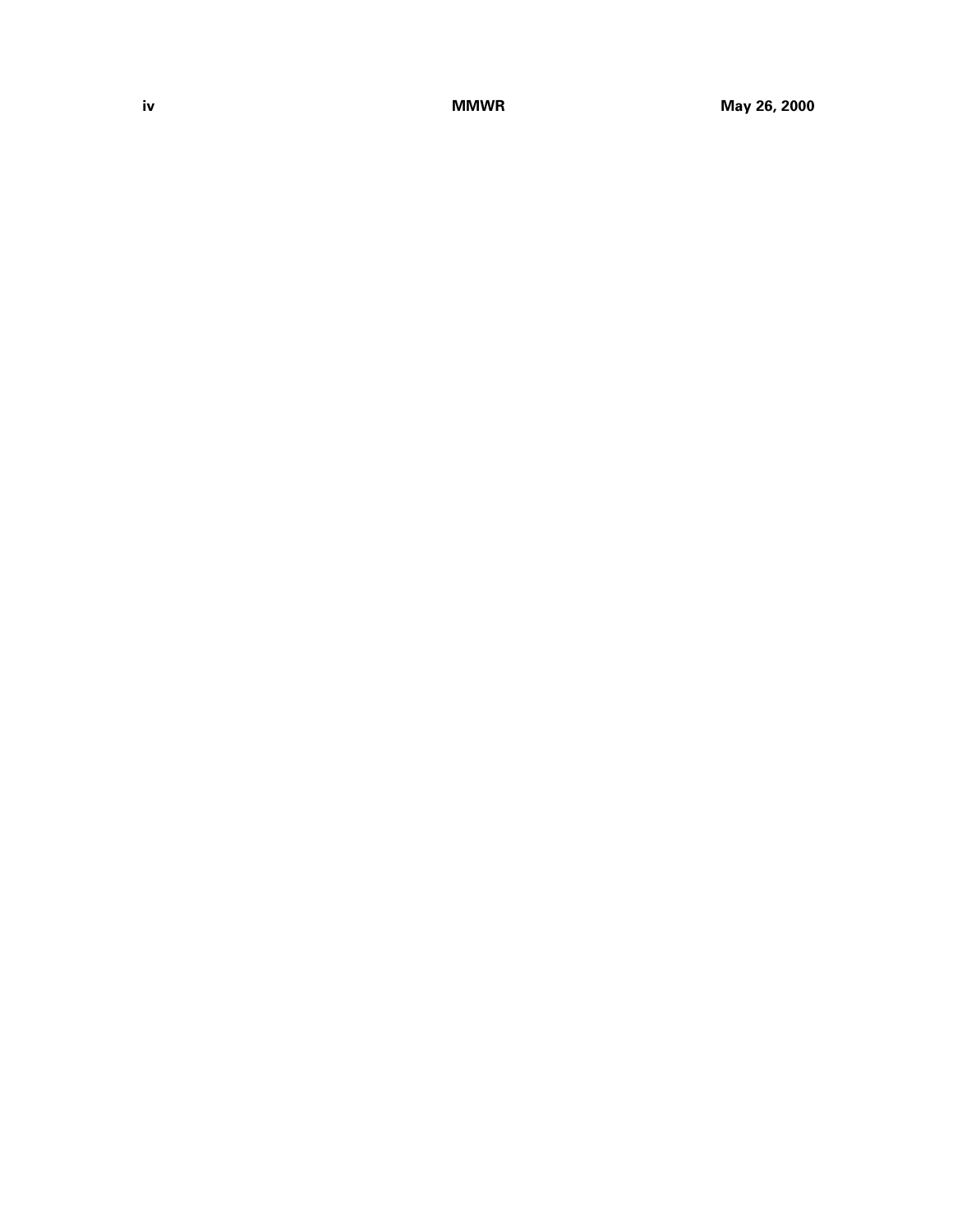## **Surveillance for Waterborne-Disease Outbreaks — United States, 1997–1998**

Rachel S. Barwick, M.S., Ph.D.<sup>1,2</sup> Deborah A. Levy, Ph.D., M.P.H.2 Gunther F. Craun, M.P.H.3 Michael J. Beach, Ph.D.2 Rebecca L. Calderon, Ph.D., M.P.H.4

Epidemic Intelligence Service, Epidemiology Program Office, CDC Division of Parasitic Diseases, National Center for Infectious Diseases, CDC Gunther F. Craun & Associates, Staunton, Virginia Human Studies Division, National Health and Environmental Effects Laboratory, U.S. Environmental Protection Agency

#### **Abstract**

**Problem/Condition:** Since 1971, CDC and the U.S. Environmental Protection Agency (EPA) have maintained a collaborative surveillance system for collecting and periodically reporting data relating to occurrences and causes of waterborne-disease outbreaks (WBDOs).

**Reporting Period Covered:** This summary includes data from January 1997 through December 1998 and a previously unreported outbreak in 1996.

**Description of the System:** The surveillance system includes data regarding outbreaks associated with drinking water and recreational water. State, territorial, and local public health departments are primarily responsible for detecting and investigating WBDOs and voluntarily reporting them to CDC on a standard form.

**Results:** During 1997–1998, a total of 13 states reported 17 outbreaks associated with drinking water. These outbreaks caused an estimated 2,038 persons to become ill. No deaths were reported. The microbe or chemical that caused the outbreak was identified for 12 (70.6%) of the 17 outbreaks; 15 (88.2%) were linked to groundwater sources. Thirty-two outbreaks from 18 states were attributed to recreational water exposure and affected an estimated 2,128 persons. Eighteen (56.3%) of the 32 were outbreaks of gastroenteritis, and 4 (12.5%) were single cases of primary amebic meningoencephalitis caused by Naegleria fowleri, all of which were fatal. The etiologic agent was identified for 29 (90.6%) of the 32 outbreaks, with one death associated with an Escherichia coli O157:H7 outbreak. Ten (55.6%) of the 18 gastroenteritis outbreaks were associated with treated pools or ornamental fountains. Of the eight outbreaks of dermatitis, seven (87.5%) were associated with hot tubs, pools, or springs.

**Interpretation:** Drinking water outbreaks associated with surface water decreased from 31.8% during 1995–1996 to 11.8% during 1997–1998. This reduction could be caused by efforts by the drinking water industry (e.g., Partnership for Safe Water), efforts by public health officials to improve drinking water quality, and improved water treatment after the implementation of EPA's Surface Water Treatment Rule. In contrast, the proportion of outbreaks associated with systems supplied by a groundwater source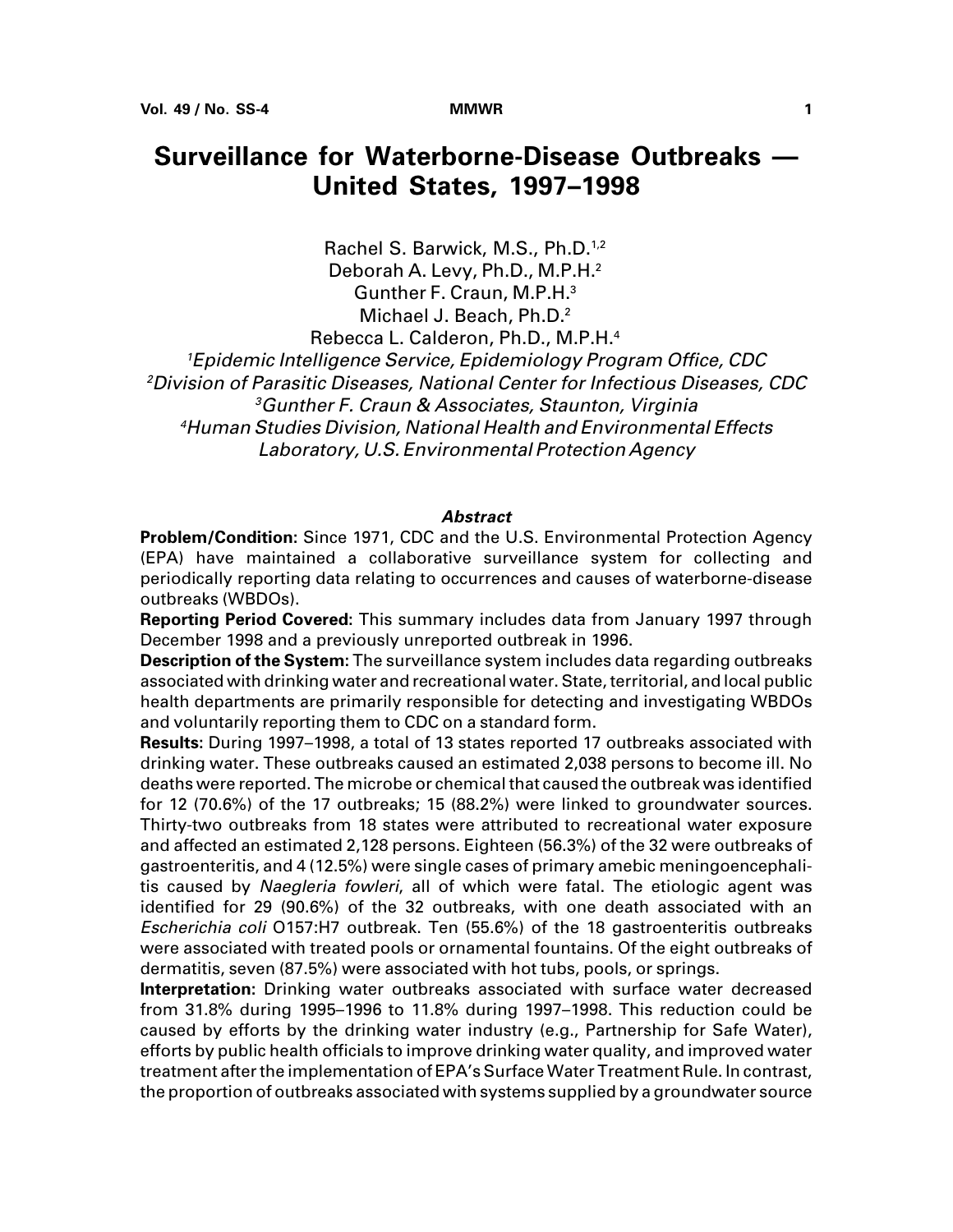<span id="page-7-0"></span>increased from 59.1% (i.e., 13) during 1995–1996 to 88.2% (i.e., 15) during 1997–1998. Outbreaks caused by parasites increased for both drinking and recreational water. All outbreaks of gastroenteritis attributed to parasites in recreational water were caused by Cryptosporidium, 90% occurred in treated water venues (e.g., swimming pools and decorative fountains), and fecal accidents were usually suspected. The data in this surveillance summary probably underestimate the true incidence of WBDOs because not all WBDOs are recognized, investigated, and reported to CDC or EPA.

**Actions Taken:** To estimate the national prevalence of waterborne disease associated with drinking water, CDC and EPA are conducting a series of epidemiologic studies to better quantify the level of waterborne disease associated with drinking water in nonoutbreak conditions. The Information Collection Rule implemented by EPA in collaboration with the drinking water industry helped quantify the level of pathogens in surface water. Efforts by CDC to address recreational water outbreaks have included meetings with the recreational water industry, focus groups to educate parents on prevention of waterborne disease transmission in recreational water settings, and publications with guidelines for parents and pool operators.

### **INTRODUCTION**

Since 1920, national statistics on outbreaks associated with drinking water have been available (<sup>1</sup> ). Since 1971, CDC, the U.S. Environmental Protection Agency (EPA), and the Council of State and Territorial Epidemiologists have maintained a collaborative surveillance system of the occurrences and causes of waterborne-disease outbreaks (WBDOs)  $(2-5)$ . This surveillance system includes data regarding outbreaks associated with drinking water and recreational water. This summary includes data for 1997 and 1998 and for one previously unreported outbreak in 1996.

The goals of the waterborne-disease surveillance efforts of CDC and EPA are to a) characterize the epidemiology of WBDOs; b) identify the etiologic agents that caused WBDOs and determine why the outbreaks occurred; c) train public health personnel to detect and investigate WBDOs; and d) collaborate with local, state, federal, and international agencies on initiatives to prevent waterborne diseases. The data gathered through this surveillance system are useful for identifying major deficiencies in providing safe drinking water and recreational water. Surveillance information also influences research priorities and can lead to improved water-quality regulations.

### **BACKGROUND**

### **EPA Regulations**

### **Drinking Water**

Public water systems are regulated under the Safe Drinking Water Act (SDWA) of 1974, which was amended in 1986 and 1996 (6–8 ). The 1996 amendments required EPA to publish every 5 years a list of contaminants known or anticipated to occur in public water systems and possibly needing regulation. The first list, called the drinking water Contaminant Candidate List, was published March 2, 1998, and included 10 microbial contaminants (9 ). Microbial contamination is regulated under the Surface Water Treat-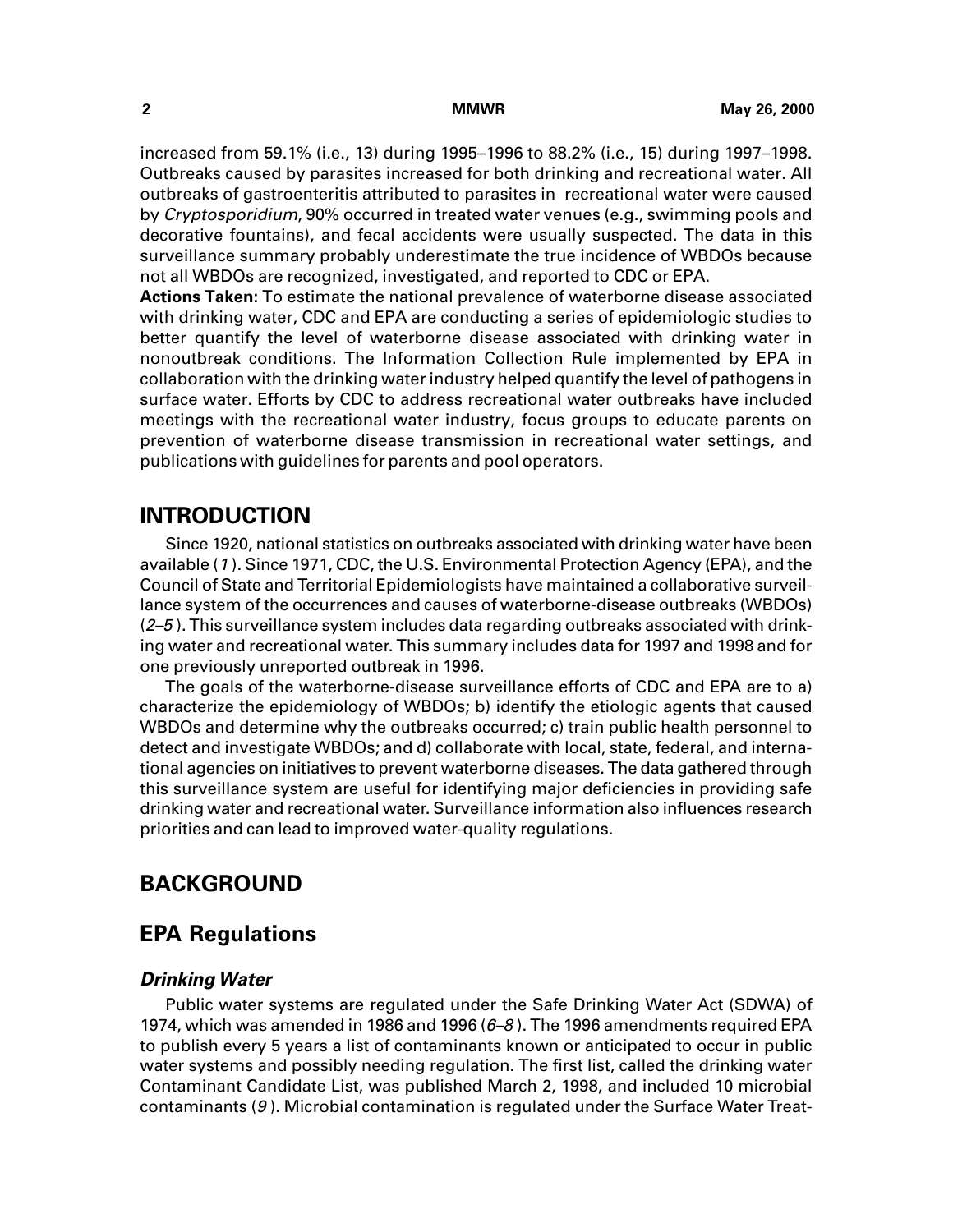ment Rule (SWTR) of 1989 and the Total Coliform Rule (TCR) of 1989 (10-12). Additional regulations are being developed.

Under TCR, all public water systems are required to routinely monitor their tap water for total coliforms. The presence of total coliforms in drinking water indicates that the system is either fecally contaminated or vulnerable to fecal contamination. A system that collects  $\geq 40$  samples per month (generally, systems that serve  $> 33,000$  persons) violates the Maximum Contaminant Level (MCL) if >5.0% of the samples (routine and repeat samples) collected during each month are total coliform-positive. A system that collects <40 samples per month violates MCL if two samples (routine and repeat samples) during the month are total coliform-positive. If a system has a total coliform-positive sample, then a) that sample must be tested for the presence of fecal coliforms or *Escherichia coli,* and b) three repeat samples must be collected (four, if the system collects  $\leq$ 1 routine sample per month) within 24 hours and analyzed for total coliforms (then, if positive, analyzed for fecal coliforms or E. coli). In addition, approximately five routine samples must be collected during the next month of sampling regardless of system size. For any size system, if two consecutive total coliform-positive samples occur at one site during 1 month, and one of these samples is also fecal coliform-positive or E. coli-positive, the system has an acute violation of MCL and must report to the public immediately. TCR also requires a periodic sanitary survey to evaluate and document the capabilities of the water system's sources, treatment, storage, distribution network, operation and maintenance, and overall management to ensure safe drinking water.

SWTR covers all water systems that use surface water or groundwater under the direct influence of surface water. SWTR is intended to protect against exposure to Giardia intestinalis, viruses, and Legionella, as well as many other pathogens. This rule requires that all such systems reduce the level of Giardia by 99.9% (three log reduction) and viruses by 99.99% (four log reduction). All surface water systems must disinfect their water. Most water systems also must filter their water unless they meet EPAspecified filter avoidance criteria that define high-quality source water. Specifically, SWTR requires a) a 0.2 mg/L disinfectant residual entering the distribution system; b) maintenance of a detectable disinfectant residual in all parts of the distribution system; c) a combined filter effluent performance standard for turbidity (i.e., for rapid granular filters, 0.5 nephelometric turbidity unit [NTU] maximum for 95% of measurements [taken every 4 hours] during a month); no single NTU reading >5.0; and d) watershed protection, redundant disinfection capability, and other requirements for unfiltered systems.

On December 16, 1998, EPA promulgated the Interim Enhanced Surface Water Treatment Rule (IESWTR) (13 ), which will provide additional protection against Cryptosporidium parvum and other waterborne pathogens. IESWTR covers all public systems that use surface water or groundwater under the direct influence of surface water and serve  $\geq 10,000$  persons. Key provisions include:

- A two log C. parvum removal requirement for filtered systems.
- Strengthened combined filter effluent turbidity performance standards for systems using conventional filtration treatment or direct filtration (0.3 NTU maximum for 95% of measurements during a month; no single NTU reading  $>1.0$ ).
- Individual filter turbidity monitoring provisions.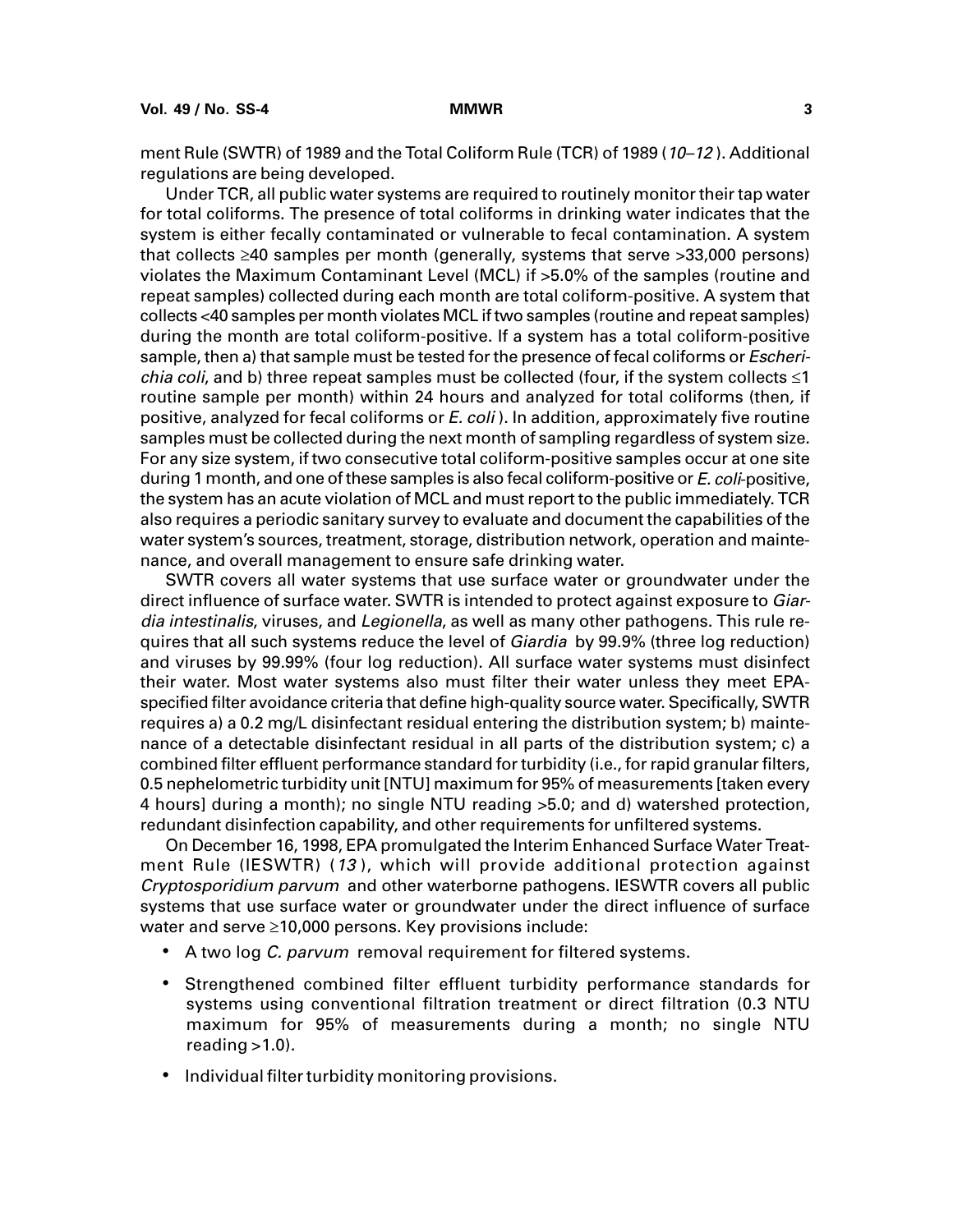- Disinfection benchmark provisions to ensure continued levels of microbial protection while facilities take the necessary steps to comply with new disinfection byproduct standards.
- Revision of the definition of groundwater under the influence of surface water and the watershed control requirements for unfiltered public water systems to include detection of C. parvum.
- Requirements for covers on new, finished water reservoirs.
- Sanitary surveys for all surface water systems regardless of size.
- A MCL goal of zero oocysts for C. parvum.

EPA also plans to propose a companion microbial regulation for surface water systems serving <10,000 persons, called the Long Term 1 Enhanced SWTR. This rule will be proposed in Spring 2000.

The Ground Water Rule, which is being developed, will likely stress a multibarrier approach to ensure public health protection for public groundwater systems. EPA has identified five potential areas of importance — groundwater source protection, well and distribution system integrity, distribution system protection, disinfection, and monitoring. The Ground Water Rule is expected to be proposed in Spring 2000. Recent revisions to the Underground Injection Control Regulations published December 7, 1999, could provide additional protection of groundwater from both chemical and microbial contamination from shallow wells, including cesspools (<sup>14</sup> ).

To fill gaps in existing data regarding occurrence of microbial pathogens and other indicators of microbial contamination, occurrence of disinfection byproducts, and characterization of treatment processes, EPA promulgated the Information Collection Rule (15 ), which required large water systems serving approximately 100,000 persons to monitor for the presence of *Cryptosporidium* and *Giardia*, total culturable viruses, and total and fecal coliforms or E. coli at least once a month for 18 months. The required monitoring ended in December 1998, and data are undergoing analysis. The results could provide information to facilitate development of the Long Term 2 Enhanced SWTR, which is intended to protect against microbial risks and balance the health risks associated with disinfection byproducts.

### **Recreational Water**

State and local governments have jurisdiction over recreational water. The operation, disinfection, and filtration of public swimming and wading pools are regulated by state and local health departments and often vary from place to place. For fresh recreational waters (e.g., lakes, ponds), EPA has established a guideline for microbial water quality that indicates that the monthly geometric mean must be <33/100 ml for enterococci or <126/100 ml for E. coli. However, states can have either more or less stringent guidelines or regulations and can post warning signs to alert potential bathers until water quality improves. When lakes become contaminated, several weeks or months can be required for water quality conditions to improve or return to normal. Prompt identification of potential sources of contamination and remedial action is necessary to return bathing water to an appropriate quality for recreational use (16 ).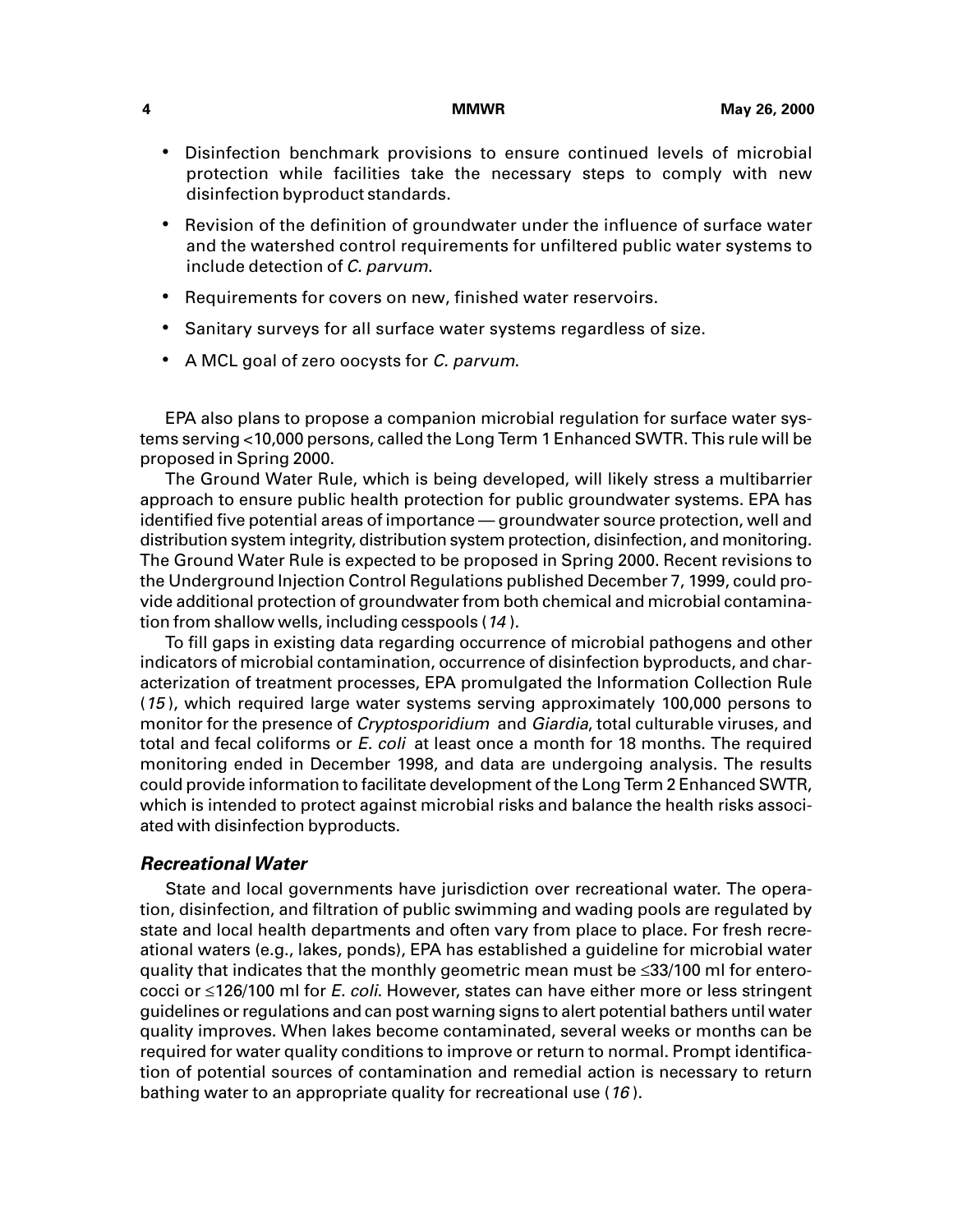### <span id="page-10-0"></span>**METHODS**

### **Sources of Data**

State, territorial, and local public health agencies have the primary responsibility for detecting and investigating WBDOs and voluntarily reporting them to CDC on a standard form (CDC form 52.12). CDC annually requests reports from state and territorial epidemiologists or from persons designated as WBDO surveillance coordinators. When needed, additional information regarding water quality and treatment is obtained from the state's drinking water agency.

### **Definition of Terms\***

The unit of analysis for the WBDO surveillance system is an outbreak, not an individual case of a particular disease. Two criteria must be met for an event to be defined as a WBDO. First, at least two persons must have experienced a similar illness after either ingestion of drinking water or exposure to water used for recreational purposes. The stipulation that at least two persons be ill is waived for single cases of laboratoryconfirmed primary amebic meningoencephalitis and for single cases of chemical poisoning if water-quality data indicate contamination by the chemical. Second, epidemiologic evidence must implicate water as the probable source of the illness. For drinking water, outbreaks caused by contamination of water or ice at the point of use (e.g., a contaminated water faucet or serving container) are not classified as WBDOs.

If primary cases (among persons exposed to contaminated water) and secondary cases (among persons who became ill after contact with primary case-patients) are distinguished on the outbreak report form, only primary cases are included in the total number of cases. If both actual and estimated case counts are included on the outbreak report form, the estimated case count is used if the study population was sampled randomly or the estimated count was calculated by using the attack rate.

Public water systems — classified as either community or noncommunity water sys $tems$  — regularly provide piped water for human consumption to  $\geq 15$  service connections or an average of  $\geq$ 25 persons for  $\geq$ 60 days/year. Public water systems are regulated under SDWA. A community water system serves year-round residents of a community, subdivision, or mobile home park that has  $\geq$  15 service connections or an average of  $\geq$  25 residents. There are two categories of noncommunity water systems — nontransient and transient. Nontransient noncommunity water systems are public water systems that serve  $\geq$ 25 of the same persons for  $>$ 6 months of the year (e.g., a factory or school). Transient noncommunity water systems do not regularly serve 25 of the same persons for >6 months of the year. Typical transient noncommunity water systems are highway rest stations, restaurants, and parks with their own public water systems. The distinction between these two types of systems is important when considering the potential health effects associated with chronic low levels of exposure to certain chemicals (e.g., benzene). However, acute high-level exposure to chemicals or acute exposure to infectious agents are of concern in both types of systems. Of the approximately 170,000 public water systems in the United States, 115,000 (67.6%) are noncommunity systems, serving transients (95,000 systems) and nontransients (20,000); 55,000 (32.4%) are community systems (EPA Safe Drinking Water Information System database, unpublished data,

<sup>\*</sup>Additional terms are defined in the glossary.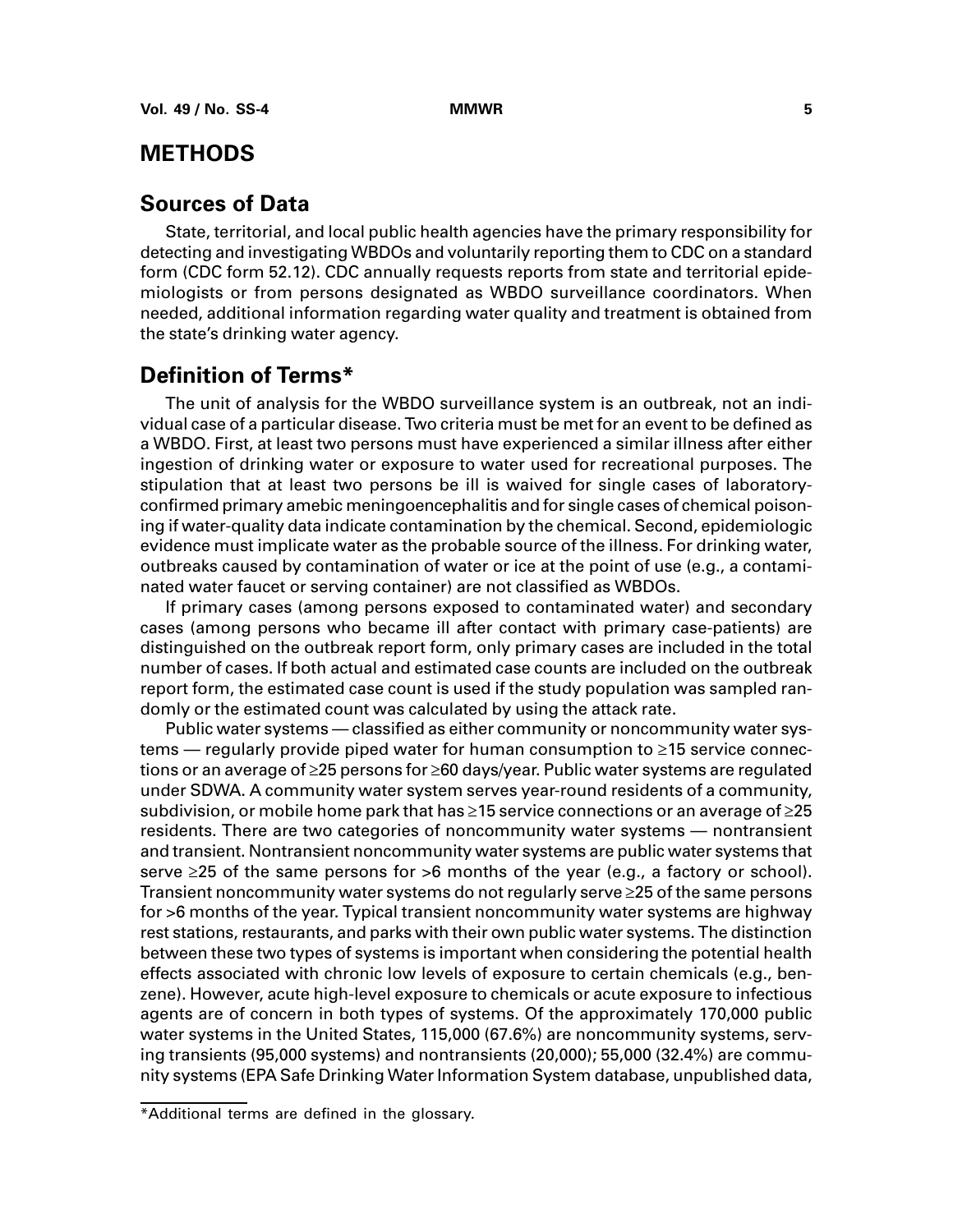<span id="page-11-0"></span>1998). Community water systems serve approximately 243 million persons in the United States (91.0% of the U.S. population); approximately 24 million persons (9.0%) rely on private or individual water systems, which are small systems that are not owned or operated by a water utility and that serve <15 connections or <25 persons. In addition, millions of persons use noncommunity systems while traveling or working.

Each drinking water system associated with a WBDO is classified as having one of the deficiencies listed below. If more than one deficiency is noted on the outbreak report form, the deficiency that most likely caused the outbreak is noted. The deficiency classifications are as follows:

1 = Untreated surface water.

- 2 = Untreated groundwater.
- 3 = Treatment deficiency (e.g., temporary interruption of disinfection, chronically inadequate disinfection, and inadequate or no filtration).
- 4 = Distribution system deficiency (e.g., cross-connection, contamination of water mains during construction or repair, and contamination of a storage facility).
- 5 = Unknown or miscellaneous deficiency (e.g., contaminated bottled water).

Recreational waters include swimming pools, whirlpools, hot tubs, spas, water parks, and fresh and marine surface waters. Although the WBDO surveillance system includes whirlpool- and hot tub-associated outbreaks of dermatitis caused by Pseudomonas aeruginosa, wound infections resulting from waterborne organisms are not included.

### **Classification of Outbreaks**

This surveillance system classifies WBDOs according to the strength of the evidence implicating water (Table 1). The classification numbers (i.e., Classes I–IV) are based on the epidemiologic and water-quality data provided on the outbreak report form. Epidemiologic data are weighted more heavily than water-quality data. Thus, although some outbreaks without water-quality data were included in this summary, reports without supporting epidemiologic data were excluded. Outbreaks of *Pseudomonas* dermatitis and single cases of primary amebic meningoencephalitis or single cases of illness resulting from chemical poisoning are not classified according to this scheme.

A classification of I means that adequate epidemiologic and water-quality data were reported but does not necessarily imply that the investigation was optimal. Classifications II–IV do not necessarily imply that the investigations were flawed; the circumstances of each outbreak differ, and not all outbreaks can or should be rigorously investigated.

### **RESULTS**

### **Outbreaks Associated with Drinking Water**

During 1997–1998, a total of 13 states reported 17 outbreaks associated with drinking water. Seven were reported for 1997 and 10 for 1998. Florida reported the most outbreaks (i.e., four). These outbreaks caused an estimated 2,038 persons to become ill. The median outbreak size was 10 persons (range: 2–1,400). No deaths were attributed to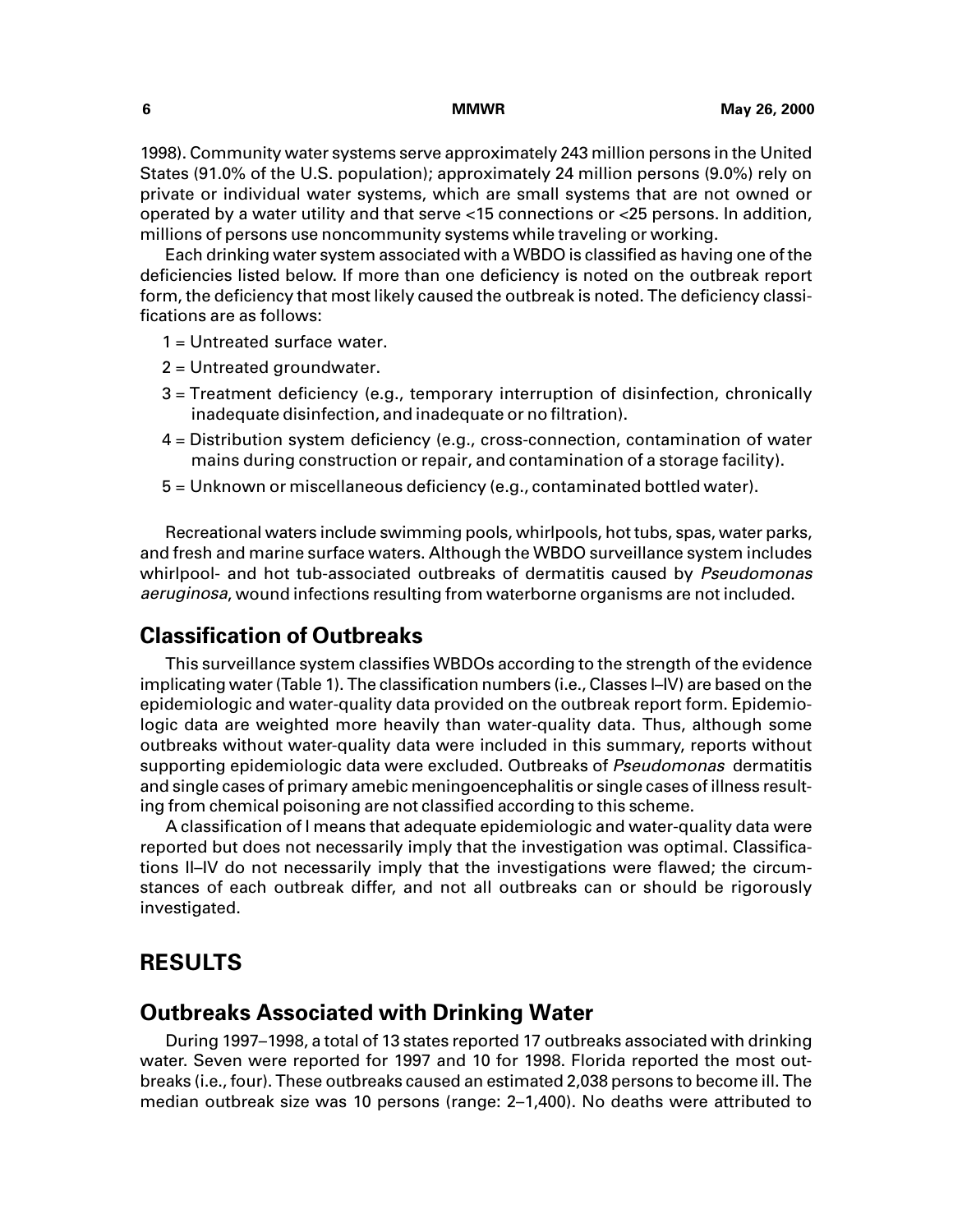these outbreaks. Outbreaks were most common during the summer and fall months (Figure 1). Fifteen (88.2%) of the 17 outbreaks occurred during May–October.

Seven (41.2%) of the 17 outbreaks were assigned to Class I based on epidemiologic and water-quality data; none were Class II or Class IV, and 10 (58.8%) were Class III. Outbreaks are listed by state (Tables 2 and 3) and are tabulated by the etiologic agent and type of water system (Table 4) and by the type of deficiency and type of water system (Table 5).

#### **Etiologic Agents**

Ten (58.8%) of the 17 outbreaks were of known infectious etiology, 5 (29.4%) were of unknown etiology, and 2 (11.8%) were attributed to chemical poisoning. Of the 10 outbreaks with known infectious etiology, 6 (60.0%) were caused by parasites and 4 (40.0%) by bacteria (Figure 2).

**Parasites.** During 1997, two outbreaks were caused by Giardia, one in New York and the other in Oregon. The outbreak of giardiasis in New York occurred during June, affected 50 persons, and was associated with a surface water supply that was chlorinated but unfiltered. A beaver was found in a valve box near the reservoir, but no data were provided on the presence of *Giardia* in the beaver. The outbreak at a campground in Oregon also occurred during June, affected 100 persons, and was associated with drinking water from a noncommunity system that combined groundwater from an untreated well and a chlorinated spring. Although rodents were suspected to have contaminated a storage reservoir at a campground, no data were provided regarding *Giardia* in the rodents. Two outbreaks of giardiasis occurred in Florida during 1998. In May, seven persons from two households became ill after drinking water from an untreated groundwater source. In December, two persons became ill in a household with an untreated groundwater system. Recent rainfall and possible flooding were suspected to have contaminated the well.

Two outbreaks were associated with *Cryptosporidium*. The first outbreak occurred at a children's group home in New Mexico where staff, residents, and visitors became ill with cryptosporidiosis after drinking from spigots supplied by chlorinated well water. The home was served by a community water system but also had an irrigation well with several spigots on the grounds. Although the well water was not intended for drinking, the spigots were not marked as nonpotable, and the well did not have a sanitary seal to protect it from surface water drainage. In addition, several persons swam in a pool filled with this well water, which could have contributed to the outbreak. In the second outbreak of cryptosporidiosis, approximately 1,400 persons became ill and 23 were hospitalized in Texas after >160,000 gallons of raw sewage spilled, flowed through underground fissures in a creek bed and into an aquifer located near five municipal utility district wells, and contaminated four of the five wells. The spill was caused by a lightning storm that shorted the controls of a sewage treatment plant. Although no deficiencies were observed in the treatment process of the well water, the treatment provided (chlorine disinfection) would not be expected to kill *Cryptosporidium*.

**Bacteria.** Four outbreaks were caused by bacteria; three were attributed to E. coli O157:H7 and one to *Shigella sonnei*. The first outbreak of *E. coli* O157:H7 occurred in Wyoming, affected 157 persons, and was associated with a community water system supplied by a spring and two wells. The water in this system was not treated, and the outbreak could have resulted from fecal contamination by wildlife near the spring. A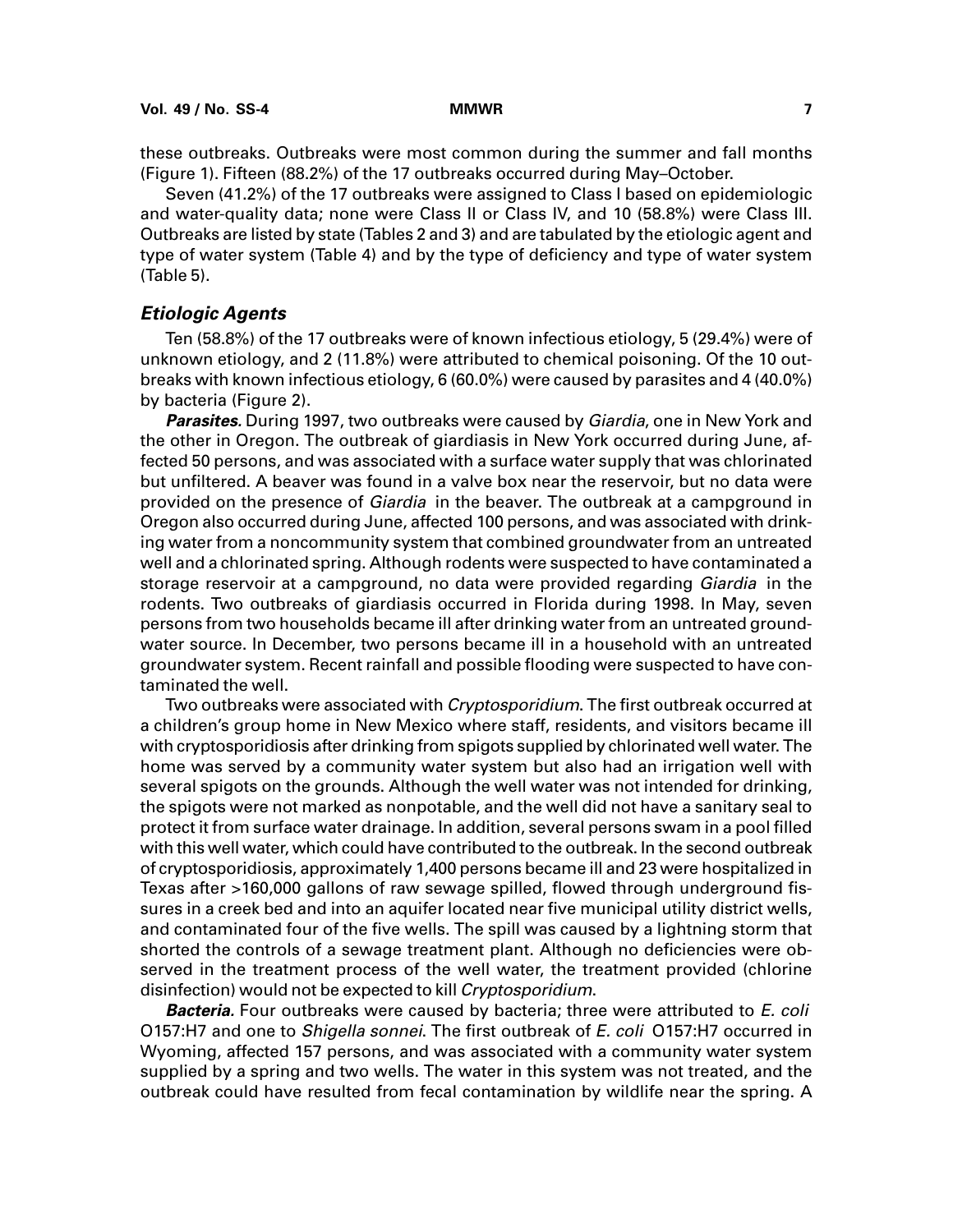second outbreak of E. coli O157:H7 in Illinois involved three persons who drank from an untreated well located near a cattle pasture. E. coli O157:H7 was isolated from the well water. The third outbreak of E. coli O157:H7 occurred in Washington at a trailer park and was associated with a chlorinated groundwater supply. Approximately four persons became ill, and one was hospitalized. The method of contamination could not be determined, but the water system was not in compliance with state and county regulations.

A cross-connection was blamed for an outbreak of S. sonnei that occurred in Minnesota at a local fair supplied by a community water system. The outbreak affected 83 persons, four of whom were hospitalized. Pulse-field gel electrophoresis (PFGE) subtyping was used to identify the outbreak strain. Two foodborne outbreaks of S. sonnei occurred earlier in 1998 in Minnesota at two restaurants, and the waterborne outbreak strain from the fair matched the strain associated with the restaurant outbreaks. One person exposed to S, sonnei at one of the restaurant outbreaks reported attending the fair while ill.

**Chemicals.** Two outbreaks of copper poisoning were reported in Florida. In the first outbreak, two persons became ill after consuming fruit drink made with tap water. Improper wiring and plumbing procedures caused leaching of copper from restaurant piping. After the outbreak, the owners of the restaurant replaced the copper tubing with polyvinyl chloride (PVC) and replaced the check valve. In the second outbreak, elevated levels of copper in tap water were associated with gastrointestinal illness among 35 persons in one community. A defective check valve and a power outage led to a malfunction at a water treatment facility, releasing high levels of sulfuric acid, which corroded the pipes and allowed leaching of copper into the system.

#### **Unidentified Etiologic Agent**

The etiologic agent was not identified for five (29.4%) of the 17 WBDOs associated with drinking water. The illnesses associated with at least four of the outbreaks had incubation periods, durations, and symptom complexes consistent with viral syndromes. Three outbreaks occurred during 1997 — one in Colorado, one in New Mexico, and one in South Dakota. In Colorado, nine persons became ill after an extended family leased recreational cabins for the summer. The cabins' water system was supplied by a spring, but the system's chlorinator was not functioning at the time of the outbreak. No stool specimens were available for laboratory diagnosis. In New Mexico, 123 persons became ill with gastroenteritis after visiting a country club. The country club was supplied by a groundwater source that was not chlorinated routinely. Before the outbreak, the club had a history of problems, including sewage leaks and high coliform levels in the tap water. Stool specimens were submitted for diagnostics, and 11 specimens were positive for E. coli O86:H11. However, because E. coli O86:H11 is not a recognized pathogen and lacks virulence markers, its role in the illness was not established. Although one specimen was positive for Giardia, the median incubation period (20 hours) and duration of illness (2 days) were not consistent with giardiasis. In South Dakota, 16 persons at a camp became ill with gastroenteritis associated with drinking tap water. In 1998, one outbreak of unknown etiology was reported in Montana when five persons became ill after drinking tap water from an individual household supplied by well water treated with chlorine. One person was hospitalized. In Ohio, 10 persons became ill after a temporary cross-connection in the water treatment plant and its offices occurred. Stool specimens were submitted for diagnostics, and 1 of 15 was positive for *Blastocystis hominis* and *Endolimax* nana, suggesting exposure to feces.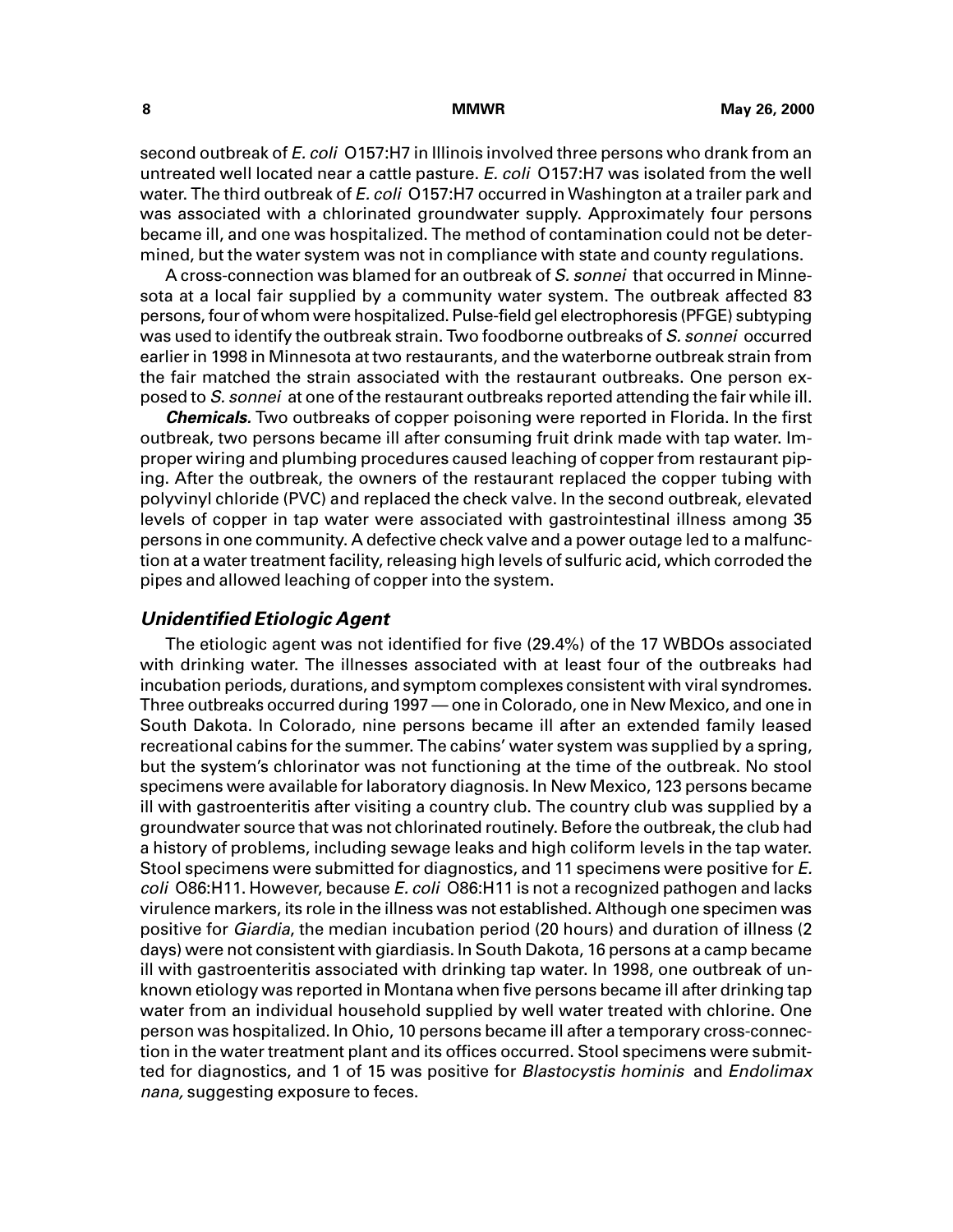#### **Water-Quality Data**

Information regarding the presence of coliform bacteria, pathogens, or chemical contaminants was available for 16 (94.1%) of the 17 reported outbreaks. Water samples were tested for coliform bacteria during the investigation of 12 (70.6%) of the 17 outbreaks and were positive for total or fecal coliforms for 10 (83.3%) of the 12 outbreaks. No information regarding the presence of coliforms was available for one outbreak of undetermined etiology and two of four outbreaks caused by Giardia. However, in two outbreaks of giardiasis, water samples were tested for *Giardia* cysts. One of the giardiasis outbreaks was associated with chlorinated, unfiltered surface water; 200 cysts/100 L were found in a tap water sample. The second outbreak was associated with a chlorinated groundwater source, and 1.1 cysts/100 L were found in a sample of water collected at a campsite. In two other outbreaks of giardiasis in Florida, water was not tested for Giardia cysts, but coliforms were detected in one of the outbreaks. Both of these outbreaks were associated with untreated well water.

In one outbreak of cryptosporidiosis associated with chlorinated well water, tap water samples were negative for coliforms, but fecal coliforms, total coliforms, and oocysts were detected in the well water. In a second outbreak, samples from a chlorinated well were positive for total and fecal coliforms, but oocysts were not detected.

Total coliforms were detected in tap water samples for all four of the bacterial outbreaks and four (80.0%) of the five outbreaks of unknown etiology. In the outbreak of unknown etiology in New Mexico, which was caused by contamination within the water distribution system, EPA used tissue culture techniques to detect the presence of an enteric virus in a 150-gallon water sample from the well. Fecal coliforms were also detected in two of the bacterial outbreaks and one of the outbreaks of unknown etiology. In the outbreak of E. coli O157:H7 in Illinois, the organism was cultured from a water sample from the untreated well.

Tap water was tested for copper levels in both copper poisoning outbreaks. In the restaurant outbreak, 3.6 mg/L of copper was found in the tap water after leaching from copper plumbing. In the second outbreak, copper levels of 33 mg/L and 138 mg/L and a pH <6 were found in two water samples collected on the day that excess sulfuric acid was inadvertantly added to the water system.

#### **Water System and Water Source**

Eight (47.1%) of the 17 WBDOs were associated with community systems, 5 (29.4%) with noncommunity systems, and 4 (23.5%) with individual water systems (Tables 4 and 5). Only two (11.8%) of the outbreaks were associated with surface water systems.

Three (37.5%) of the eight outbreaks associated with community water systems were caused by problems at water treatment plants, three (37.5%) were the result of problems in the water distribution systems and plumbing of individual facilities (e.g., offices, schools, and restaurants), and two (25.0%) were associated with contaminated, untreated groundwater.

All five of the outbreaks in noncommunity systems were associated with groundwater systems. Two (40.0%) of the five outbreaks were caused by contamination in the distribution system. Interruption of chlorination was responsible for two outbreaks of unknown etiology. Inadequate chlorination of a well water source (i.e., coliforms were present in tap water) caused an outbreak of E. coli O157:H7.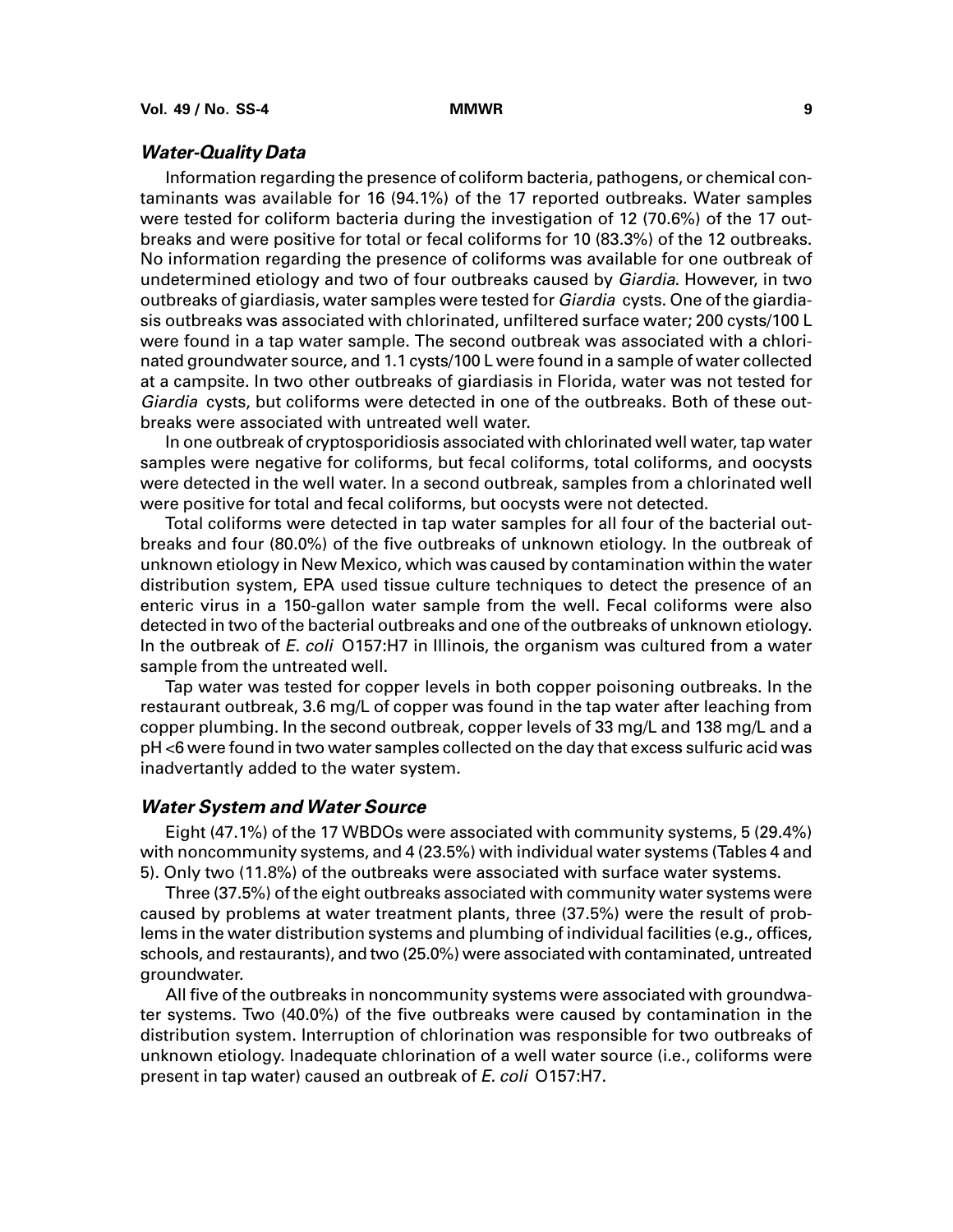All four outbreaks in individual water systems were associated with groundwater systems. Outbreaks caused by Giardia, Cryptosporidium, and E. coli 0157:H7 were reported in untreated well water systems; an outbreak of unknown etiology was associated with inadequate chlorination of well water (i.e., coliforms were present in tap water).

Of the six protozoan outbreaks, five (83.3%) occurred in groundwater systems (four used well water sources and one used both well and spring water sources). All four of the outbreaks of bacterial etiology occurred in groundwater systems (three used well water and one used both well and spring water). Four (75.0%) of the five outbreaks of unknown etiology occurred in groundwater systems (three used well water and one spring water).

### **Outbreaks Associated with Recreational Water**

During 1997–1998, a total of 18 states reported 32 outbreaks associated with recreational water (Tables 6–9). Seven outbreaks were reported for 1997 and 25 for 1998. The states that reported the most outbreaks were Wisconsin (seven outbreaks) and Minnesota (four outbreaks). These 32 outbreaks caused illness in an estimated 2,128 persons. The median outbreak size was 11 persons (range: 1–650).

All but 1 of the 18 outbreaks of gastroenteritis occurred during the summer (Figure 3). The four cases of primary amebic meningoencephalitis also occurred during summer months. Six (75%) of the eight outbreaks of dermatitis (i.e., rash) occurred during January or February.

#### **Etiologic Agents**

Twenty-nine (90.6%) of the 32 recreational water outbreaks were of known infectious etiology (Tables 6–9). Nine (50.0%) of the 18 outbreaks of gastroenteritis were caused by parasites, 4 (22.2%) by bacteria, 2 (11.1%) by viruses, and 3 (16.7%) were of unknown etiology (Tables 6–9). There was one outbreak of Pontiac fever and one of leptospirosis. Of the 32 recreational water outbreaks, 15 (46.9%) were associated with fresh water and 17 (53.1%) with treated water (Figure 4).

**Parasites.** All of the outbreaks of gastroenteritis caused by parasites were caused by Cryptosporidium. One was associated with fresh water and eight with treated recreational water, either in pools or fountains (Figure 4).

One outbreak occurred in Pennsylvania, where eight persons became ill with cryptosporidiosis after swimming in a lake at a state park; two persons were hospitalized. The other eight outbreaks of cryptosporidiosis were associated with treated recreational water. In Minnesota, 369 persons became ill after playing in a sprinkler fountain at a local zoo (<sup>17</sup> ). The fountain was originally designed as a decorative fountain. The water was not intended for drinking but had become a popular interactive play area for children. Water was sprayed through the air, drained through grates, collected, passed through a sand filter, and chlorinated and recirculated. The original source of contamination was unknown, but the fountain was a popular place for children to soak themselves during the heat of the summer. Two other outbreaks of cryptosporidiosis occurred in Minnesota during 1998, one at a swim club and the other at a community pool. The source of the outbreak at the community pool was unknown, but the suspected source at the swim club was a child with cryptosporidiosis who swam in the pool 7–10 days before the outbreak. An outbreak occurred in Florida in a day care pool when seven persons became ill with cryptosporidiosis. Although the source of the outbreak was unknown, there were reports of babies in diapers swimming in the pool. In Oregon, 69 persons became ill with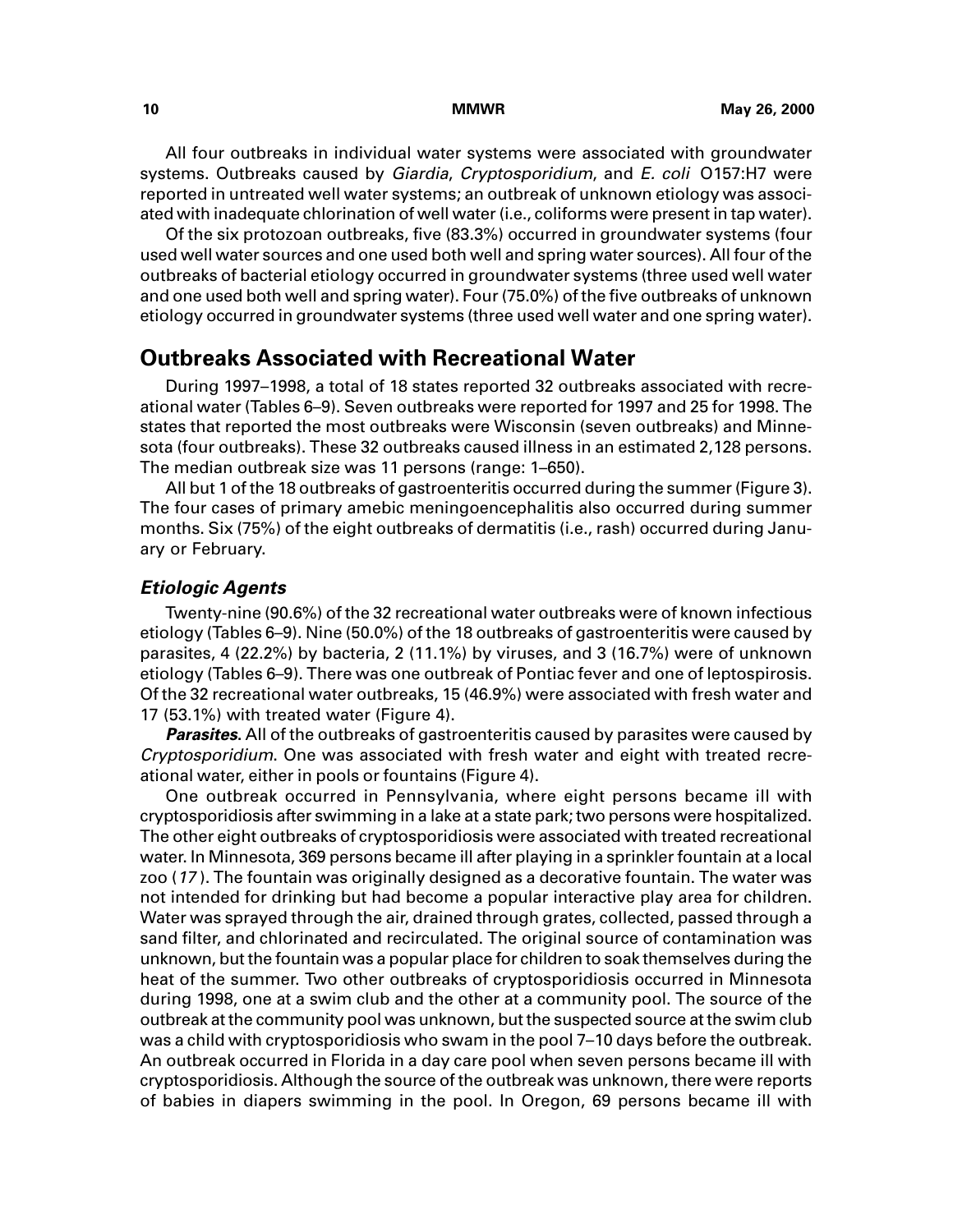cryptosporidiosis after swimming in a community pool. The source of the outbreak was unknown although fecal contamination was suspected. Three outbreaks of Cryptosporidium occurred in Wisconsin, all associated with public pools, and in all, the suspected source was fecal accidents. One outbreak in Wisconsin involved three separate swimming pools with a total of 12 persons acquiring cryptosporidiosis. The source of the outbreak was suspected to be a child, later diagnosed with Cryptosporidium, who had a fecal accident in three community swimming pools on three successive days. Pool operators were unaware of the accidents until the mother of the child reported them 2 weeks later.

In 1998, four cases of primary amebic meningoencephalitis were attributed to Naegleria. All four of the infected children, who ranged in age from 3–14 years, died. Infection was acquired when the children swam in a lake (two children), river (one child), or canal (one child). Two of the cases were associated with exposure in Texas, one in Florida, and one in Oklahoma.

**Bacteria.** Four (22.2%) of the 18 outbreaks of gastroenteritis were attributed to bacteria. Three of these outbreaks were caused by *E. coli* O157:H7, two in fresh water and one in treated water (Figure 4). Eight persons attending a family reunion became ill in Missouri after swimming at a lake resort. In an outbreak at a water park in Georgia, 26 persons became infected with E. coli O157:H7 (18). Seven of these case-patients developed hemolytic uremic syndrome and one died. A fecal accident in a children's pool in the water park was suspected to be the source of the outbreak. Low chlorine levels documented during that period could have been inadequate to inactivate the bacteria. In Minnesota, five persons developed gastroenteritis caused by E. coli O157:H7 after swimming in a lake. One person was hospitalized. Nine persons became ill from S. sonnei in Massachusetts. This outbreak was associated with a wading pool that included a sprinkler fountain. The system recirculated chlorine-treated water, and many diaper-aged children were observed sitting in the wading pool.

An outbreak of leptospirosis occurred among competitors in a triathlon in Illinois during 1998 (19 ). Three hundred seventy-five persons became ill after swimming in a lake, 28 of whom were hospitalized, making this the largest outbreak of leptospirosis ever reported in the United States. Wisconsin reported one outbreak of Pontiac fever among 45 guests at a hotel. The source of exposure was linked to use of the hotel whirlpool. The whirlpool log indicated adequate amounts of disinfectant in the whirlpool during the time of exposure.

**Other.** After swimming at a public lake beach, 30 persons in Ohio and an estimated 18 persons in Wisconsin became ill with Norwalk-like virus (NLV). In both outbreaks, lake water tested positive for fecal coliforms, but the source of the virus was not identified. In the Ohio outbreak, latrines were located close to a stream that fed into the lake and were considered a potential source of contamination. No agent could be identified for three (16.7%) of the 18 outbreaks of gastroenteritis; all three were associated with lakes.

An estimated 127 persons were affected in eight outbreaks of dermatitis associated with pools, hot tubs, springs, or lakes. All eight outbreaks had known or suspected infectious etiologies (Table 9). P. aeruginosa was confirmed as the etiologic agent for three (42.9%) of the seven Pseudomonas outbreaks and was suspected in the other five, based on the clinical syndromes. A Schistosoma species was the presumptive etiologic agent of the one outbreak of swimmer's itch because the clinical signs were consistent with cercarial dermatitis.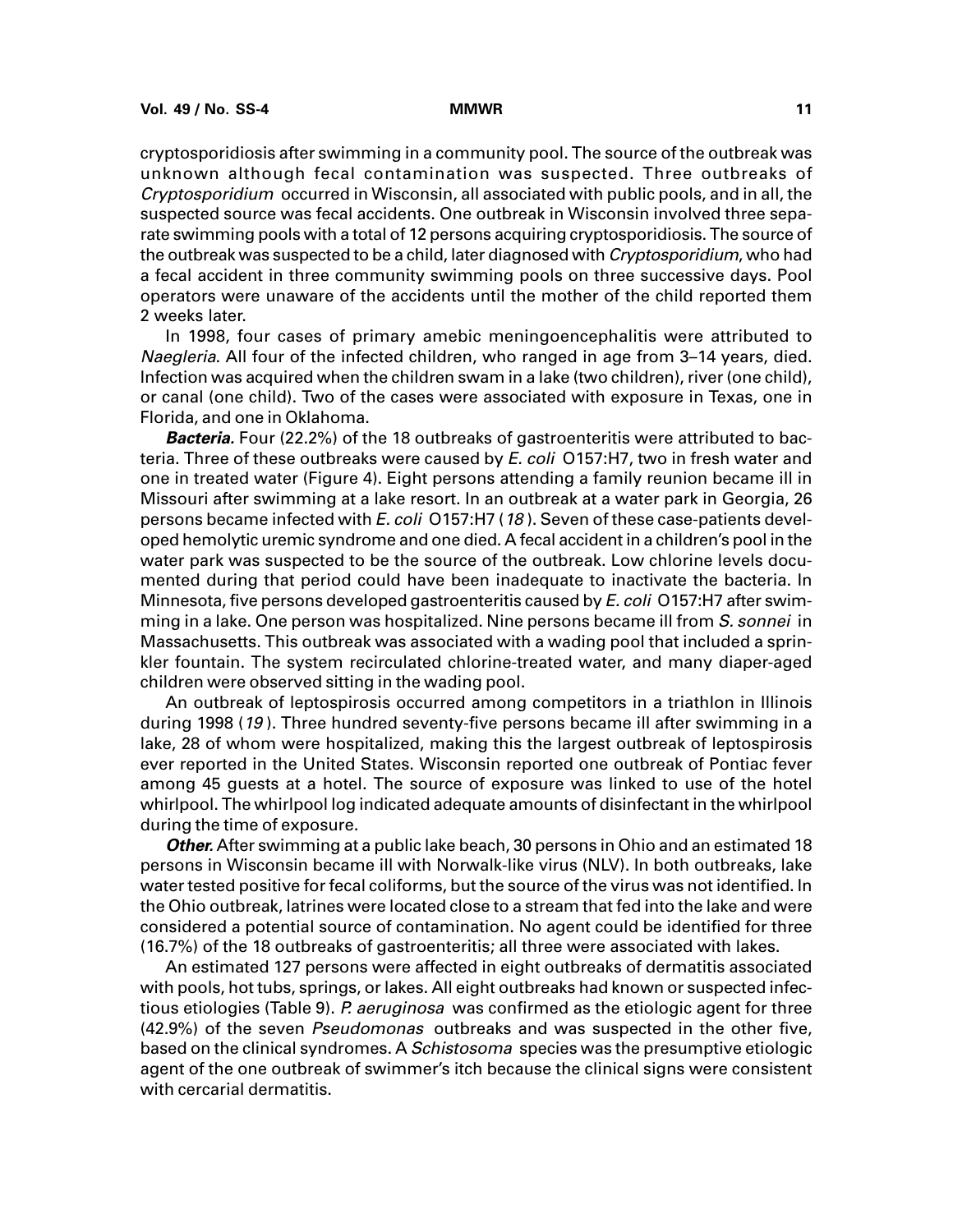### <span id="page-17-0"></span>**Previously Unreported Outbreak**

A previously unpublished NLV outbreak during 1996 was reported (Table 10). This outbreak was associated with drinking tap water at an elementary school in Florida. An estimated 594 persons, including students and staff, became ill with gastrointestinal symptoms; no one was hospitalized. Investigation of the water supply system failed to identify evidence of contamination or any event that could have resulted in contamination.

### **Outbreaks Not Classified as Waterborne-Disease Outbreaks**

Outbreaks attributed to drinking water contaminated at the point of use, rather than at the source or in the distribution system, are not classified as WBDOs. Although several point-of-use outbreaks were reported to the WBDO surveillance system during 1997– 1998, these outbreaks are not included in this surveillance summary.

In 1997, a total of 11 residents and employees of a group home in Missouri became ill with fever and upper respiratory symptoms associated with vaporizer and whirlpool use; five persons were hospitalized. The following agents were isolated from patients: P. aeruginosa, Serratia marcesens, Klebsiella pneumoniae, Citrobacter species, Enterobacter aerogenes, E. cloacae, and P. alcaligenes. Evidence of P. aeruginosa and E. cloacae also were found in the vaporizers and whirlpools. During 1998, an outbreak in Missouri possibly was associated with contaminated ice. Four persons who consumed ice from a restaurant storage bin became ill with gastroenteritis attributed to S. aureus.

In 1997, an outbreak of Campylobacter jejuni was reported among 106 guardsmen of the Minnesota Army National Guard following a training exercise in Greece. The source of the outbreak was bottled water consumed during international field exercises. The water was bottled in Greece. Five additional outbreaks that occurred during 1997– 1998 were not included in this surveillance summary because of insufficient epidemiologic data to classify them as WBDOs (i.e., the outbreaks did not meet the criteria for Classes I–IV).

### **DISCUSSION**

### **General Considerations Regarding Surveillance Data**

Waterborne-disease surveillance data are useful for evaluating the adequacy of approaches for providing safe drinking and recreational water. However, the data in this surveillance summary probably underestimate the true incidence of WBDOs or the relative incidence of outbreaks caused by various etiologic agents. Not all WBDOs are recognized, investigated, and reported to CDC or EPA, and the extent to which WBDOs are unrecognized and underreported is unknown. A national quick-response notification system through which public health officials and health-care providers could share provisional data on WBDOs would be useful.

The likelihood that individual cases of illness will be detected, epidemiologically linked, and associated with water varies considerably among locales and is dependent on many factors. These factors include a) public awareness, b) the likelihood that persons who are ill will consult the same rather than different health-care providers, c) availability and extent of laboratory testing, d) local requirements for reporting cases of particular dis-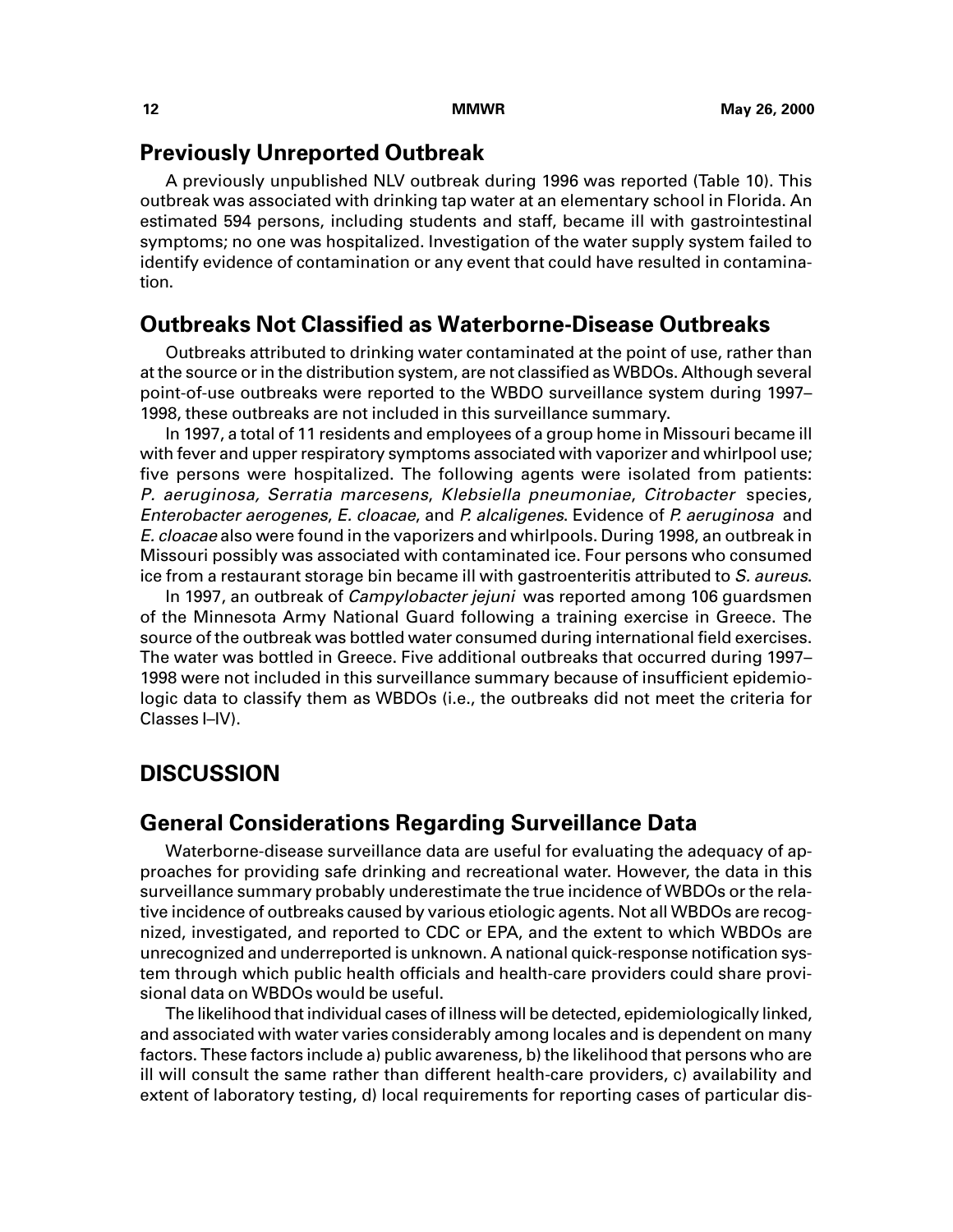eases, and e) the surveillance and investigative activities of state and local health and environmental agencies. Therefore, the states that report the most outbreaks might not be those where the most outbreaks occur. Recognition of WBDOs also is dependent on certain outbreak characteristics; outbreaks involving serious illness are most likely to receive the attention of health authorities. Outbreaks of acute diseases, particularly those characterized by a short incubation period, are more readily identified than those associated with disease from chronic, low-level exposure to an agent (e.g., some chemicals). Recreational water outbreaks that result from persons congregating in one venue, then dispersing into a wide area could be difficult to document. Outbreaks associated with community water systems are more likely to be recognized than those associated with noncommunity systems because the latter serve mostly nonresidential areas and transient populations. Outbreaks associated with individual systems are the most likely to be underreported because they generally involve few persons.

The identification of the etiologic agent of a WBDO depends on the timely recognition of the outbreak so that appropriate clinical and environmental samples can be obtained. The practices of investigators' laboratories can also influence whether the etiologic agent is identified. For example, diarrheal stool specimens generally are examined for bacterial pathogens, but not for viruses. In many laboratories, testing for the parasite Cryptosporidium is conducted only if requested and is not included in routine stool examinations for ova and parasites  $(20)$ . The water-quality data collected vary widely among outbreak investigations, depending on such factors as available fiscal, investigative, and laboratory resources. Furthermore, a few large outbreaks can substantially alter the relative proportion of cases of waterborne disease attributed to a particular agent. Finally, the number of reported cases is generally an approximate figure, and the method and accuracy of the approximation vary among outbreaks.

### **Outbreaks Associated with Drinking Water**

The number of outbreaks reported during 1997 (i.e., 7) and 1998 (i.e., 10) is comparable with those reported during 1996 (i.e., 6). However, the number of outbreaks reported for these 3 years is lower than those reported for any 2-year period since 1971. WBDO reports peaked during 1979–1983 (Figures 5–6). The increase and subsequent decrease in the number of reports might reflect, at least in part, changes in surveillance activities or be a reporting artifact (21 ). The recent decrease in the number of outbreaks reported since 1996 could also be caused by improved implementation of water treatment regulations (e.g., SWTR), increased efforts by many water utilities to produce drinking water substantially better than EPA standards require, and efforts by public health officials to improve drinking water quality.

Drinking water outbreaks associated with surface water decreased from 31.8% (i.e., 7) during 1995–1996 to 11.8% during 1997–1998, when only two outbreaks were attributed to surface water supplies. One was an outbreak of giardiasis and the other was of unknown etiology. The outbreak of giardiasis that occurred in New York during 1997 was associated with a surface water supply that was chlorinated but not filtered. Outbreaks associated with surface water demonstrate the importance of requiring water systems to provide an adequate chlorine concentration and contact time (as specified by SWTR) to inactivate *Giardia* and other organisms that are relatively chlorine-resistant, especially if the surface water is unfiltered (22). Giardia can be inactivated by disinfection without filtration, but only if stringent conditions are consistently maintained. Providing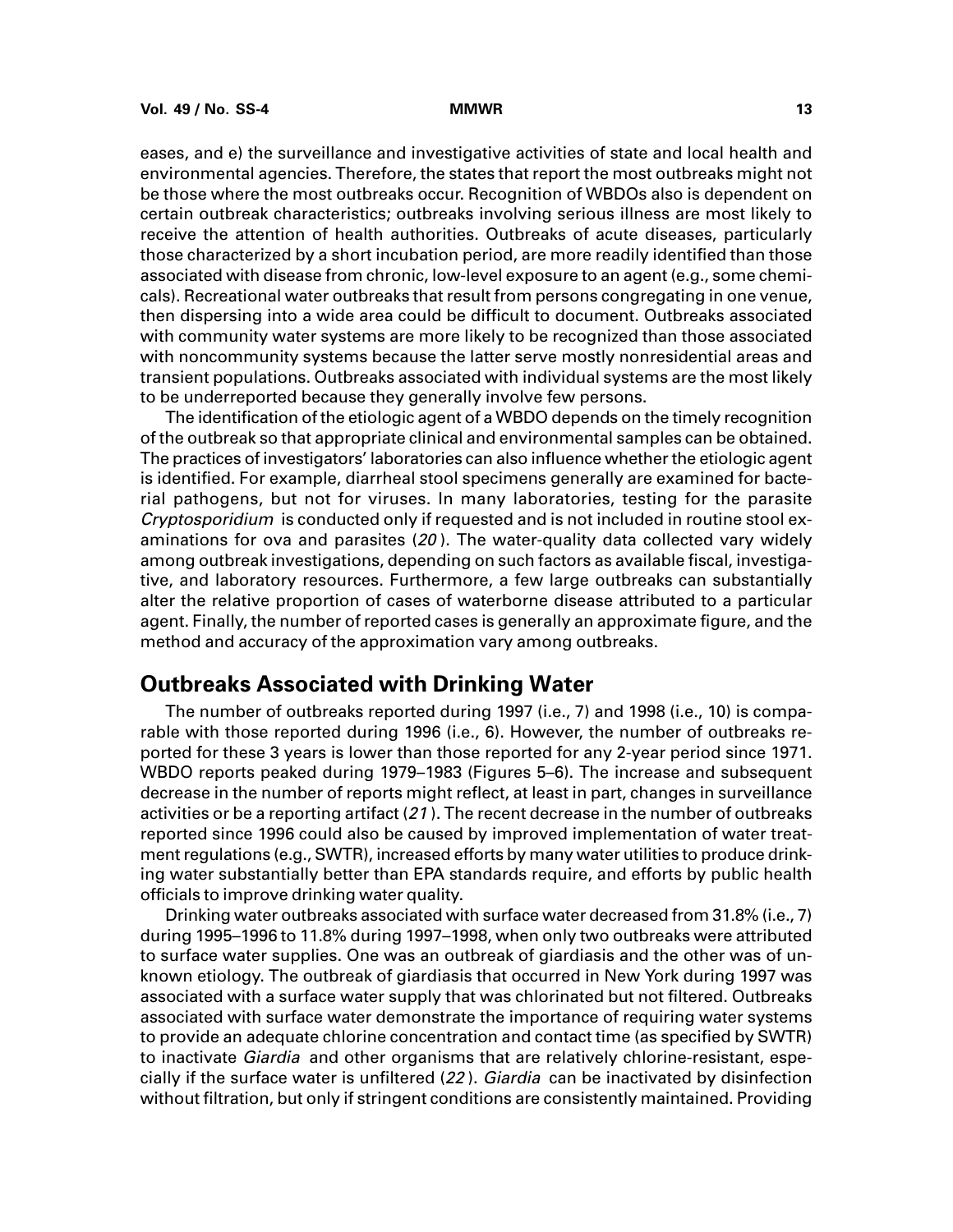both filtration and chlorination is an example of using multiple barriers to protect water supplies.

The number of outbreaks associated with systems supplied by a groundwater source (i.e., 15) increased from the 1995–1996 reporting period (i.e., 13), representing the largest proportion (88.2%) of such outbreaks since 1978, when outbreak source water was first recorded (i.e., surface water versus groundwater). Of the 15 outbreaks associated with groundwater during 1997–1998, a total of 10 (66.7%) were associated with a system that had a treatment problem or distribution deficiency; 4 (26.7%) were associated with systems that had untreated water; and 1 (6.67%) had an unknown problem. Groundwater is often not routinely disinfected and almost never filtered at the treatment plant. Therefore, wells and springs must be protected from sources of contamination (e.g., surface runoff, septic tank drainage, and sewage discharges). EPA is developing a groundwater rule. Adequate and continuous disinfection of groundwater used for drinking water should be considered to reduce the occurrence of WBDOs caused by chlorine-sensitive organisms, particularly for systems in which intermittent contamination of wells and springs is difficult to detect or prevent.

Three of the four outbreaks of *Giardia* were attributed to groundwater. Two involved water from groundwater systems that were untreated except for ion exchange softening, whereas the third outbreak involved water disinfected with chlorine. Three of the four outbreaks of unknown etiology associated with drinking water occurred in systems using groundwater that experienced treatment deficiencies.

The outbreak in Texas during 1998 that was attributed to Cryptosporidium was associated with chlorinated wells located in limestone. Cryptosporidium is a smaller (4–6 µm) protozoan parasite than Giardia and is >50-fold more resistant to chlorine. Because Cryptosporidium is highly resistant to the chemicals typically used to treat drinking water, the parasite must be physically removed by filtration. However, karst (limestone) and fractured bedrock do not provide adequate natural filtration (23 ). Groundwater in these types of geologic formations can be under the direct influence of surface water and is more likely to be contaminated. Groundwater sources under the direct influence of surface water are included in SWTR, and the water might need to be filtered as well as disinfected.

All four drinking water outbreaks attributed to bacteria during this reporting period were associated with groundwater. This has been the case for all reported bacterial outbreaks since 1989. Three of the four outbreaks reported during this period were associated with untreated or inadequately chlorinated well water. In two of the three outbreaks, groundwater contamination was attributed to migration of fecal bacteria carried by surface water through the soil.

Although major advances have been made in detecting viruses in stool and environmental samples, and many outbreaks of acute gastrointestinal illness of unknown etiology (AGI) have epidemiologic and clinical characteristics consistent with viral etiology, only two outbreaks caused by a viral agent have been reported to CDC since 1991. Investigators are encouraged to submit clinical specimens for viral testing, either to CDC or state laboratories that conduct these tests.

Two outbreaks of chemical poisoning were reported to CDC during 1997–1998, a decrease from the number of outbreaks during 1995–1996 (i.e., 7). Both outbreaks were caused by copper poisoning, but the outbreak in 1998 underscores that corrosive water can cause leaching of metals from the plumbing and water distribution system. EPA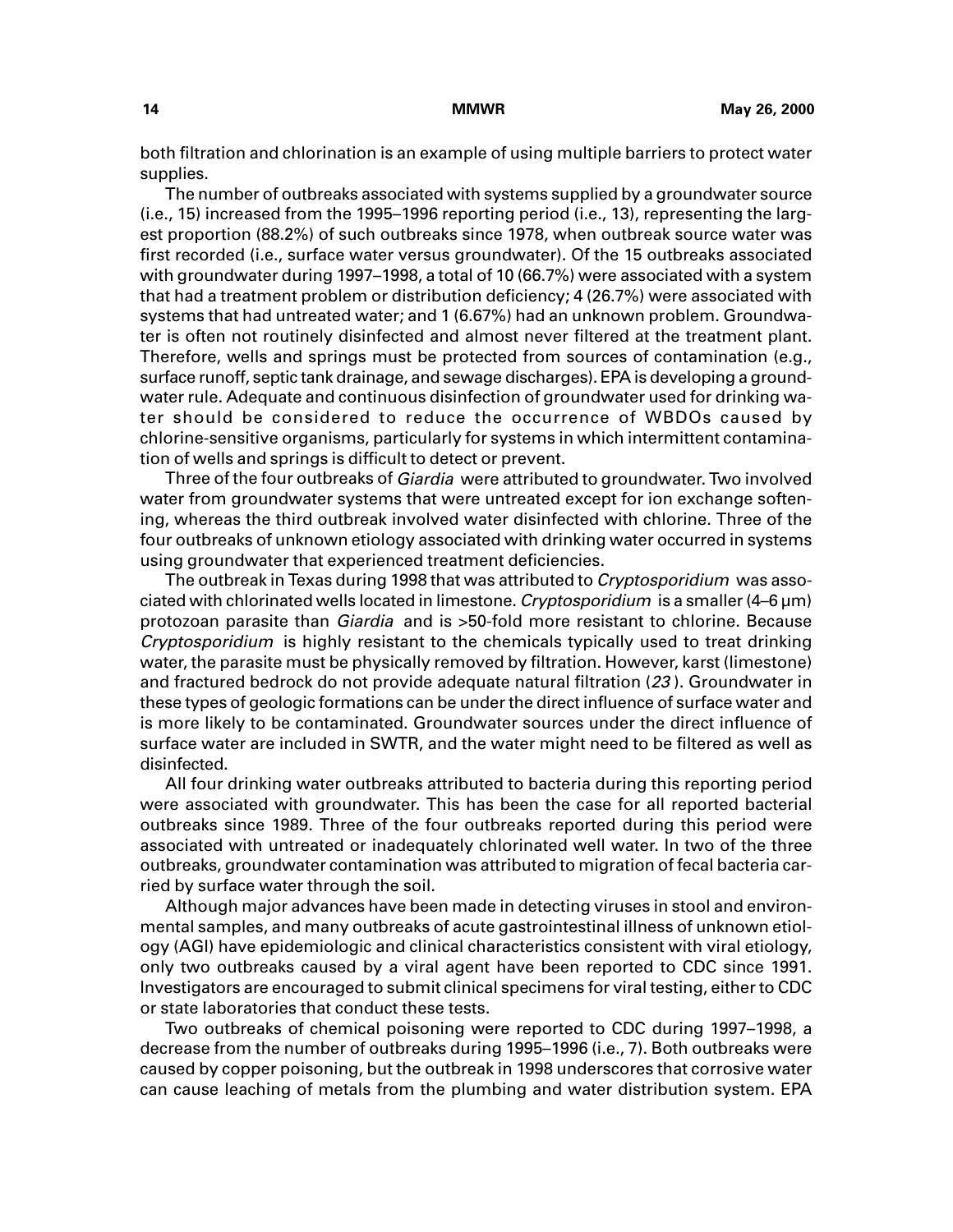requires monitoring for copper (and lead) at the tap rather than at the treatment plant, and EPA's action level for copper is 1.3 mg/mL (24 ). The results of this monitoring are used to determine whether treatment to control corrosion is needed or is being applied properly.

Waterborne chemical poisonings are probably underreported to CDC. Several reasons could explain the low reporting rate, including the following:

- Most poisonings of this nature (e.g., those associated with the leaching of copper from plumbing systems) probably occur in private residences, affect relatively few persons, and might not come to the attention of public health officials.
- Exposure to chemicals via drinking water can a) cause illness that is difficult to attribute to chemical intoxication or b) cause nonspecific symptoms that are difficult to link to a specific chemical.
- The mechanisms for detecting waterborne chemical poisonings and reporting them to the WBDO surveillance system are not as well-established as those for WBDOs caused by infectious agents.
- Physicians might have difficulties recognizing and diagnosing chemical poisonings.

Future efforts should be tailored to improving the sensitivity of surveillance activities, the detection of associations between environmental releases or exposure incidents and individual health events, and the assessment of the public health burden associated with water-related chemical exposures. Physicians should also be educated to recognize and diagnose poisonings caused by waterborne chemicals.

The relative proportion of outbreaks associated with various types of water systems has remained fairly constant (Figure 6). However, the proportion of reported outbreaks associated with community water systems that were attributed to problems at water treatment plants, and thus affected entire communities, declined during 1989–1996 and remained below the proportions for the 1989–1994 reporting periods (i.e., 72.7% for 1989–1990, 62.5% for 1991–1992, 57.1% for 1993–1994, 30.0% for 1995–1996, and 37.5% for 1997–1998). This decrease could reflect improvements in water-treatment practices and plant operations. During 1997–1998, three (37.5%) of the eight outbreaks in community water systems were caused by improper plumbing or cross-connections in the distribution system at individual facilities (e.g., a restaurant). This is a decrease from the previous reporting period (i.e., 70.0%). These types of problems could be remedied by effective cross-connection control regulations that require inspection and testing. However, monitoring, regulating, and standardizing the practices of the multitudinous individual facilities (e.g., offices, schools, and restaurants) in this country is a daunting task.

### **Outbreaks Associated with Recreational Water**

The most frequently reported WBDOs caused by exposure to recreational water were outbreaks of gastroenteritis. Although fewer outbreaks of gastroenteritis were reported during 1997–1998 (i.e., 18) than during 1995–1996 (i.e., 22), this number was higher than previous years (Figure 7). There has been a gradual increase in the number of gastroenteritis outbreaks reported since 1989. This increase is not statistically significant (p value  $\geq$ 0.18), and there is not enough evidence to determine if the increase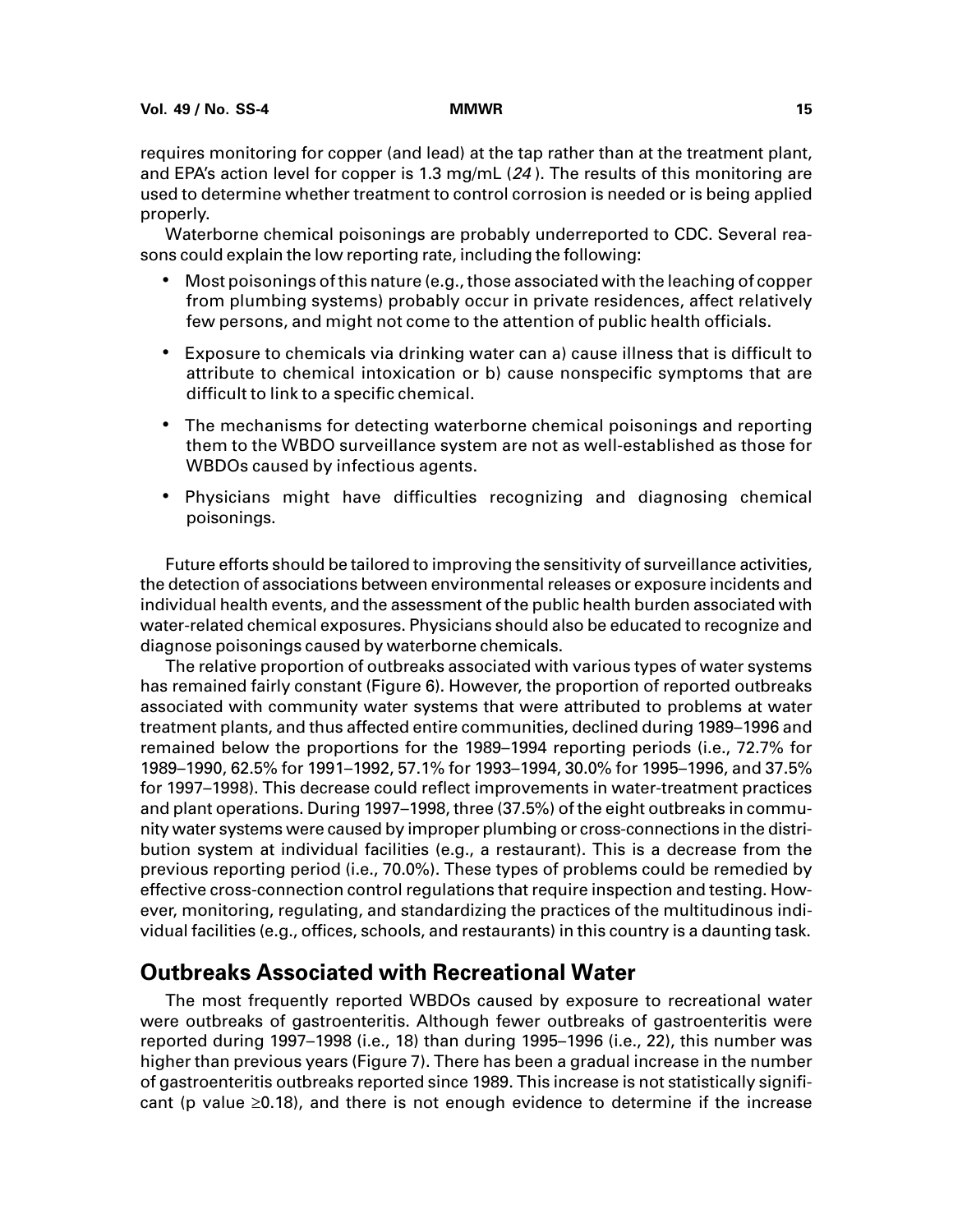represents the beginning of a trend or a reporting artifact. The 15 recreational water outbreaks reported in 1998 represent the largest number of outbreaks since 1989. Recreational water outbreaks of gastroenteritis reported during 1997–1998 accounted for illness in >1,570 persons, compared with 2,038 persons affected by drinking water outbreaks reported during this same period.

Because swimming is essentially communal bathing, rinsing of soiled bodies and overt fecal accidents cause fecal contamination of the water. Unintentional ingestion of recreational water contaminated with pathogens can then lead to gastrointestinal illness, even in nonoutbreak settings (25,26). Fresh and marine waters are also subject to other modes of contamination from point sources (i.e., sewage releases), watersheds (runoff from agricultural and residential areas), and floods.

The number of outbreaks of gastroenteritis caused by parasites in recreational water has been consistently <10 since 1989–1990 (i.e., zero for 1989–1990, 6 for 1991–1992, 10 for 1993–1994, 7 for 1995–1996, and 10 for 1997–1998). No outbreaks of gastroenteritis caused by parasites were reported during 1989–1990, but that could be because little routine diagnostic testing for *Cryptosporidium* occurred at that time. Of the gastrointestinal outbreaks attributed to parasites during 1997–1998, all were caused by Cryptosporidium; 90% were associated with recreational use of treated water in venues such as swimming pools and fountains, and human fecal accidents were suspected in most of these outbreaks (Figure 4).

Because infection with *Cryptosporidium* can occur after swallowing as few as 10– 100 oocysts (27,28 ), swallowing a single mouthful of contaminated water could cause illness. Cryptosporidium, and to a lesser extent Giardia, are resistant to disinfection by chlorine at levels generally used in swimming pools. Although some pools might have filters and disinfection practices capable of removing or killing parasites, several hours could be required to completely recirculate and cleanse the pool water. In the meantime, pool water can become recontaminated. Either way, swimmers remain at risk until all of the water is recirculated through an effective water treatment process. The risk for transmission of cryptosporidiosis can increase because of the protracted periods of time necessary for moving all water through filtration equipment (i.e., turnover rates), problems in the design of pools that result in areas with poor water circulation (dead spots) (29), mixing of water from different pools during filtration, and the depletion of disinfectants by organic matter, which leaves insufficient residual disinfectant  $(30)$ . Because Cryptosporidium oocysts measure only 4–6 µm in diameter, pool filtration systems that use sand or other large granular materials (without the special chemical pretreatment coagulants commonly used by the drinking water industry) might not be effective in removing oocysts.

The number of reported outbreaks of gastroenteritis in recreational water caused by bacteria decreased from 10 during 1995–1996 to 4 during 1997–1998. One outbreak was in a large water park where residual disinfectant would be expected to prevent these types of outbreaks. Chlorine levels during the period of the outbreak were low when measured by county public health officials. This underscores the difficulty of maintaining adequate chlorination levels in large shallow pools used by many young children. Because fecal contaminants and other organic material can rapidly consume the available chlorine, pool operators need to maintain their disinfectant at regulated levels and test those levels on a regular and frequent basis.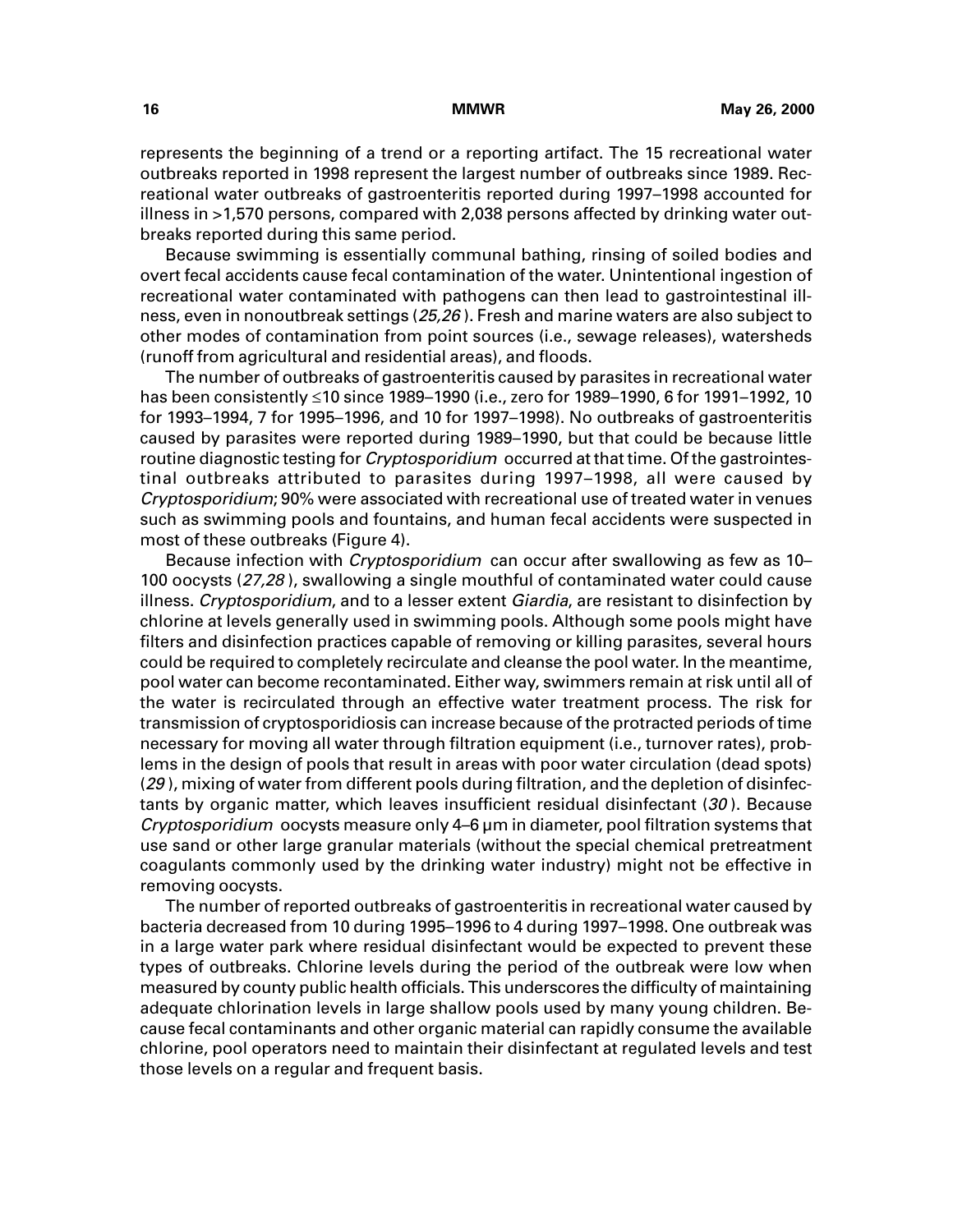In contrast with the outbreaks caused by parasites, most of which were associated with chlorinated water, 50% (i.e., 2) of the outbreaks attributed to bacteria were associated with unchlorinated water (i.e., lakes) (Figure 4). Freshwater venues, which lack filtration and disinfection safeguards, present more of a challenge for prevention. Contamination of these venues can require protracted periods of closure or other ways to limit use, to ensure appropriate water quality. EPA has published criteria for evaluating the quality of both marine and fresh water used for recreation  $(16,31)$ . Microbial monitoring has been recommended for recreational areas potentially contaminated by sewage or human use. However, epidemiologic studies have not clearly defined what health risks might be associated with specific levels of total or fecal coliforms detected in bathing waters.

Prevention efforts have focused on providing adequate bathroom facilities (e.g., including diaper-changing areas at recreational areas) and on limiting the number of swimmers per unit area. Other prevention measures can include patron and operator education, as well as efforts to a) improve filtration methods, disinfection methods, and pool design and b) change recreational water industry practices (e.g., provide specific pools with dedicated filtration systems for children so the water is not mixed with adults pools, limit access of young children to adult pools and operate filtration systems at higher turnover rates [in keeping with existing state and local regulatory requirements for suction injuries]). However, such changes can be costly, and the degree to which they reduce risk is unknown. Development and enforcement of clear and effective policies regarding fecal accidents in recreational water facilities is needed. However, questions that still need to be addressed include:

- What is the prevalence of pathogens in formed fecal accidents that are usually observed by pool operators?
- How long should a pool be vacated after a fecal accident?
- Is it beneficial to drain a pool after a fecal accident?
- Is hyperchlorination a strategy that should be used, especially for Cryptosporidium?
- What role do swim diapers/pants have in reducing fecal accidents?

Strategies to change behaviors of recreational water guests might also be important. Public education should stress that swimming is communal bathing and therefore requires good hygiene practices, and that chlorine does not kill all pathogens. Outbreaks of gastroenteritis associated with recreational water use could be reduced if a) those experiencing diarrhea refrain from swimming and continue to do so for 2 weeks after the resolution of their diarrhea and b) swimmers avoid swallowing recreational water.

During 1997–1998, most of the reported outbreaks of dermatitis were associated with hot tubs and pools. The outbreak of Pontiac fever in Wisconsin was also associated with whirlpool use. Outbreaks of Pseudomonas dermatitis and Pontiac fever associated with hot tubs are preventable if water is maintained at a pH of 7.2–7.8 with free, residual chlorine levels in the range of 2.0–5.0 mg/L (32 ). A person's susceptibility and immersion time, along with the number of bathers per unit area, also could influence the risk for infection  $(33)$ . Close operator attention to pool and hot tub bather load, as well as frequent disinfectant level checks and additions could help prevent these outbreaks.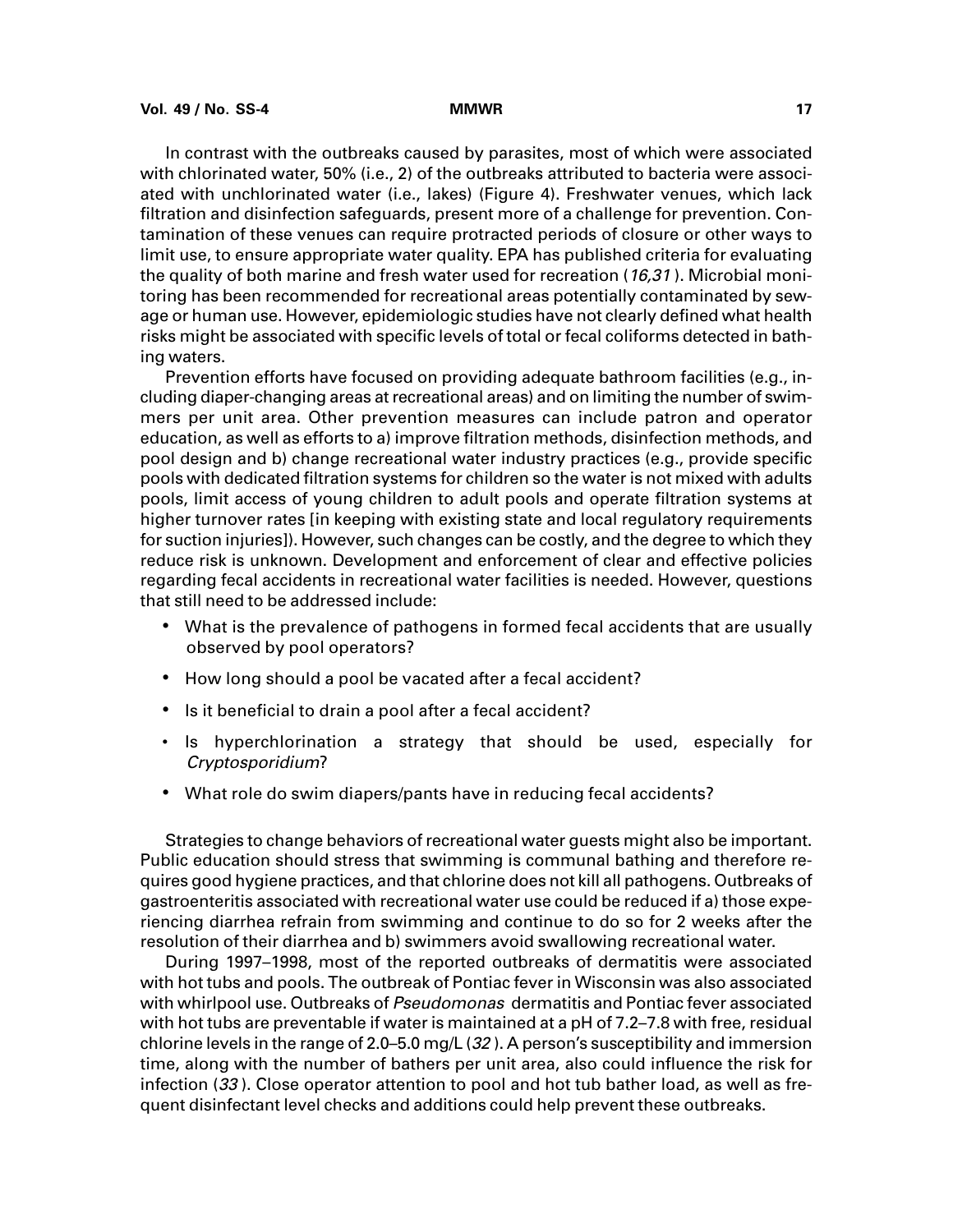<span id="page-23-0"></span>During 1997–1998, four deaths were caused by primary amebic meningoencephalitis, which is fewer than the six deaths reported during 1995–1996. Naegleria infections are generally acquired during the summer months when the temperature of fresh water is favorable for multiplication of the organism  $(34,35)$ . The ameba could enter a person's body through the nasal passages when water is forced up the nose during swimming. Limiting the amount of fresh water forced into the nasal passages during jumping or diving (e.g., holding the nose or wearing nose plugs) could reduce the risk for these infections.

### **CONCLUSION**

Information from the nationwide surveillance for WBDOs is used to characterize the epidemiology of waterborne diseases in the United States. Data regarding the types of water systems and deficiencies associated with outbreaks are used to evaluate the adequacy of current regulations for water treatment and monitoring of water quality. The identification of the etiologic agents of outbreaks is critical because agents newly associated with WBDOs could require new methods of control. Trends in the incidence of WBDOs caused by various etiologic agents can lead to changes in policies or resource allotment.

For agents that are recognized as important waterborne pathogens, surveillance at the local and state levels facilitates rapid recognition and control of WBDOs. Close communication among state and local health departments and water utilities is crucial. For example, if epidemiologic evidence suggests the possibility of waterborne transmission, water utilities should be contacted promptly and asked about such factors as recent treatment events and changes in source water quality. Similarly, local policies should be developed that specify the thresholds for reporting various water-quality data to health departments. Timely water testing and environmental investigations can help identify an outbreak's etiologic agent and the correctable source(s) of water contamination, as well as establish whether control measures (e.g., boil-water advisories) are indicated.

Ways to improve the WBDO surveillance system should be explored. Reviewing information gathered through other mechanisms (e.g., issuances of boil-water advisories and computerized data regarding water quality) could help detect WBDOs. Special epidemiologic studies are needed to supplement the findings of the existing surveillance system by addressing such issues as the public health importance of newly identified agents of waterborne disease, the effectiveness of prevention strategies in nonoutbreak settings, and the timeliness with which state and local health departments act in response to these pathogens.

State health departments can request epidemiologic assistance and laboratory testing from CDC to investigate WBDOs. CDC and EPA can be consulted regarding the engineering and environmental aspects of water treatment and regarding collection of large-volume water samples to identify pathogenic viruses and parasites, which require special methods for recovery. Requests for testing for viruses should be made to CDC' s Viral Gastroenteritis Section, Respiratory and Enterovirus Branch, Division of Viral and Rickettsial Diseases, National Center for Infectious Diseases (NCID) at (404) 639-3577. Requests for testing for parasites should be made to CDC's Division of Parasitic Diseases, NCID, at (770) 488-7760.

Additional information is available from the following sources: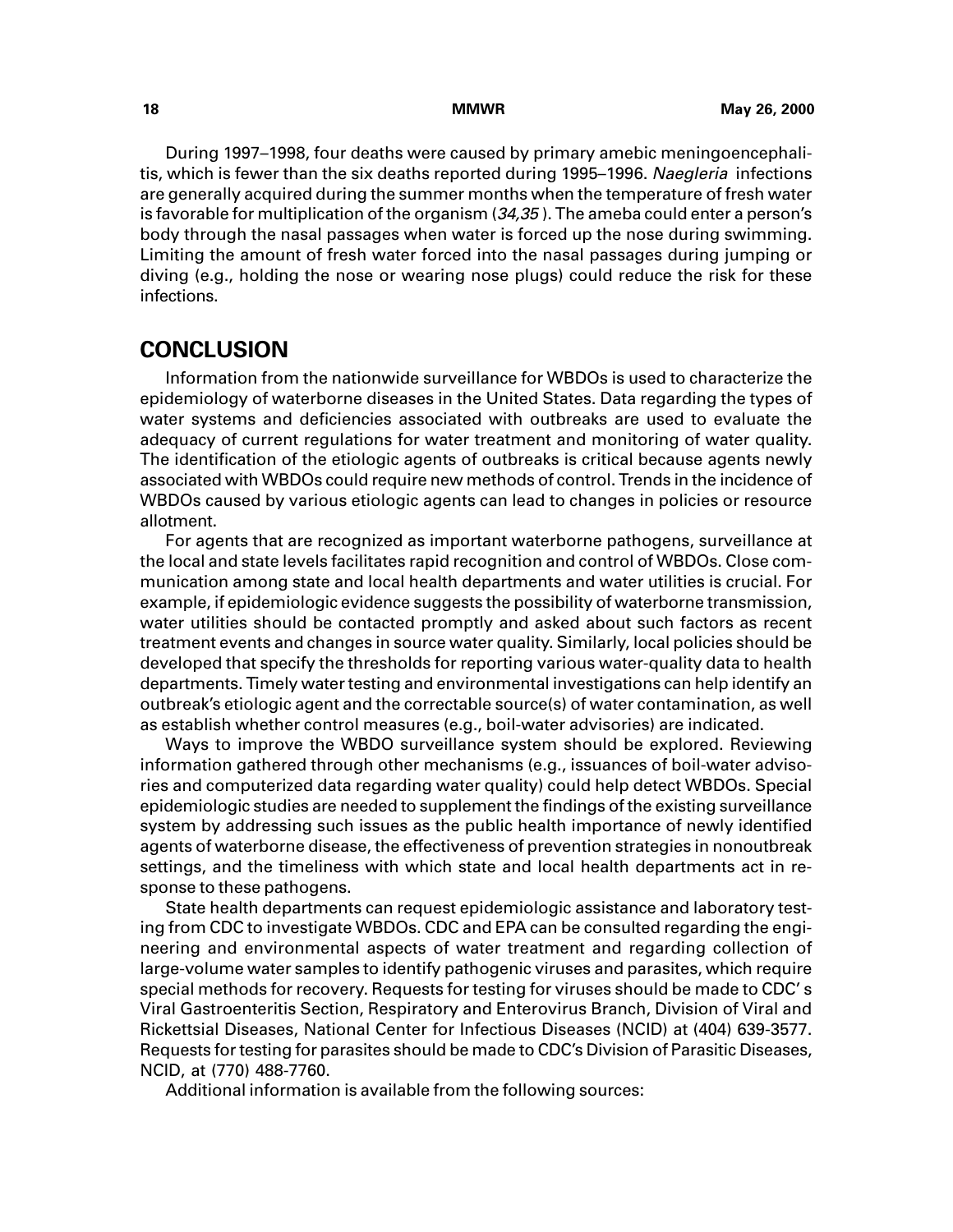- <span id="page-24-0"></span>• EPA's Safe Drinking Water Hotline, (800) 426-4791 (telephone) or [<sdwa@epamail.epa.gov> \(](sdwa@epamail.epa.gov)E-mail).
- CDC's Cryptosporidiosis Information Line of the Parasitic Diseases Information Line, (888) 232-3228 (voice telephone system) or (888) 232-3299 (fax).
- CDC's NCID Internet site at [<http://www.cdc.gov/ncidod/index.htm>.](http://www.cdc.gov/ncidod/index.htm)

Information regarding cryptosporidiosis is available at the Internet site of CDC's Division of Parasitic Diseases, NCID, which is located at the following address: [<http://](http://www.cdc.gov/ncidod/dpd/parasites/cryptosporidiosis/default.htm) [www.cdc.gov/ncidod/dpd/parasites/cryptosporidiosis/default.htm>.](http://www.cdc.gov/ncidod/dpd/parasites/cryptosporidiosis/default.htm) WBDOs should be reported to this division by telephone at (770) 488-7760 or by fax at (770) 488-7761.

#### **Acknowledgments**

The authors thank the following persons for their contributions to this report: state waterborne-disease surveillance coordinators; state epidemiologists; state drinking water administrators; Office of Ground Water and Drinking Water; Hugh McKinnon, and Susan Shaw of the U.S. Environmental Protection Agency; Robert Tauxe of the Division of Bacterial and Mycotic Diseases, Roger Glass of the Division of Viral and Rickettsial Diseases, Matthew Arduino of the Hospital Infections Program, and Dennis Juranek of the Division of Parasitic Diseases, NCID, CDC; and Mark McClanahan and Lorraine Backer of the Division of Environmental Hazards and Health Effects, NCEH, CDC.

#### References

- 1. Craun GF, ed. Waterborne diseases in the United States. Boca Raton, FL: CRC Press, Inc., 1986.
- 2. Levy DA, Bens MS, Craun GF, Calderon RL, Herwaldt BL. Surveillance for waterbornedisease outbreaks—United States, 1995–1996. In: CDC surveillance summaries, December 11, 1998. MMWR 1998;47(No. SS-5):1–33.
- 3. Kramer MH, Herwaldt BL, Craun GF, Calderon RL, Juranek DD. Surveillance for waterbornedisease outbreaks—United States, 1993–1994. In: CDC surveillance summaries, April 12, 1996. MMWR 1996;45(No. SS-1):1–33.
- 4. Moore AC, Herwaldt BL, Craun GF, Calderon RL, Highsmith AK, Juranek DD. Surveillance for waterborne disease outbreaks—United States, 1991–1992. In: CDC surveillance summaries, November 19, 1993. MMWR 1993;42(No. SS-5):1–22.
- 5. Herwaldt BL, Craun GF, Stokes SL, Juranek DD. Waterborne-disease outbreaks, 1989– 1990. In: CDC surveillance summaries, December 1991. MMWR 1991;40(No. SS-3):1–21.
- 6. Environmental Protection Agency. 40 CFR Part 141. Water programs: national interim primary drinking water regulations. Federal Register 1975;40:59566–74.
- 7. Pontius FW, Roberson JA. The current regulatory agenda: an update. Journal of the American Water Works Association 1994;86:54–63.
- 8. Pontius FW. Implementing the 1996 SDWA amendments. Journal of the American Water Works Association 1997;89:18–36.
- 9. Environmental Protection Agency. Announcement of the drinking water contaminant candidate list; notice. Federal Register 1998;63:10274–87.
- 10. Environmental Protection Agency. 40 CFR Parts 141 and 142. Drinking water; national primary drinking water regulations; filtration, disinfection; turbidity, Giardia lamblia, viruses, Legionella, and heterotrophic bacteria; final rule. Federal Register 1989;54:27486– 541.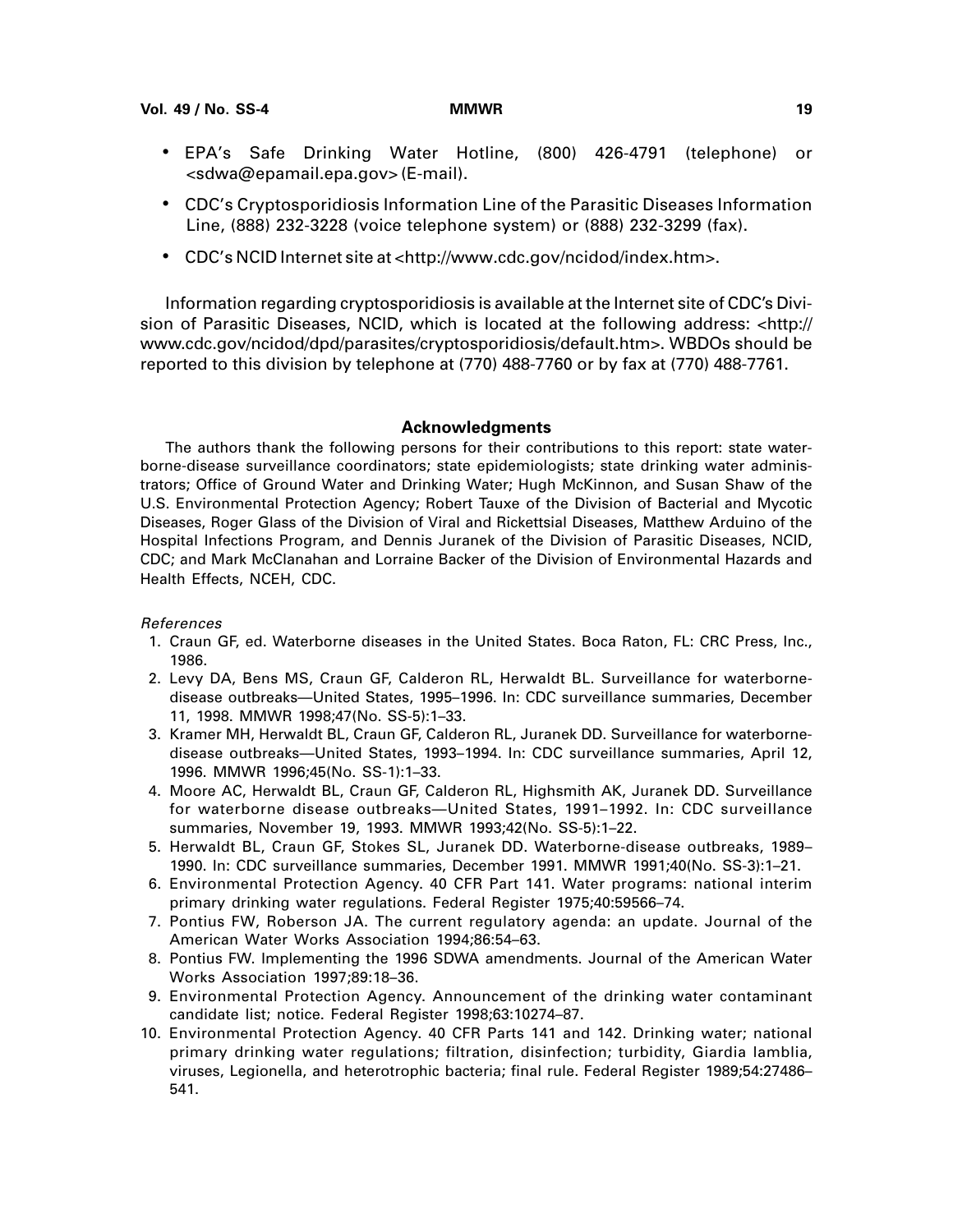- 11. Environmental Protection Agency. 40 CFR Parts 141 and 142. Drinking water; national primary drinking water regulations; total coliforms (including fecal coliforms and E. coli); final rule. Federal Register 1989;54:27544–68.
- 12. Environmental Protection Agency. 40 CFR Parts 141 and 142. Drinking water; national primary drinking water regulations; total coliforms; corrections and technical amendments; final rule. Federal Register 1990;55:25064–5.
- 13. Environmental Protection Agency. 40 CFR Parts 9, 141, and 142. National primary drinking water regulations: interim enhanced surface water treatment; final rule. Federal Register 1998;63:69477–521.
- 14. Environmental Protection Agency. 40 CFR Parts 9, 144, 145, and 146. Underground injection control regulations for class v injection wells, revision; final rule. Federal Register 1999;64:68545–73.
- 15. Environmental Protection Agency. 40 CFR Part 141. National primary drinking water regulations: monitoring requirements for public drinking water supplies; final rule. Federal Register 1996;61:24353–88.
- 16. Dufour AP. Health effects criteria for fresh recreational waters. Research Triangle Park, NC: US Environmental Protection Agency, Office of Research and Development, Health Effects Research Laboratory, 1984; EPA publication no. 600/1-84-004.
- 17. CDC. Outbreak of cryptosporidiosis associated with a water sprinkler fountain—Minnesota, 1997. MMWR 1998;47:856–60.
- 18. Gilbert L, Blake P. Outbreak of *Escherichia coli* O157:H7 infections associated with a water park. Georgia Epidemiology Report 1998;14:1–2.
- 19. CDC. Outbreak of acute febrile illness among athletes participating in triathlons—Wisconsin and Illinois, 1998. MMWR 1998;47:585–8.
- 20. Boyce TG, Pemberton AG, Addiss DG. Cryptosporidium testing practices among clinical laboratories in the United States. Pediatr Infect Dis J 1996;15:87–8.
- 21. Craun GF, ed. Methods for the investigation and prevention of waterborne disease outbreaks. Cincinnati, OH: US Environmental Protection Agency, Health Effects Research Laboratory, 1990; EPA publication no. 600/1-90/005a.
- 22. Hoff JC. Inactivation of microbial agents by chemical disinfectants. Cincinnati, OH: US Environmental Protection Agency, Water Engineering Research Laboratory, Drinking Water Research Division, 1986; EPA publication no. 600/2-86/067.
- 23. Robertson JB, Edberg SC. Natural protection of spring and well drinking water against surface microbial contamination. I. Hydrogeological parameters. Crit Rev Microbiol 1997;23:143–78.
- 24. Environmental Protection Agency. 40 CFR Parts 141 and 142. Drinking water regulations: maximum contaminant level goals and national primary drinking water regulations for lead and copper; final rule. Federal Register 1991;56:26460–4.
- 25. Calderon RL, Mood EW, Dufour AP. Health effects of swimmers and nonpoint sources of contaminated water. International Journal of Environmental Health Research 1991;1:21–31.
- 26. Seyfried PL, Tobin RS, Brown NE, Ness PF. A prospective study of swimming-related illness. I. Swimming-associated health risk. Am J Public Health 1985;75:1068–70.
- 27. DuPont HL, Chappell CL, Sterling CR, Okhuysen PC, Rose JB, Jakubowski W. The infectivity of Cryptosporidium parvum in healthy volunteers. N Engl J Med 1995;332:855–9.
- 28. Haas CN, Rose JB. Reconciliation of microbial risk models and outbreak epidemiology: the case of the Milwaukee outbreak [Abstract]. In: Proceedings of the American Water Works Association 1994 Annual Conference: Water quality. Denver, CO: American Water Works Association, 1994:517–23.
- 29. CDC. Swimming pools: safety and disease control through proper design and operation. Atlanta, GA: US Department of Health and Human Services, Public Health Service, CDC, 1976; DHHS publication no. (CDC)88-8319.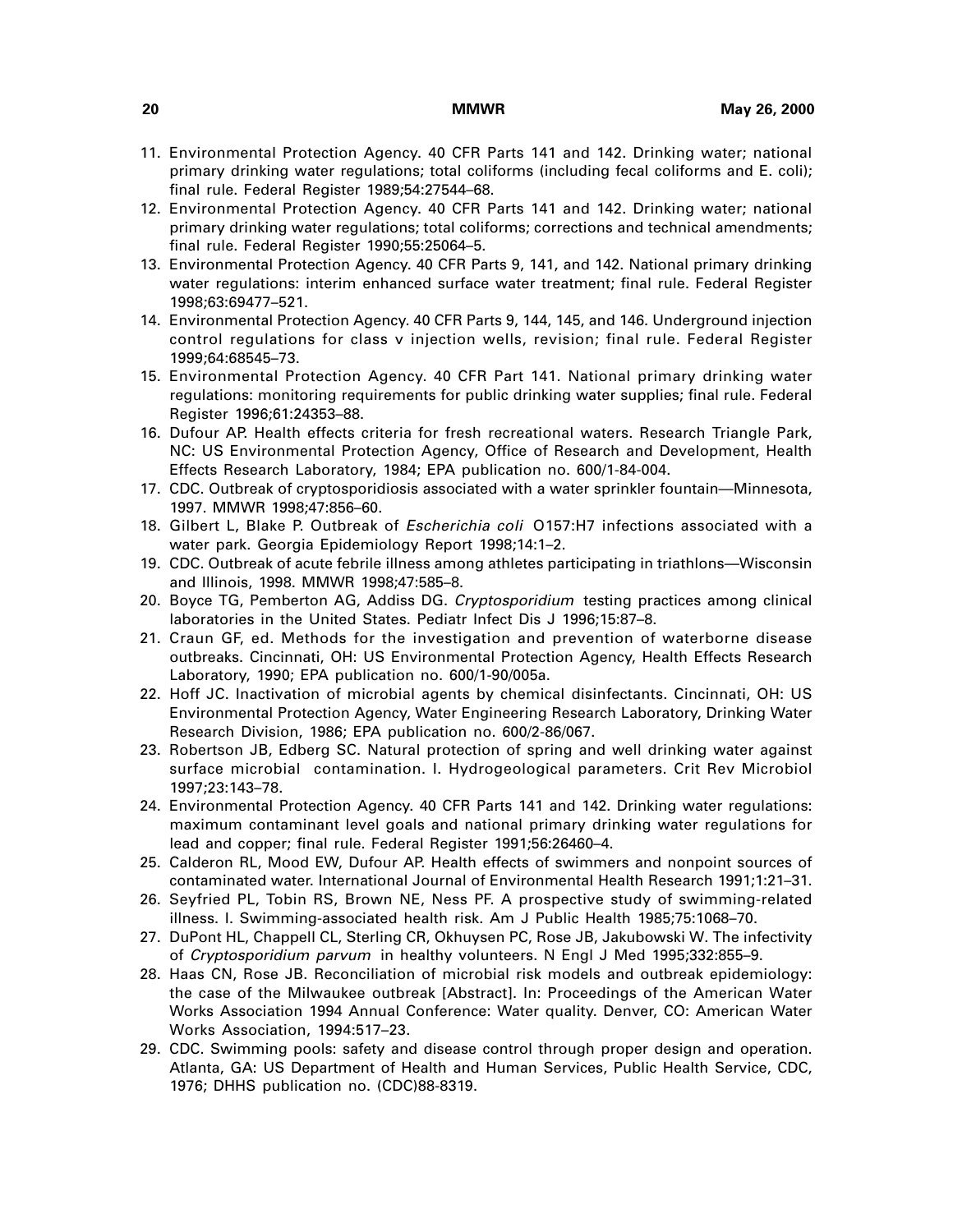**Vol. 49 / No. SS-4 MMWR 21**

- 30. Carpenter C, Fayer R, Trout J, Beach MJ. Chlorine disinfection of recreational water for Cryptosporidium parvum. Emerg Infect Dis 1999;5:579–84.
- 31. Cabelli VJ. Health effects criteria for marine recreational waters. Research Triangle Park, NC: US Environmental Protection Agency, Office of Research and Development, Health Effects Research Laboratory, 1983; EPA publication no. 600/1-80-031.
- 32. CDC. Suggested health and safety guidelines for public spas and hot tubs. Atlanta, GA: US Department of Health and Human Services, Public Health Service, CDC, 1981; DHHS publication no. 99-960.
- 33. Highsmith AK, McNamara AM. Microbiology of recreational and therapeutic whirlpools. Toxicity Assessment 1988;3:599–611.
- 34. Visvesvara GS, Stehr-Green JK. Epidemiology of free-living ameba infections. J Protozool 1990;37(suppl):25S–33S.
- 35. John DT, Howard MJ. Seasonal distribution of pathogenic free-living amebae in Oklahoma waters. Parasitol Res 1995;81:193–201.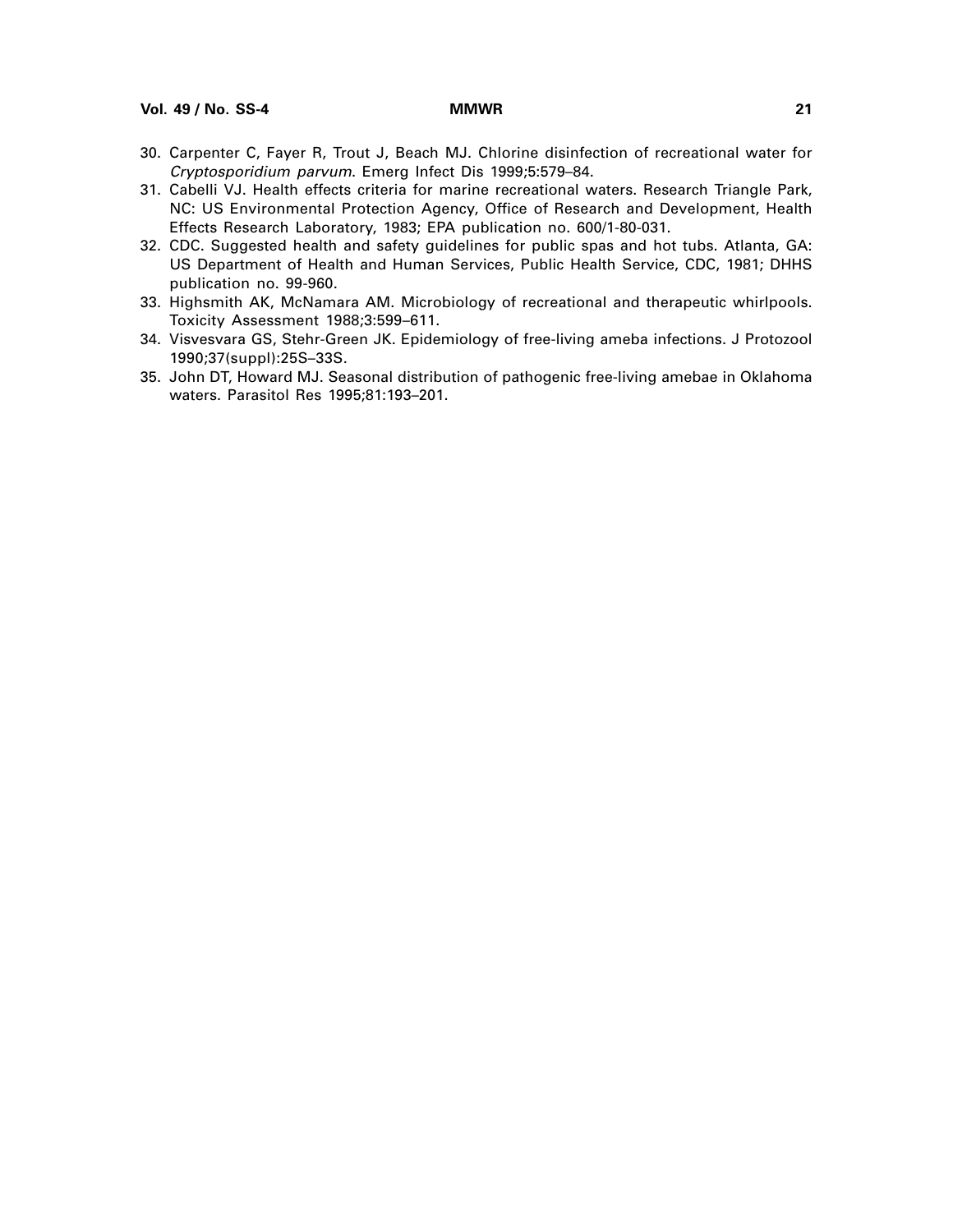| Class <sup>†</sup> | Epidemiologic data                                                                                                                                                                                                                                                                                                                                                       | Water-quality data                                                                                                                                                                                                   |
|--------------------|--------------------------------------------------------------------------------------------------------------------------------------------------------------------------------------------------------------------------------------------------------------------------------------------------------------------------------------------------------------------------|----------------------------------------------------------------------------------------------------------------------------------------------------------------------------------------------------------------------|
|                    | Adequate <sup>§</sup><br>a) Data were provided regarding exposed and<br>unexposed persons; and<br>b) relative risk or odds ratio was $\geq$ 2, or the p-value<br>was $< 0.05$ .                                                                                                                                                                                          | Provided and adequate<br>(Historical information or laboratory data [e.g.,<br>chlorinator malfunction or a water main break, no<br>detectable free-chlorine residual, or the presence of<br>coliforms in the water]) |
| Ш                  | Adequate                                                                                                                                                                                                                                                                                                                                                                 | Not provided or inadequate<br>(e.g., stating that a lake was crowded)                                                                                                                                                |
| Ш                  | Provided, but limited<br>a) Epidemiologic data provided did not meet the<br>criteria for Class I; or<br>b) the claim was made that ill persons had no<br>exposures in common besides water, but no<br>data were provided.                                                                                                                                                | Provided and adequate                                                                                                                                                                                                |
| IV                 | Provided, but limited                                                                                                                                                                                                                                                                                                                                                    | Not provided or inadequate                                                                                                                                                                                           |
|                    | *Outbreaks of Pseudomonas dermatitis and single cases of primary amebic meningoencephalitis or illness resulting from chemical<br>poisoning are not classified according to this scheme.<br>*Based on the epidemiologic and water-quality data provided on CDC form 52.12.<br><sup>§</sup> Adequate data were provided to implicate water as the source of the outbreak. |                                                                                                                                                                                                                      |
|                    |                                                                                                                                                                                                                                                                                                                                                                          |                                                                                                                                                                                                                      |
|                    |                                                                                                                                                                                                                                                                                                                                                                          |                                                                                                                                                                                                                      |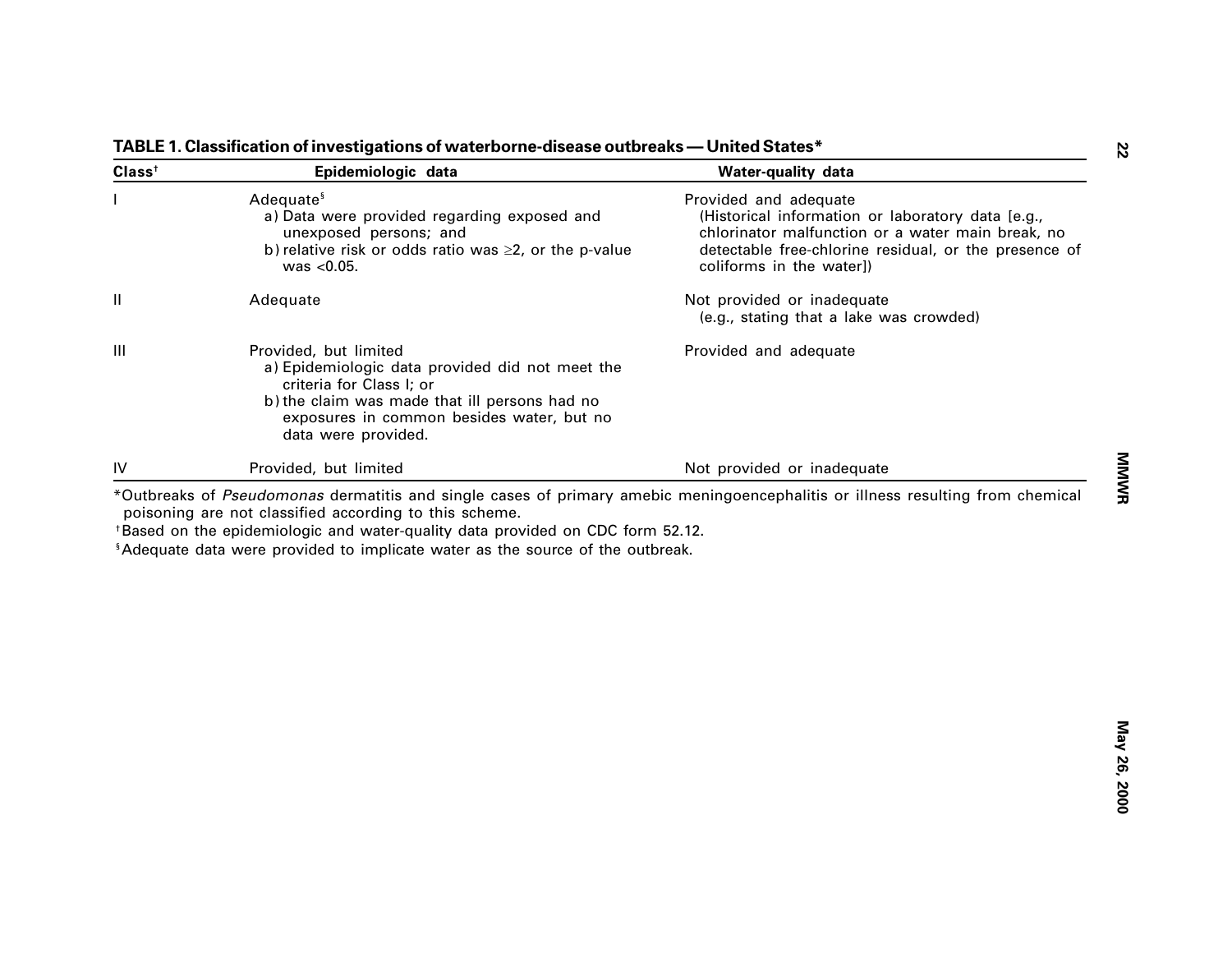| <b>State</b>                                                                                                                    | <b>Month</b> | Class <sup>†</sup> | Etiologic agent                                                                                                                                                                                                                                                                                              | No. of<br>cases | Type of<br>system <sup>§</sup> | <b>Deficiency</b> <sup>1</sup> | <b>Source</b> | <b>Setting</b> |
|---------------------------------------------------------------------------------------------------------------------------------|--------------|--------------------|--------------------------------------------------------------------------------------------------------------------------------------------------------------------------------------------------------------------------------------------------------------------------------------------------------------|-----------------|--------------------------------|--------------------------------|---------------|----------------|
| Colorado                                                                                                                        | Jul          | Ш                  | AGI**                                                                                                                                                                                                                                                                                                        | 9               | <b>NCom</b>                    | 3                              | Spring        | Cabins         |
| Florida                                                                                                                         | Mar          | Ш                  | Copper poisoning                                                                                                                                                                                                                                                                                             | $\overline{2}$  | Com                            | 4                              | Well          | Restaurant     |
| New Mexico                                                                                                                      | Jul          |                    | $AGI^*$                                                                                                                                                                                                                                                                                                      | 123             | <b>NCom</b>                    | 4                              | Well          | Country club   |
| New York                                                                                                                        | Jun          |                    | Giardia intestinalis                                                                                                                                                                                                                                                                                         | 50              | Com                            | 3                              | Lake          | Community      |
| Oregon                                                                                                                          | Jun          | Ш                  | G. intestinalis                                                                                                                                                                                                                                                                                              | 100             | <b>NCom</b>                    | 4                              | Well/spring   | Campground     |
| South Dakota                                                                                                                    | May          |                    | AGI                                                                                                                                                                                                                                                                                                          | 16              | <b>NCom</b>                    | 3                              | Well          | Campground     |
| Washington                                                                                                                      | Sep          | Ш                  | Escherichia coli O157:H7                                                                                                                                                                                                                                                                                     | 4               | <b>NCom</b>                    | 3                              | Well          | Trailer park   |
| service connections or an average of ≥25 residents for ≥60 days/year. A community water system serves year-round residents of a |              |                    | evidence that implicates water as the probable source of the illness.<br><sup>†</sup> Based on the epidemiologic and water-quality data provided on CDC form 52.12.<br><sup>§</sup> Com=community; NCom=noncommunity. Community and noncommunity water systems are public water systems that serve $\geq$ 15 |                 |                                |                                |               |                |

TABLE 2. Waterborne-disease outbreaks associated with drinking water — United States, 1997 (n = 7)\*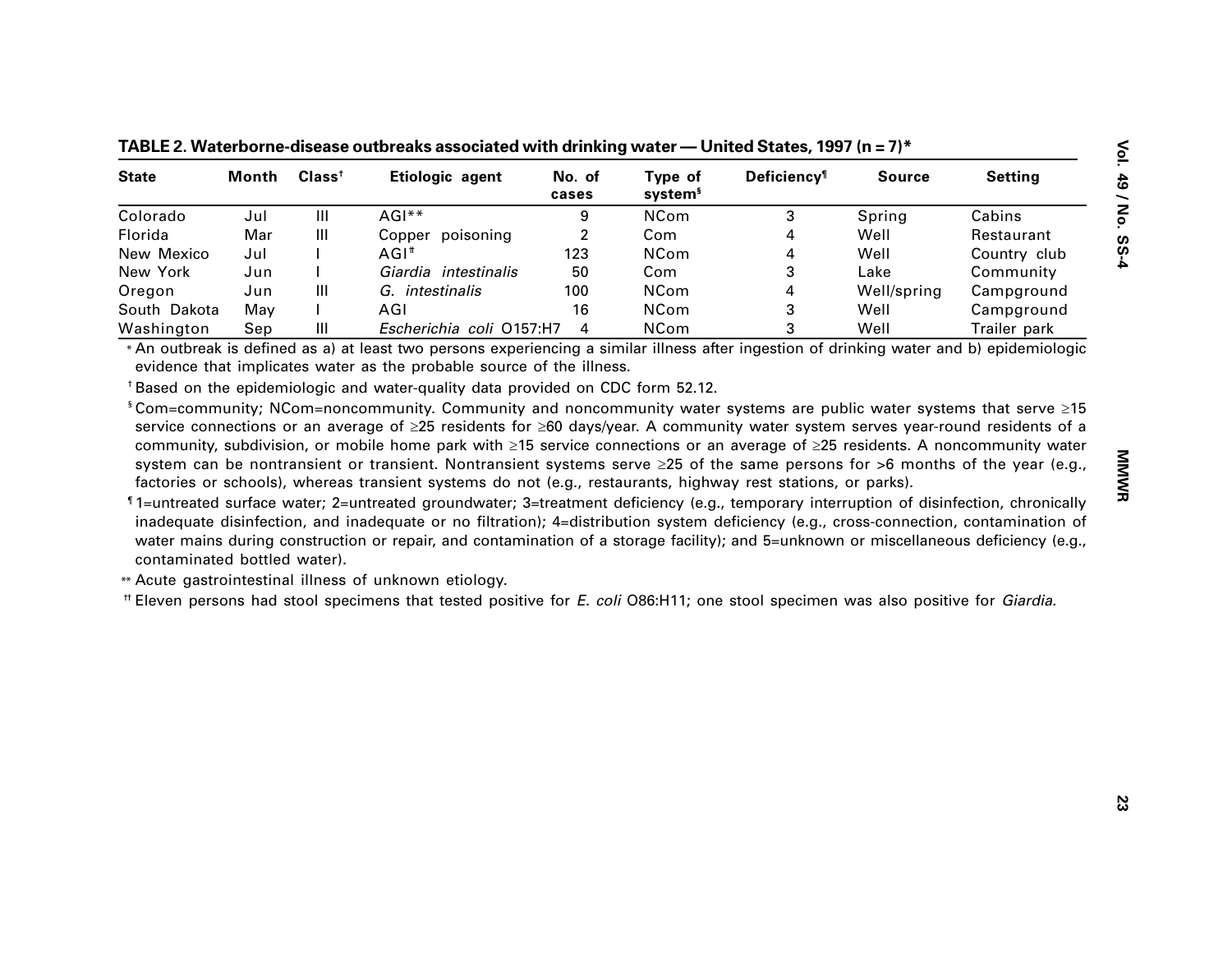| <b>State</b>                                          | Month | Class <sup>†</sup>                 | Etiologic agent                                                                                                                                                                                                                                                                                                                                                                                                                                                                                                                                                                                                                                                                                                                                                       | No. of<br>cases | Type of<br>system <sup>§</sup> | Deficiency <sup>1</sup> | <b>Source</b>               | <b>Setting</b>                                                                                                             |
|-------------------------------------------------------|-------|------------------------------------|-----------------------------------------------------------------------------------------------------------------------------------------------------------------------------------------------------------------------------------------------------------------------------------------------------------------------------------------------------------------------------------------------------------------------------------------------------------------------------------------------------------------------------------------------------------------------------------------------------------------------------------------------------------------------------------------------------------------------------------------------------------------------|-----------------|--------------------------------|-------------------------|-----------------------------|----------------------------------------------------------------------------------------------------------------------------|
| Florida                                               | May   | $\mathbf{III}$                     | Giardia intestinalis                                                                                                                                                                                                                                                                                                                                                                                                                                                                                                                                                                                                                                                                                                                                                  | 7               | Com                            | 2                       | Well                        | Community                                                                                                                  |
| Florida                                               | Sep   | Ш                                  | Copper poisoning                                                                                                                                                                                                                                                                                                                                                                                                                                                                                                                                                                                                                                                                                                                                                      | 35              | Com                            | 3                       | Well                        | Community                                                                                                                  |
| Florida                                               | Dec   | Ш                                  | G. intestinalis                                                                                                                                                                                                                                                                                                                                                                                                                                                                                                                                                                                                                                                                                                                                                       | 2               | Ind                            | 2                       | Well                        | House                                                                                                                      |
| Illinois                                              | May   | Ш                                  | Escherichia coli O157:H7                                                                                                                                                                                                                                                                                                                                                                                                                                                                                                                                                                                                                                                                                                                                              | 3               | Ind                            | 2                       | Well                        | House                                                                                                                      |
| Minnesota                                             | Aug   |                                    | Shigella sonnei                                                                                                                                                                                                                                                                                                                                                                                                                                                                                                                                                                                                                                                                                                                                                       | 83              | Com                            | 4                       | Well                        | Fairgrounds                                                                                                                |
| Montana                                               | Jul   | Ш                                  | AGI**                                                                                                                                                                                                                                                                                                                                                                                                                                                                                                                                                                                                                                                                                                                                                                 | 5               | Ind                            | 3                       | Well                        | Home                                                                                                                       |
| New Mexico                                            | Jul   |                                    | Cryptosporidium parvum <sup>+</sup> 32                                                                                                                                                                                                                                                                                                                                                                                                                                                                                                                                                                                                                                                                                                                                |                 | Ind                            | 5                       | Well                        | Group home                                                                                                                 |
| Ohio                                                  | Oct   | Ш                                  | AGI <sup>§§</sup>                                                                                                                                                                                                                                                                                                                                                                                                                                                                                                                                                                                                                                                                                                                                                     | 10              | Com                            | 4                       | <b>Surface<sup>11</sup></b> | Treatment plant                                                                                                            |
| Texas                                                 | Jul   |                                    | $C.$ parvum***                                                                                                                                                                                                                                                                                                                                                                                                                                                                                                                                                                                                                                                                                                                                                        | 1400            | Com                            | 3                       | Well                        | Subdivision                                                                                                                |
| Wyoming                                               | Jun   |                                    | E. coli 0157:H7                                                                                                                                                                                                                                                                                                                                                                                                                                                                                                                                                                                                                                                                                                                                                       | 157             | Com                            | 2                       | Well/spring                 | Community                                                                                                                  |
|                                                       |       |                                    |                                                                                                                                                                                                                                                                                                                                                                                                                                                                                                                                                                                                                                                                                                                                                                       |                 |                                |                         |                             | systems are small systems that are not owned or operated by a water utility and that serve <15 connections or <25 persons. |
| <b><i>"</i></b> Surface water from an unknown source. |       | positive for Blastocystis hominis. | "1=untreated surface water; 2=untreated groundwater; 3=treatment deficiency (e.g., temporary interruption of disinfection, chroni-<br>cally inadequate disinfection, and inadequate or no filtration); 4=distribution system deficiency (e.g., cross-connection, contamina-<br>tion of water mains during construction or repair, and contamination of a storage facility); and 5=unknown or miscellaneous<br>deficiency (e.g., contaminated bottled water).<br>** Acute gastrointestinal illness of unknown etiology.<br><sup>#</sup> Nine persons had stool specimens that tested positive only for <i>Cryptosporidium</i> , and one person had a specimen that was also<br><sup>§§</sup> One person had a stool specimen that was positive for <i>B. hominis</i> . |                 |                                |                         |                             |                                                                                                                            |

**— United States, 1998 (n = 10)\***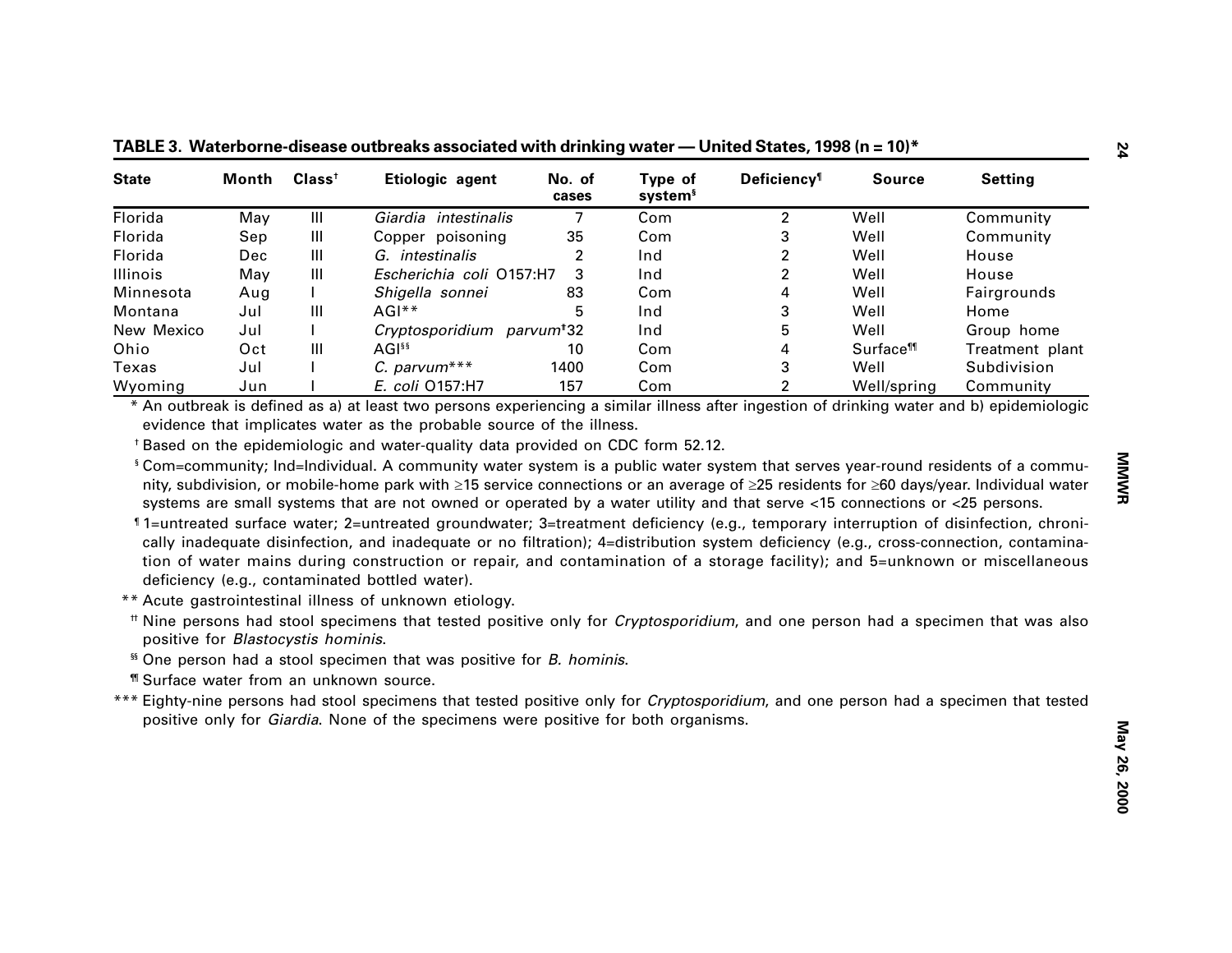**— United States, 1997 –1998 (n = 17)**

|                          |                  | <b>Community</b> | Noncommunity     |              | Individual       |              |                         | <b>Total</b> |
|--------------------------|------------------|------------------|------------------|--------------|------------------|--------------|-------------------------|--------------|
| Etiologic agent          | <b>Outbreaks</b> | <b>Cases</b>     | <b>Outbreaks</b> | <b>Cases</b> | <b>Outbreaks</b> | <b>Cases</b> | <b>Outbreaks</b>        | <b>Cases</b> |
| $AGI^{\dagger}$          |                  | 10               | 3                | 148          | 1                | 5            | 5                       | 163          |
| Copper                   | 2                | 37               | 0                | 0            | 0                | 0            | 2                       | 37           |
| Cryptosporidium parvum   |                  | 1,400            | 0                | 0            |                  | 32           | $\overline{\mathbf{c}}$ | 1,432        |
| Escherichia coli O157:H7 |                  | 157              |                  | 4            |                  | 3            | 3                       | 164          |
| Giardia intestinalis     | 2                | 57               |                  | 100          |                  | 2            | 4                       | 159          |
| Shigella sonnei          |                  | 83               | O                | 0            | 0                | 0            |                         | 83           |
| Total (%)                | 8                | 1,744            | 5                | 252          |                  | 42           | 17                      | 2,038        |
|                          | $(47.1\%)$       | $(85.6\%)$       | $(29.4\%)$       | $(12.4\%)$   | (23.5%)          | $(2.1\%)$    | $(100.0\%)$             | $(100.0\%)$  |
|                          |                  |                  |                  |              |                  |              |                         |              |
|                          |                  |                  |                  |              |                  |              |                         |              |
|                          |                  |                  |                  |              |                  |              |                         |              |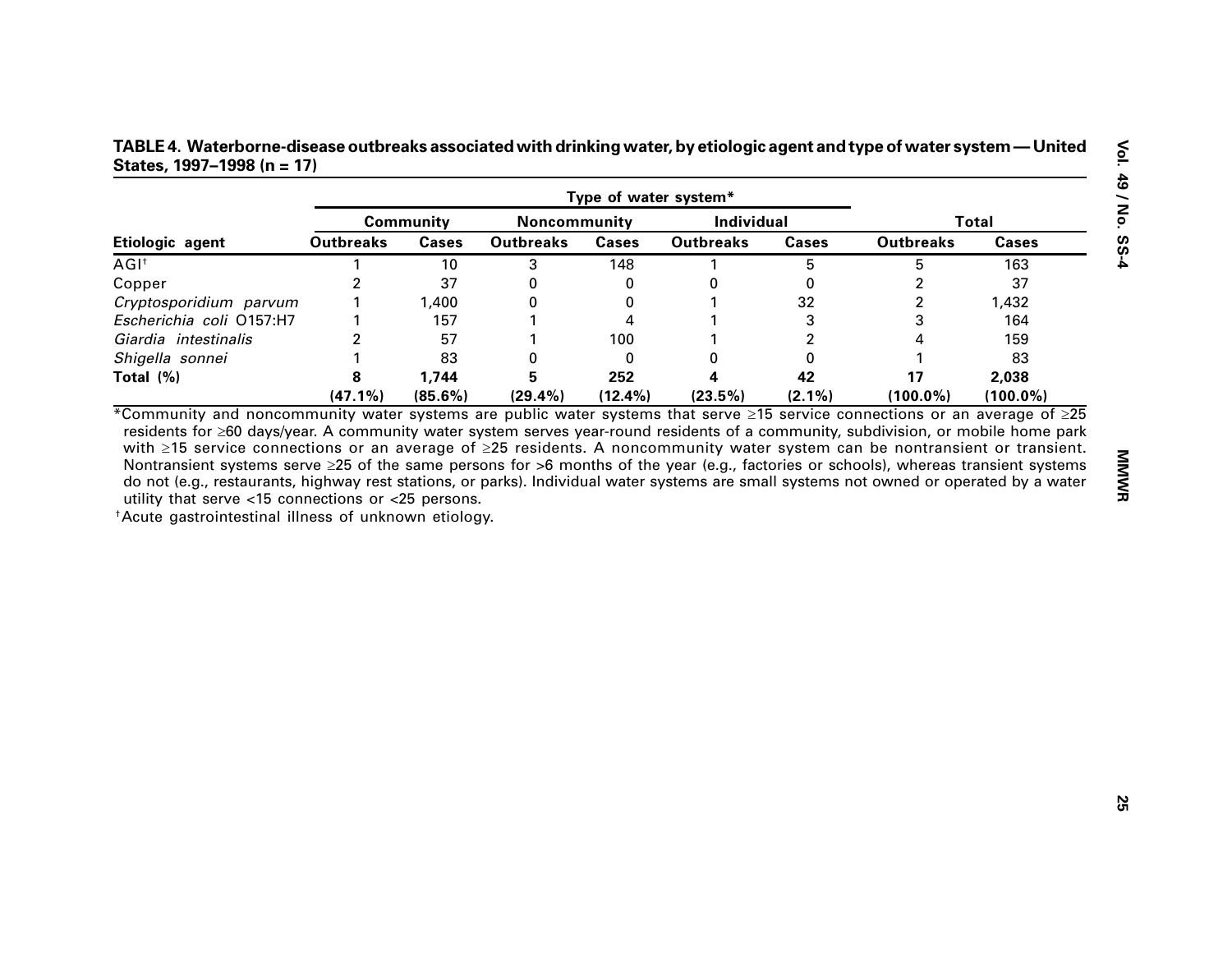| TABLE 5. Waterborne-disease outbreaks associated with drinking water, by type of deficiency and type of water system — United |  |
|-------------------------------------------------------------------------------------------------------------------------------|--|
| States, $1997-1998$ (n = 17)                                                                                                  |  |

|                                                                                                                                                                                                                                                                                                                                                                                                                                                                                       |                  |                        | Type of water system* |                 |                  |                 |                  |                                                                                                                                        |
|---------------------------------------------------------------------------------------------------------------------------------------------------------------------------------------------------------------------------------------------------------------------------------------------------------------------------------------------------------------------------------------------------------------------------------------------------------------------------------------|------------------|------------------------|-----------------------|-----------------|------------------|-----------------|------------------|----------------------------------------------------------------------------------------------------------------------------------------|
|                                                                                                                                                                                                                                                                                                                                                                                                                                                                                       |                  | <b>Community</b>       | <b>Noncommunity</b>   |                 | Individual       |                 | <b>Total</b>     |                                                                                                                                        |
| Type of deficiency <sup>+</sup>                                                                                                                                                                                                                                                                                                                                                                                                                                                       | <b>Outbreaks</b> | (%)                    | <b>Outbreaks</b>      | (%)             | <b>Outbreaks</b> | (%)             | <b>Outbreaks</b> | (%)                                                                                                                                    |
| Untreated surface water                                                                                                                                                                                                                                                                                                                                                                                                                                                               | 0                | (0.0)                  | 0                     | (0.0)           | 0                | (0.0)           | 0                | (0.0)                                                                                                                                  |
| Untreated groundwater                                                                                                                                                                                                                                                                                                                                                                                                                                                                 | 2                | (25.0)                 | 0                     | (0.0)           | 2                | (50.0)          | 4                | (23.5)                                                                                                                                 |
| Inadequate treatment                                                                                                                                                                                                                                                                                                                                                                                                                                                                  | 3                | (37.5)                 | 3                     | (60.0)          |                  | (25.0)          | 7                | (41.2)                                                                                                                                 |
| Distribution system                                                                                                                                                                                                                                                                                                                                                                                                                                                                   | 3                | (37.5)                 | $\overline{2}$        | (40.0)          | 0                | (0.0)           | 5                | (29.4)                                                                                                                                 |
| Miscellaneous or unknown                                                                                                                                                                                                                                                                                                                                                                                                                                                              | 0                | (0.0)                  | O                     | (0.0)           |                  | (25.0)          |                  | (5.9)                                                                                                                                  |
| <b>Total</b>                                                                                                                                                                                                                                                                                                                                                                                                                                                                          | 8                | (100.0)                | 5                     | (100.0)         | 4                | (100.0)         | 17               | (100.0)                                                                                                                                |
| Nontransient systems serve $\geq$ 25 of the same persons for >6 months of the year (e.g., factories or schools), whereas transient systems<br>do not (e.g., restaurants, highway rest stations, or parks). Individual water systems are small systems not owned or operated by a water<br>utility that serve <15 connections or <25 persons.<br>inadequate disinfection, and inadequate or no filtration); 4=distribution system deficiency (e.g., cross-connection, contamination of |                  |                        |                       |                 |                  |                 |                  | with $\geq$ 15 service connections or an average of $\geq$ 25 residents. A noncommunity water system can be nontransient or transient. |
| water mains during construction or repair, and contamination of a storage facility); and 5=unknown or miscellaneous deficiency (e.g.,<br>contaminated bottled water).                                                                                                                                                                                                                                                                                                                 |                  |                        |                       |                 |                  |                 |                  |                                                                                                                                        |
| *1=untreated surface water; 2=untreated groundwater; 3=treatment deficiency (e.g., temporary interruption of disinfection, chronically<br>TABLE 6. Waterborne-disease outbreaks of gastroenteritis associated with recreational water — United States, 1997 ( $n = 3$ )<br><b>State</b><br>Month                                                                                                                                                                                      | Class*           | Etiologic agent        |                       | <b>Illness</b>  |                  | No. of<br>cases | <b>Source</b>    | <b>Setting</b>                                                                                                                         |
| Jul                                                                                                                                                                                                                                                                                                                                                                                                                                                                                   | III              | Shigella sonnei        |                       | Gastroenteritis |                  | 9               | Pool/fountain    | Public park                                                                                                                            |
| <b>Massachusetts</b><br>Minnesota<br>Jul                                                                                                                                                                                                                                                                                                                                                                                                                                              | Ш                | Cryptosporidium parvum |                       | Gastroenteritis |                  | 369             | Fountain         | Zoo                                                                                                                                    |

| <b>State</b>         | Month | $Class*$ | Etiologic agent          | <b>Illness</b>  | No. of<br>cases | Source        | <b>Setting</b> |
|----------------------|-------|----------|--------------------------|-----------------|-----------------|---------------|----------------|
| <b>Massachusetts</b> | Jul   | Ш        | Shigella sonnei          | Gastroenteritis |                 | Pool/fountain | Public park    |
| Minnesota            | Jul   |          | Cryptosporidium parvum   | Gastroenteritis | 369             | Fountain      | Zoo            |
| Missouri             | Jul   |          | Escherichia coli 0157:H7 | Gastroenteritis |                 | ∟ake          | Resort         |

#### **TABLE 6. Waterborne-disease outbreaks of gastroenteritis associated with recreational water — United States, 1997 (n = 3)**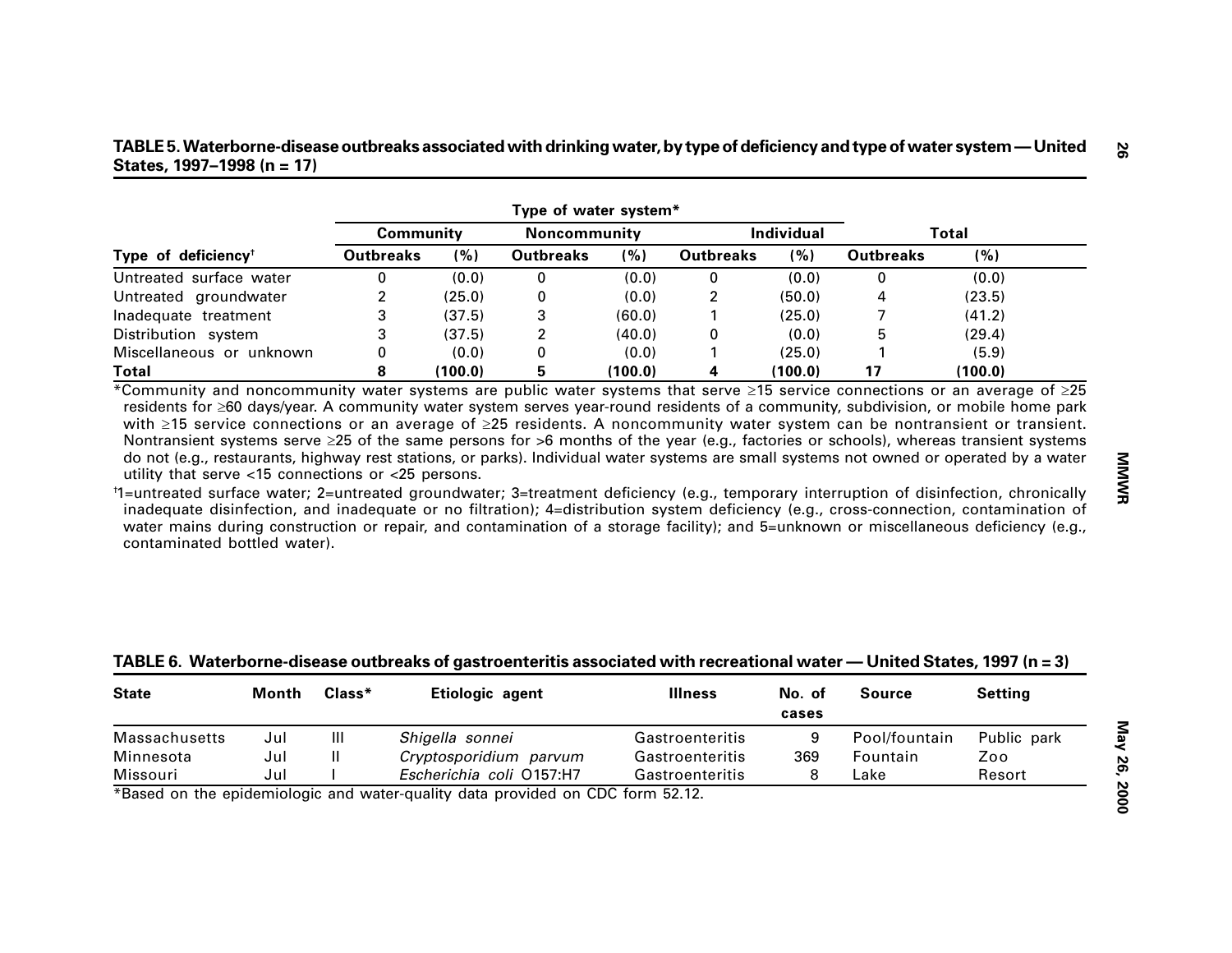| <b>State</b>                                                                                                                                                  | Month Class* |                    | Etiologic agent                                                                                                             | <b>Illness</b>      | No. of<br>cases | <b>Source</b> | <b>Setting</b>                                                   |  |
|---------------------------------------------------------------------------------------------------------------------------------------------------------------|--------------|--------------------|-----------------------------------------------------------------------------------------------------------------------------|---------------------|-----------------|---------------|------------------------------------------------------------------|--|
| Florida<br>Jul                                                                                                                                                |              | IV                 | Cryptosporidium parvum                                                                                                      | Gastroenteritis     | $\overline{7}$  | Pool          | Day care center                                                  |  |
| Georgia                                                                                                                                                       | Jun          |                    | Escherichia coli O157:H7                                                                                                    | Gastroenteritis     | 26              | Pool          | Water park                                                       |  |
| Maine                                                                                                                                                         | Aug          |                    | AGI <sup>t</sup>                                                                                                            | Gastroenteritis     | 650             | Lake          | Campground                                                       |  |
| Minnesota                                                                                                                                                     | Apr          | IV                 | C. parvum                                                                                                                   | Gastroenteritis     | 45              | Pool          | Swim club                                                        |  |
| Minnesota                                                                                                                                                     | Jul          | IV                 | E. coli 0157:H7                                                                                                             | Gastroenteritis     | 5               | Lake          | Beach                                                            |  |
| Minnesota                                                                                                                                                     | Jul          | IV                 | C. parvum                                                                                                                   | Gastroenteritis     | 7               | Pool          | Community pool                                                   |  |
| Ohio                                                                                                                                                          | Jul          | $\mathbf{III}$     | <b>NLV</b> <sup>§</sup>                                                                                                     | Gastroenteritis     | 30              | Lake          | Campground                                                       |  |
| Oregon                                                                                                                                                        | Aug          | $\mathbf{H}$       | C. parvum                                                                                                                   | Gastroenteritis     | 69              | Pool          | Community pool                                                   |  |
| Pennsylvania                                                                                                                                                  | Jul          | Ш                  | C. parvum                                                                                                                   | Gastroenteritis     | 8               | Lake          | State park                                                       |  |
| Washington                                                                                                                                                    | Jul          | $\mathbf{H}$       | AGI                                                                                                                         | Gastroenteritis     | 41              | Lake          | Children's camp                                                  |  |
| Washington                                                                                                                                                    | Jul          | Ш                  | AGI                                                                                                                         | Gastroenteritis     | 248             | Lake          | Park                                                             |  |
| Wisconsin                                                                                                                                                     | Jun          |                    | <b>NLV</b>                                                                                                                  | Gastroenteritis     | 18              | Lake          | Public beach                                                     |  |
| Wisconsin                                                                                                                                                     | Jun          | Ш                  | C. parvum                                                                                                                   | Gastroenteritis     | 12              | Pool          | Community pool                                                   |  |
|                                                                                                                                                               |              |                    |                                                                                                                             |                     |                 |               |                                                                  |  |
|                                                                                                                                                               | Jul          | $\mathbf{III}$     | C. parvum                                                                                                                   | Gastroenteritis     | 9               | Pool          |                                                                  |  |
|                                                                                                                                                               | Jul          | IV                 | C. parvum<br>*Based on the epidemiologic and water-quality data provided on CDC form 52.12.                                 | Gastroenteritis     | 12              | Pool          |                                                                  |  |
| Wisconsin<br>Wisconsin<br>*Acute gastrointestinal illness of unknown etiology.<br><sup>§</sup> Norwalk-like virus.<br>water — United States, 1998 ( $n = 6$ ) |              |                    | TABLE 8. Waterborne-disease outbreaks of meningoencephalitis, leptospirosis, and Pontiac fever associated with recreational |                     |                 |               |                                                                  |  |
|                                                                                                                                                               | Month        | $\mathsf{Class}^*$ | Etiologic agent                                                                                                             | <b>Illness</b>      | No. of<br>cases | <b>Source</b> | <b>Setting</b>                                                   |  |
|                                                                                                                                                               | Aug          | $NA^{\dagger}$     | Naegleria                                                                                                                   | Meningoencephalitis | 1               | <b>Stream</b> |                                                                  |  |
| <b>State</b><br>Florida<br><b>Illinois</b>                                                                                                                    | Jun          |                    | Leptospira                                                                                                                  | Leptospirosis       | 375             | Lake          | Community pool<br>Community pool<br>Drainage canal<br>Triathalon |  |
|                                                                                                                                                               | Aug          | <b>NA</b>          | Naegleria                                                                                                                   | Meningoencephalitis |                 | Lake          | Lake                                                             |  |
|                                                                                                                                                               | Jul          | <b>NA</b>          | Naegleria                                                                                                                   | Meningoencephalitis |                 | Lake          | Lake                                                             |  |
| Oklahoma<br>Texas<br>Texas                                                                                                                                    | Aug          | <b>NA</b>          | Naegleria                                                                                                                   | Meningoencephalitis |                 | River         | River                                                            |  |

| TABLE 8. Waterborne-disease outbreaks of meningoencephalitis, leptospirosis, and Pontiac fever associated with recreational |  |
|-----------------------------------------------------------------------------------------------------------------------------|--|
| water — United States, 1998 (n = $6$ )                                                                                      |  |

| <b>State</b>    | $Class*$<br>Month |                | Etiologic agent | <b>Illness</b>      | No. of<br>cases | Source    | <b>Setting</b> |
|-----------------|-------------------|----------------|-----------------|---------------------|-----------------|-----------|----------------|
| Florida         | Aug               | $NA^{\dagger}$ | Naegleria       | Meningoencephalitis |                 | Stream    | Drainage canal |
| <b>Illinois</b> | Jun               |                | Leptospira      | Leptospirosis       | 375             | Lake      | Triathalon     |
| Oklahoma        | Aug               | <b>NA</b>      | Naegleria       | Meningoencephalitis |                 | Lake      | Lake           |
| Texas           | Jul               | <b>NA</b>      | Naegleria       | Meningoencephalitis |                 | Lake      | Lake           |
| Texas           | Aug               | <b>NA</b>      | Naegleria       | Meningoencephalitis |                 | River     | River          |
| Wisconsin       | Jan               |                | Legionellae     | Pontiac fever       | 45              | Whirlpool | Hotel          |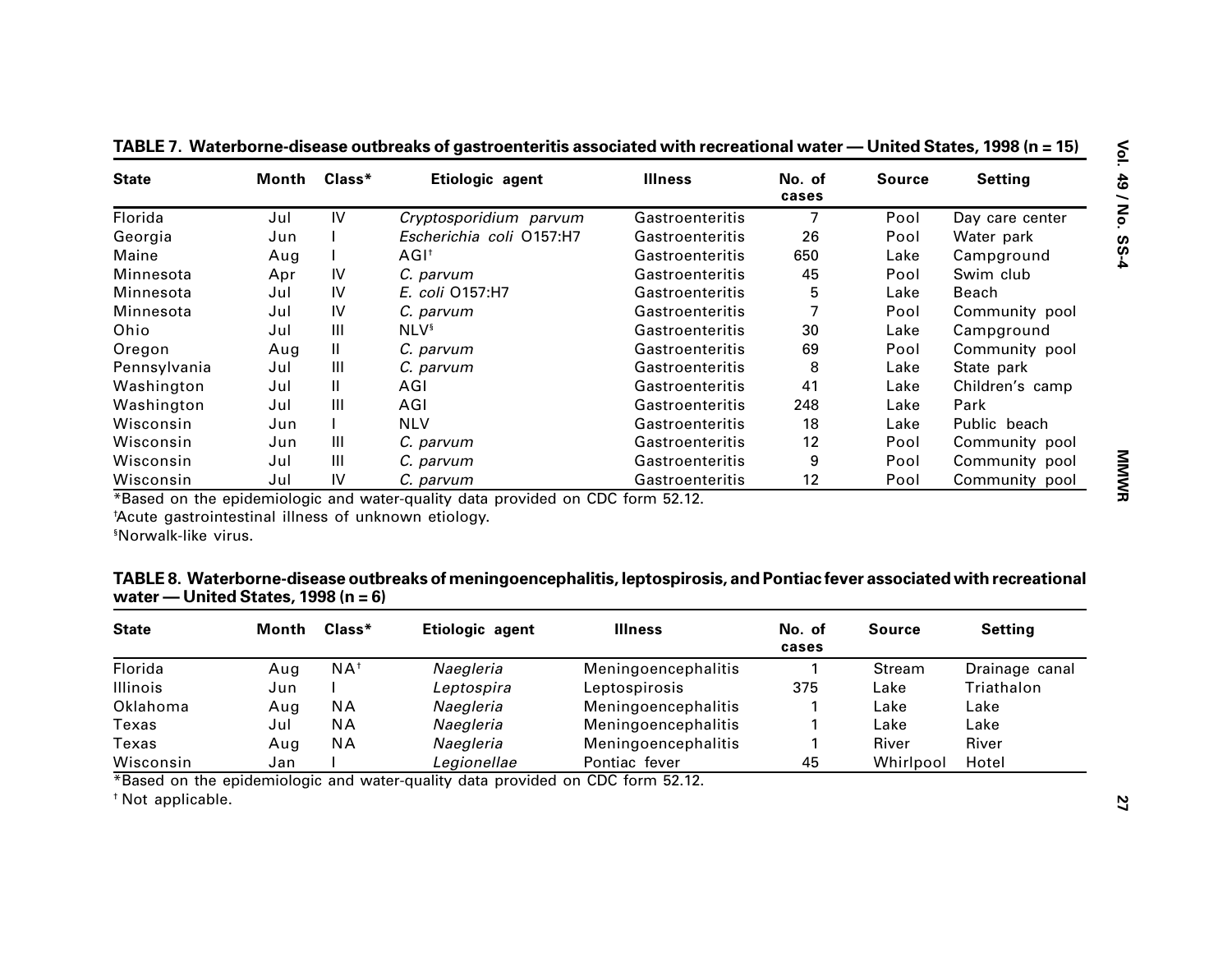| <b>State</b>                                            | Year  | <b>Month</b>       | Class*                                              | Etiologic agent                                                                                                                                        | No. of<br>cases                | <b>Source</b>    | <b>Setting</b> |
|---------------------------------------------------------|-------|--------------------|-----------------------------------------------------|--------------------------------------------------------------------------------------------------------------------------------------------------------|--------------------------------|------------------|----------------|
| Alaska                                                  | 1998  | Jun                | $NA^{\dagger}$                                      | Pseudomonas aeruginosa <sup>§</sup>                                                                                                                    | 50                             | Spring           | Resort         |
| Arkansas                                                | 1997  | Jan                | <b>NA</b>                                           | P. aeruginosa <sup>1</sup>                                                                                                                             | 12                             | Pool and hot tub | Hotel          |
| Indiana                                                 | 1997  | Feb                | <b>NA</b>                                           | P. aeruginosa <sup>§</sup>                                                                                                                             | 42                             | Pool             | Hotel          |
| Maine                                                   | 1997  | Jan                | <b>NA</b>                                           | P. aeruginosa <sup>1</sup>                                                                                                                             | 3                              | Hot tub          | Hotel          |
| Maryland                                                | 1998  | Feb                | <b>NA</b>                                           | P. aeruginosa <sup>1</sup>                                                                                                                             | 7                              | Hot tub          | Hotel          |
| Oregon                                                  | 1997  | Jul                | IV                                                  | Schistosoma spindale <sup>®</sup>                                                                                                                      | $\overline{\mathbf{c}}$        | Lake             | Campground     |
| Wisconsin                                               | 1998  | Feb                | <b>NA</b>                                           | P. aeruginosa <sup>§</sup>                                                                                                                             | 8                              | Pool             | Hotel          |
| Wisconsin                                               | 1998  | Feb                | <b>NA</b>                                           | P. aeruginos <sup>®</sup>                                                                                                                              | 3                              | Hot tub          | Hotel          |
| <sup>1</sup> Suspected case based on clinical syndrome. |       |                    |                                                     |                                                                                                                                                        |                                |                  |                |
|                                                         |       |                    | surveillance summary — United States, 1996 (n = 1)* | TABLE 10. Waterborne-disease outbreak of gastroenteritis associated with drinking water that was not included in the previous                          |                                |                  |                |
| <b>State</b>                                            | Month | Class <sup>†</sup> | Etiologic agent                                     | No. of<br>Type of<br>system <sup>§</sup><br>cases                                                                                                      | <b>Deficiency</b> <sup>1</sup> | <b>Source</b>    | <b>Setting</b> |
| Florida                                                 | Oct   | Ш                  | Norwalk-like virus                                  | 594<br>Com<br>*An outbreak is defined as a) at least two persons experiencing a similar illness after ingestion of drinking water and b) epidemiologic | 5                              | Well             | School         |

**— United States, 1997 –1998 (n = 8)**

### **TABLE 10. Waterborne-disease outbreak of gastroenteritis associated with drinking water that was not included in the previous surveillance summary — United States, 1996 (n = 1)\***

| <b>State</b> | Month | Classi | Etiologic agent       | No.<br>.ot<br>cases | Type of<br>system <sup>s</sup> | <b>Deficiency</b> <sup>1</sup> | <b>Source</b> | <b>Setting</b> |
|--------------|-------|--------|-----------------------|---------------------|--------------------------------|--------------------------------|---------------|----------------|
| Florida      | Oct   |        | Norwalk-like<br>virus | 594                 | Com                            |                                | Well          | School         |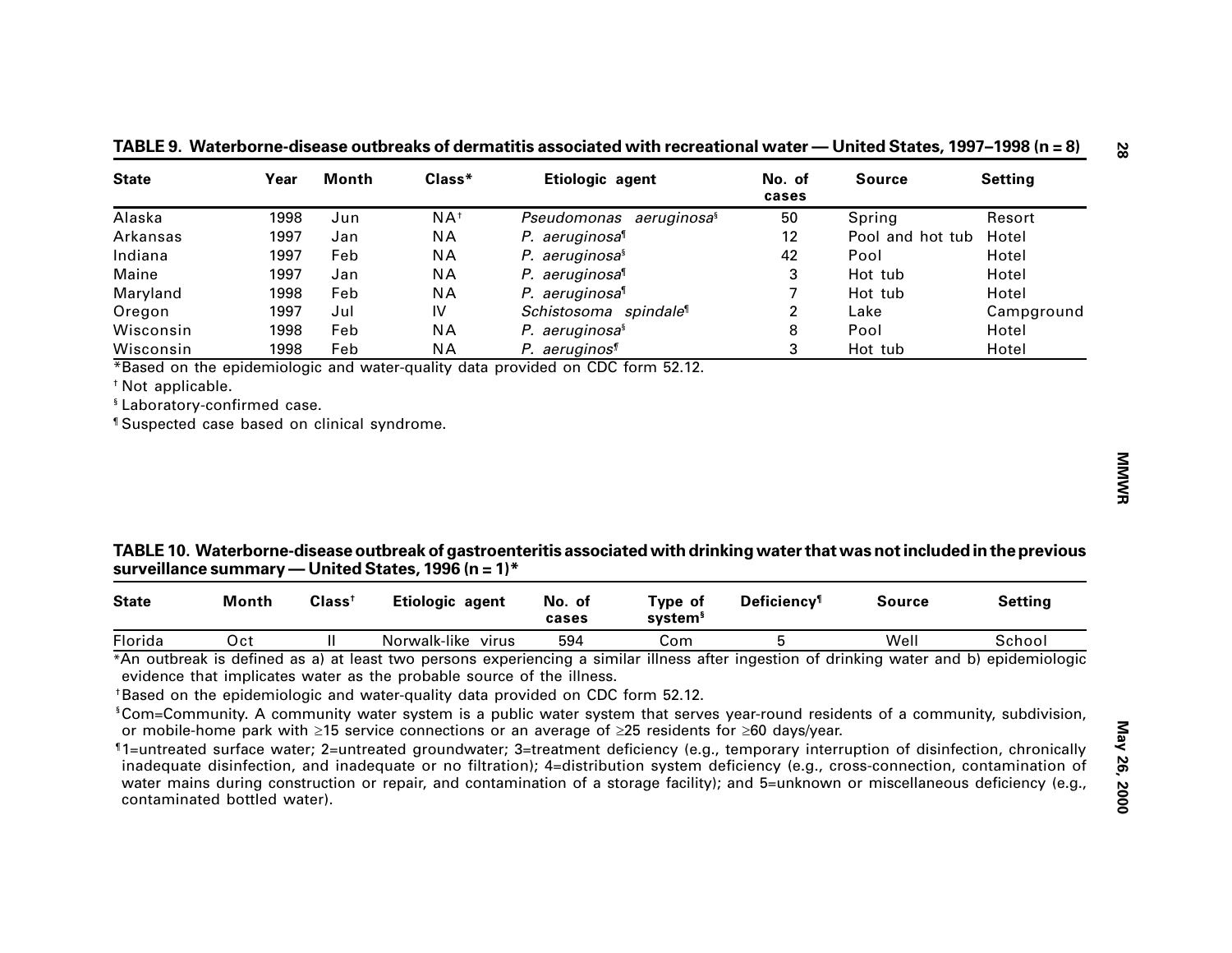



**FIGURE 2. Waterborne-disease outbreaks associated with drinking water, by etiologic agent, water system, water source, and deficiency — United States, 1997–1998 (n = 17)**

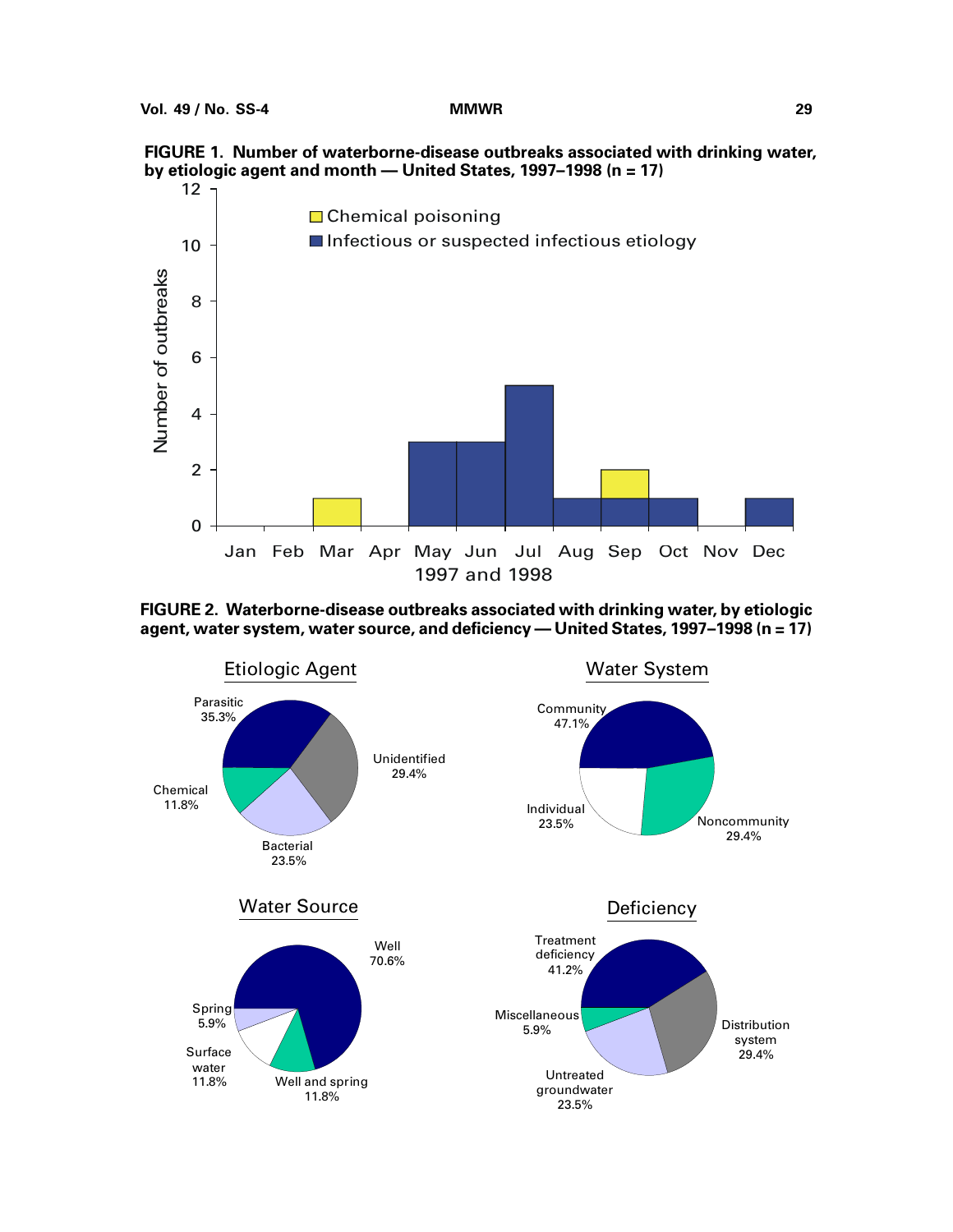



**FIGURE 4. Waterborne-disease outbreaks of gastroenteritis associated with recreational water, by etiologic agent and type of exposure — United States, 1997– 1998**



\*Norwalk-like virus.

† Acute gastrointestinal illness of unknown etiology.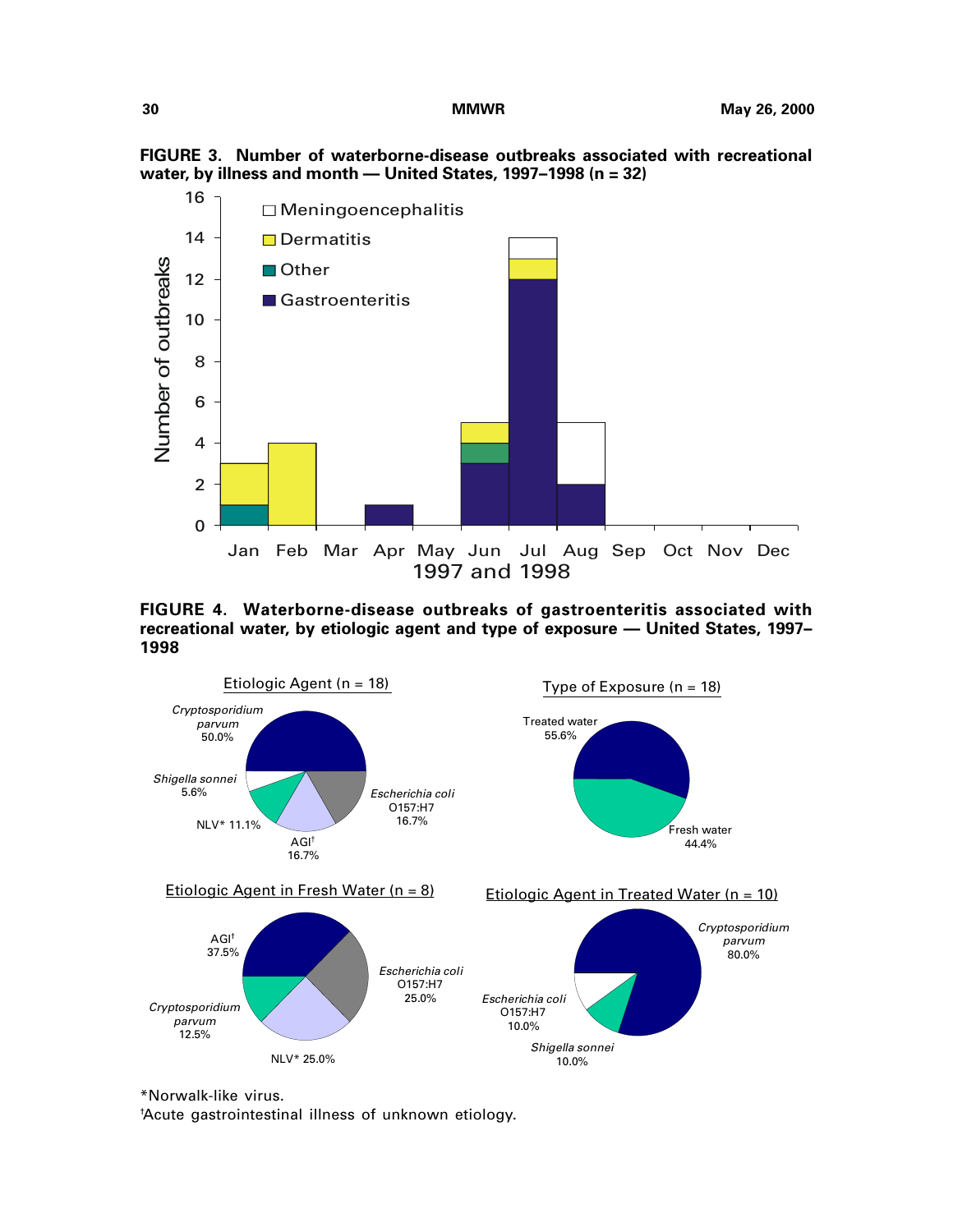

**FIGURE 5. Number of waterborne-disease outbreaks associated with drinking water, by year and etiologic agent — United States, 1971–1998 (n = 691)**

\*Acute gastrointestinal illness of unknown etiology.



**FIGURE 6. Number of waterborne-disease outbreaks associated with drinking water, by year and type of water system — United States, 1971–1998 (n = 691)**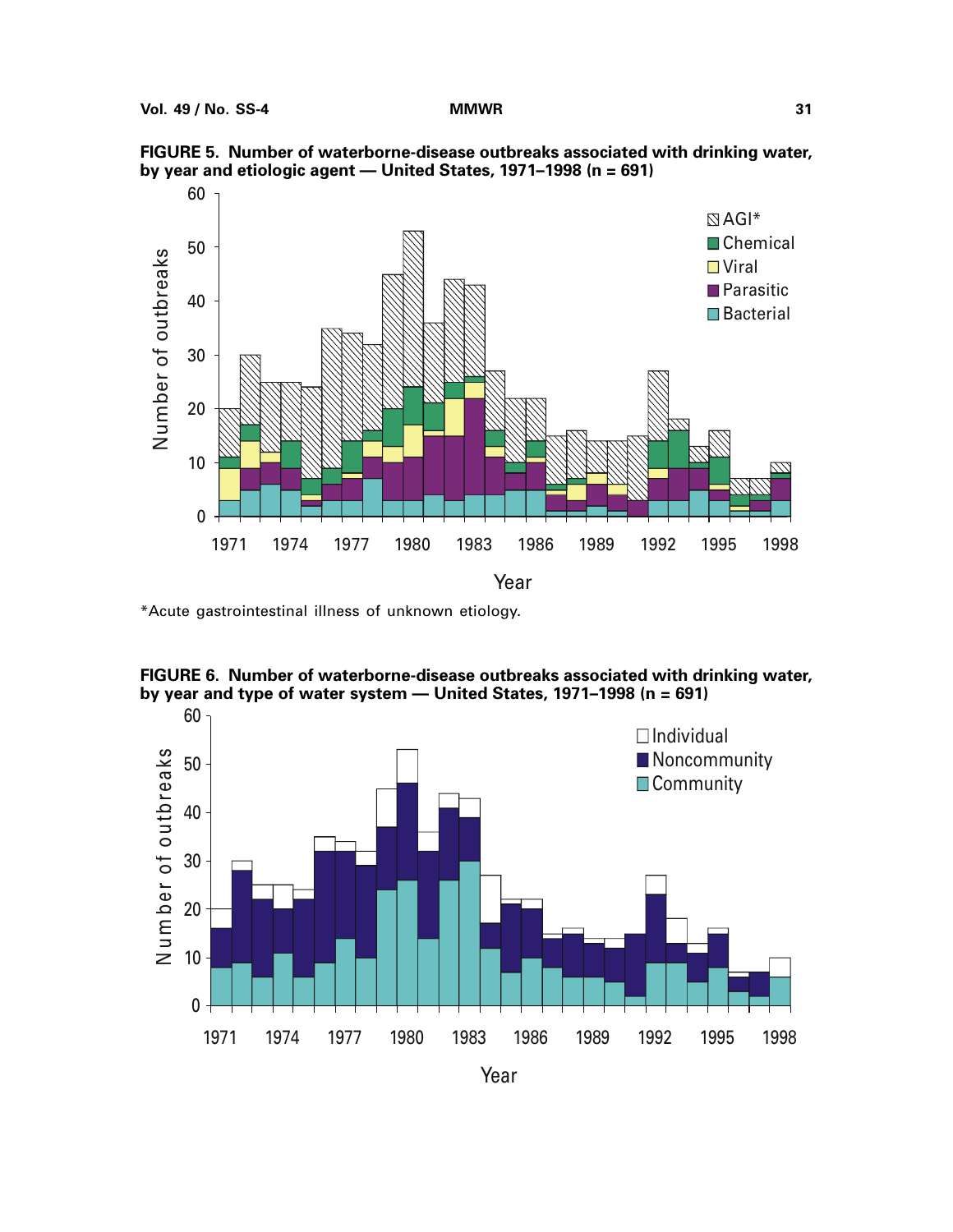

**FIGURE 7. Number of waterborne-disease outbreaks associated with recreational water, by year and illness — United States, 1989–1998 (n = 171)**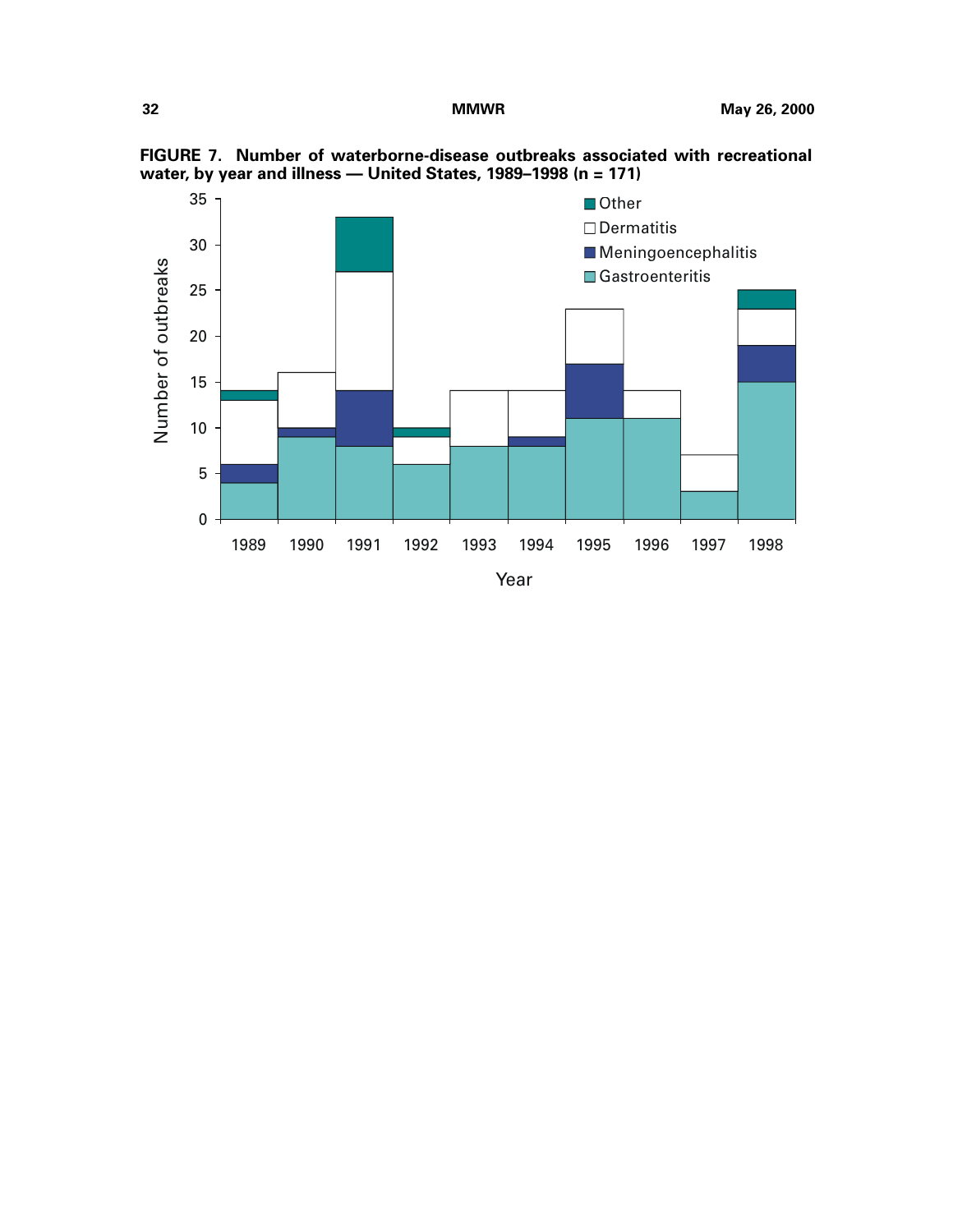## **Glossary**

**Action level:** A specified concentration of a contaminant in water. If this concentration is reached or exceeded, certain actions (e.g., further treatment and monitoring) must be taken to comply with a drinking water regulation.

**Boil-water advisory:** A statement to the public advising persons to boil tap water before drinking it.

**Class:** WBDOs are classified according to the strength of the epidemiologic and waterquality data implicating water as the source of the outbreak (Table 1).

**Coagulation:** The process of adding chemicals to water to destabilize charges on naturally occurring particles to facilitate their subsequent aggregation and removal by flocculation or filtration.

**Coliforms:** All aerobic and facultative anaerobic, gram-negative, nonsporeforming, rodshaped bacteria that ferment lactose with gas formation within 48 hours at 95 F (35 C).

**Community water system:** A public water system that serves year-round residents of a community, subdivision, or mobile home park that has  $\geq$ 15 service connections or an average of  $\geq$ 25 residents for  $\geq$ 60 days/year.

**Contact time:** The length of time water is exposed to a disinfectant (e.g., chlorine contact time).

**Cross-connection:** Any actual or potential connection between a drinking water supply and a possible source of contamination or pollution (e.g., a wastewater line).

**Cyst:** The infectious stage of Giardia intestinalis and some other protozoan parasites that have protective walls, which facilitate their survival in water and other environments.

**Disinfection by-products:** Chemicals formed in water through reactions between organic matter and disinfectants.

**Distribution system:** Water pipes, storage reservoirs, tanks, and other means used to deliver drinking water to consumers or store it before delivery.

**Excystation:** The release of the internal (i.e., encysted) contents (e.g., trophozoites or sporozoites) from cysts or oocysts.

**Fecal coliforms:** Coliforms that grow and produce gas at 112.1 F (44.5 C) in 24 hours.

**Filter backwash:** Water containing the material obtained by reversing the flow of water through a filter to dislodge the particles that have been retained on it.

**Filtration:** The process of removing suspended particles from water by passing it through one or more permeable membranes or media of small diameter (e.g., sand, anthracite, or diatomaceous earth).

**Finished water:** The water (i.e., drinking water) delivered to the distribution system after treatment, if any.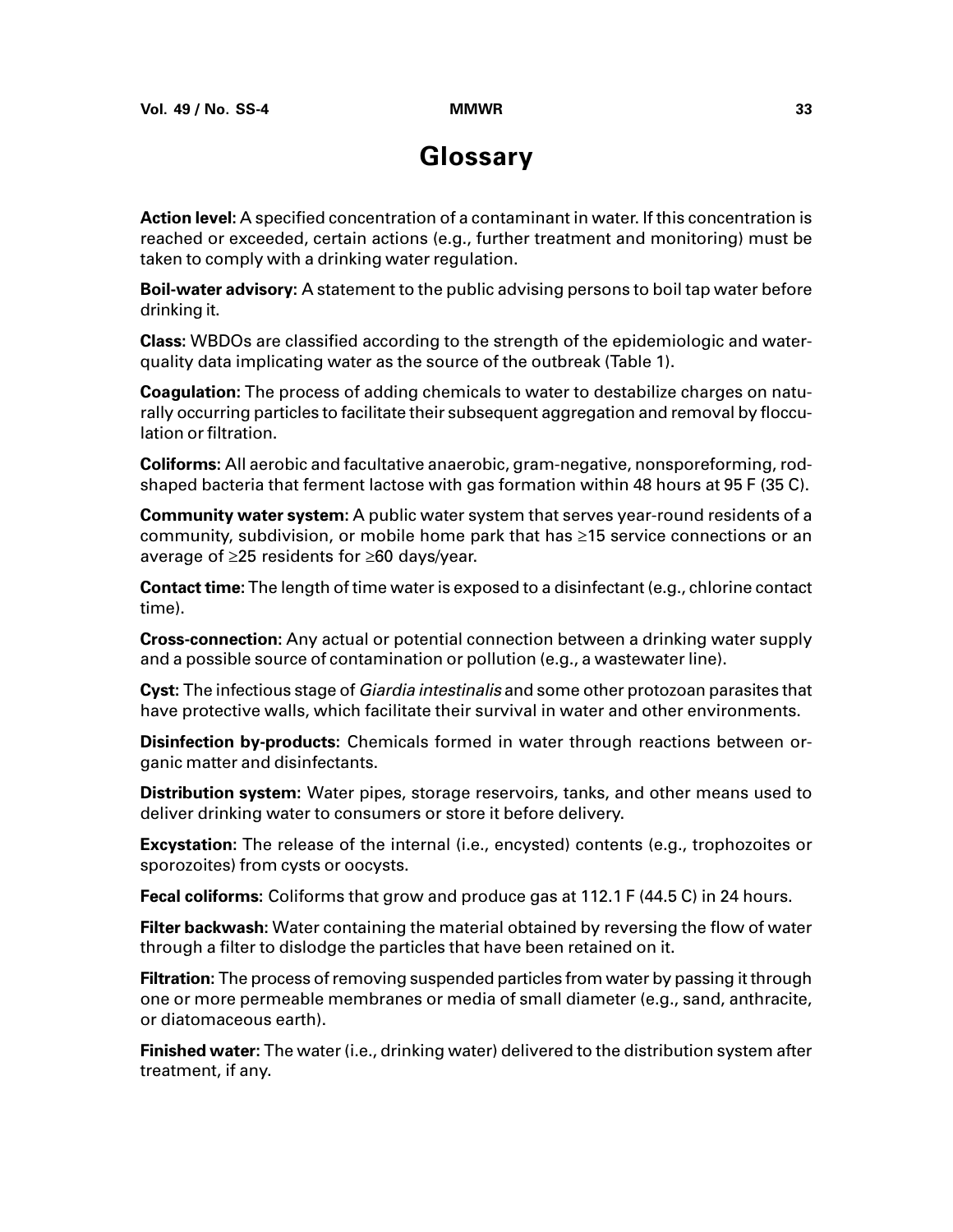**Flocculation:** The water-treatment process after coagulation that uses gentle stirring to cause suspended particles to form larger, aggregated masses (floc). The aggregates are removed from the water by a separation process (e.g., sedimentation, flotation, or filtration).

**Free, residual chlorine level:** The concentration of chlorine in water that is not combined with other constituents, thus serving as an effective disinfectant.

**Groundwater system:** A system that uses water extracted from the ground (i.e., a well or spring).

**Heterotrophic microflora:** Microorganisms that utilize organic material for energy and growth.

**Individual water system:** A small water system not owned or operated by a water utility that serves <15 residences or farms that do not have access to a public water system.

**Maximum-contaminant level:** The maximum permissible concentration (level) of a contaminant in water supplied to any user of a public water system.

**Nephelometric turbidity units:** The units in which the turbidity of a sample of water is measured when the degree to which light is scattered is assessed with a nephelometric turbidimeter.

**Noncommunity water system:** A public water system that a) serves an institution, industry, camp, park, hotel, or business that is used by the public for  $\geq 60$  days per year, b) has  $\geq$ 15 service connections or serves an average of  $\geq$ 25 persons, and c) is not a community water system.

**Oocyst:** The infectious stage of Cryptosporidium parvum and some other coccidian parasites with a protective wall, which facilitates survival in water and other environments.

**Public water system:** A system, classified as either a community water system or a noncommunity water system, that provides piped water to the public for human consumption and is regulated under the Safe Drinking Water Act.

**Raw water:** Surface water or groundwater that has not been treated in any way.

**Reverse osmosis:** A filtration process that removes dissolved salts and metallic ions from water by forcing it through a semipermeable membrane. This process is also highly effective in removing microbes from water.

**Siphonage:** A reversal of the normal flow of water or other liquid caused by a negativepressure gradient (e.g., within a water system).

**Source water:** Untreated water (i.e., raw water) used to produce drinking water.

**Surface water:** The water in lakes, rivers, reservoirs, and oceans.

**Total coliforms:** Nonfecal and fecal coliforms that are detected with a standard test.

**Turbidity:** The quality (e.g., of water) of having suspended matter (e.g., clay, silt, or plankton), which results in loss of clarity or transparency.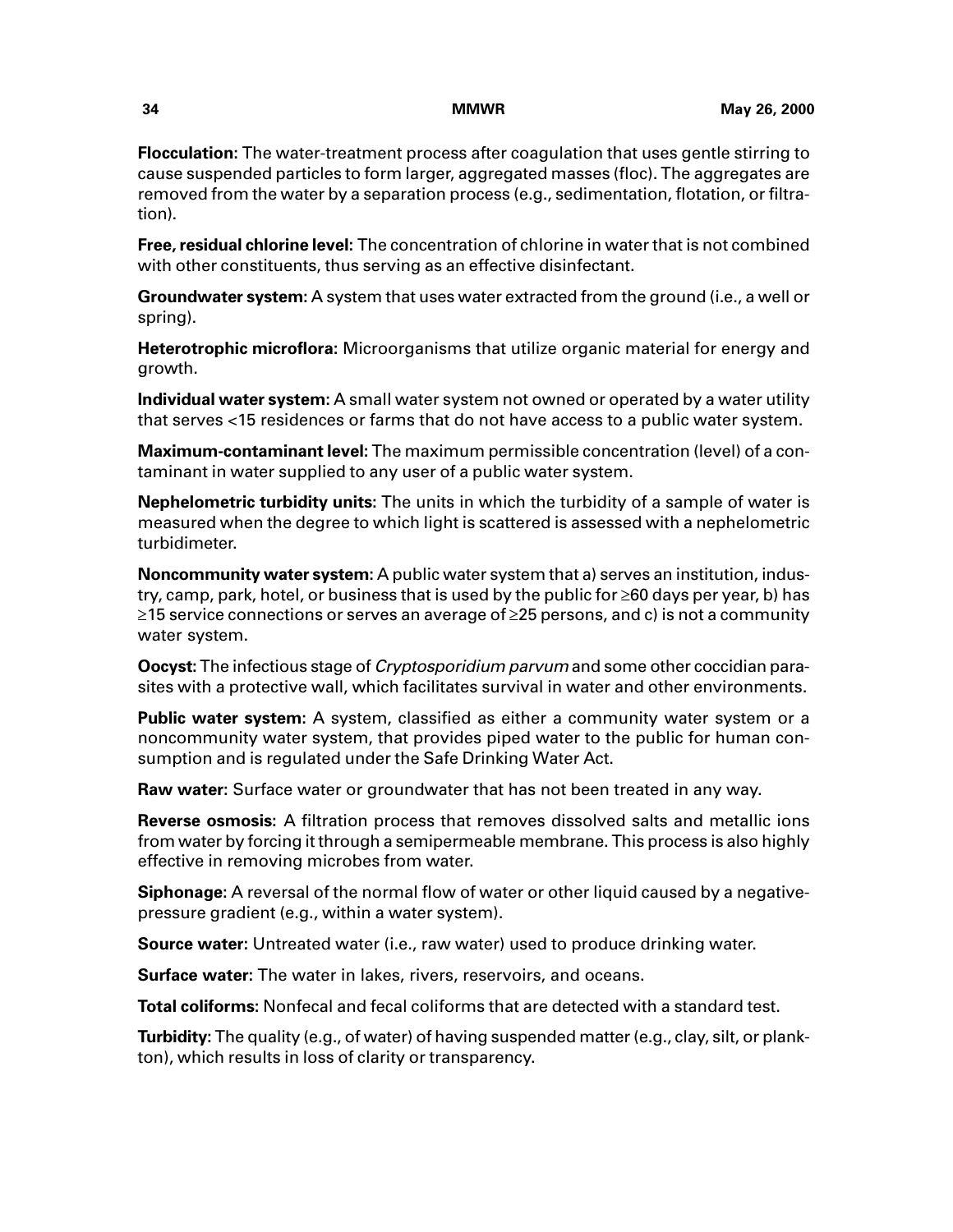**Vol. 49 / No. SS-4 MMWR 35**

**Untreated water:** Surface water or groundwater that has not been treated in any way (also called raw water).

**Water quality indicator:** A microbial, chemical, or physical parameter that indicates the potential risk for infectious diseases associated with use of the water for drinking, bathing, or recreational purposes. The best indicator is one whose density or concentration correlates best with health hazards associated with a given type of hazard or pollution.

**Water utility:** A water provider that distributes drinking water to a community through a network of pipes.

**Watershed:** An area from which water drains to a single point; in a natural basin, the area contributing flow (i.e., water) to a given place or a given point on a stream.

**Watershed-control program:** A program to protect a watershed from sources of contamination or pollution.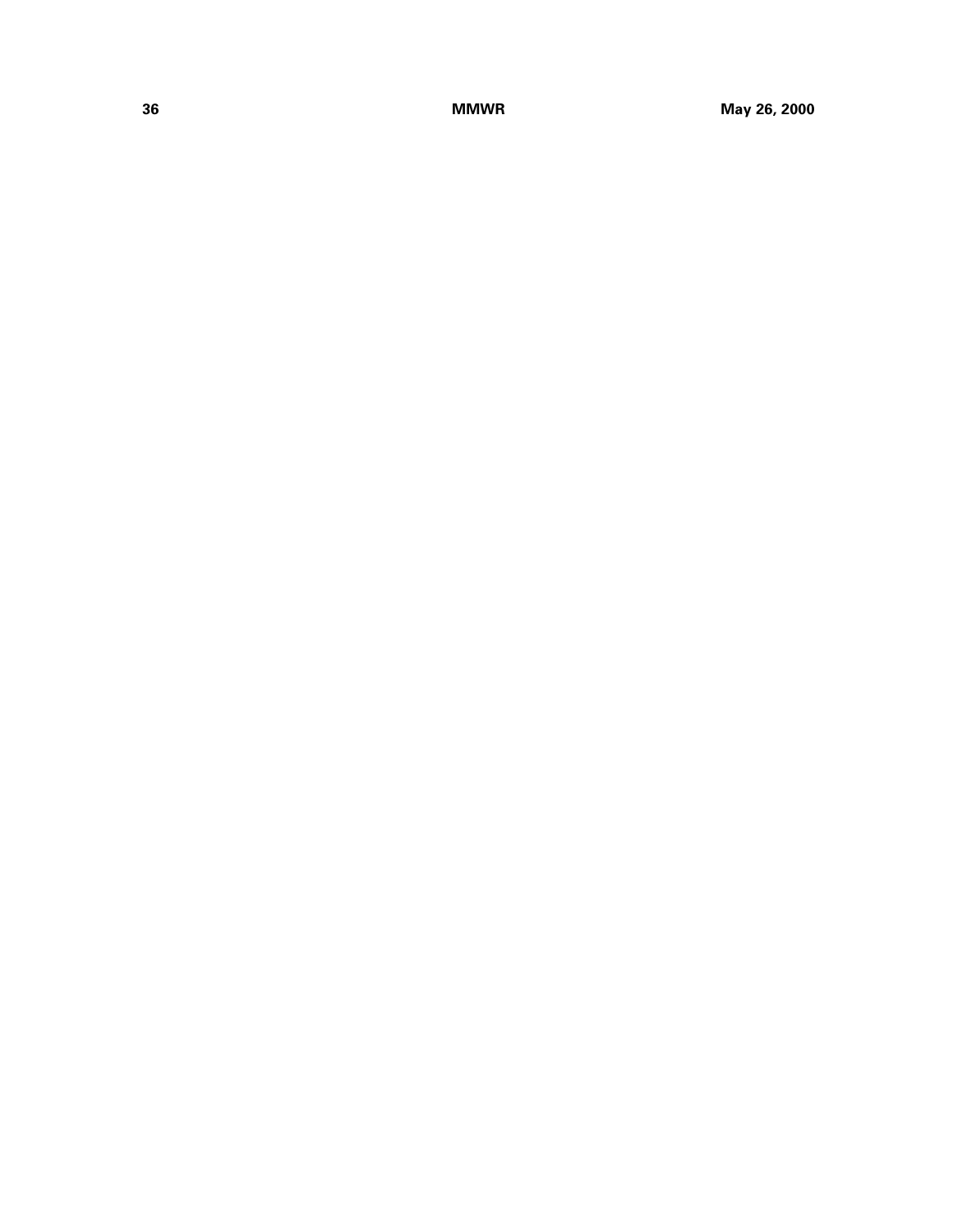#### **State and Territorial Epidemiologists and Laboratory Directors**

<span id="page-42-0"></span>State and Territorial Epidemiologists and Laboratory Directors are acknowledged for their contributions to *CDC Surveillance Summaries*. The epidemiologists and the laboratory directors listed below were in the positions shown as of May 2000.

Delaware **A. LeRoy Hathcock, PhD**<br>District of Columbia **A. Le**Roy Martin E. Levy, MD, MPH Federated States Marshall Islands Tom D. Kijiner —

Alabama John P. Lofgren, MD William J. Callan, PhD Alaska John P. Middaugh, MD Bernard Jilly, PhD Arizona Norman Peterson, MD, MPH Wes Press, MS Arkansas Thomas C. McChesney, DVM Michael G. Foreman California Duc J. Vugia, MD, MPH Paul Kimsey, PhD Colorado Richard E. Hoffman, MD, MPH Ronald L. Cada, DrPH Connecticut James L. Hadler, MD, MPH Katherine Kelley, DrPH District of Columbia Martin E. Levy, MD, MPH — Florida Richard S. Hopkins, MD, MSPH Ming Chan, PhD Georgia Paul Blake, MD, MPH Elizabeth A. Franko, DrPH Hawaii Paul V. Effler, MD, MPH Vernon K. Miyamoto, PhD Idaho Christine G. Hahn, MD Richard H. Hudson, PhD Illinois Shari L. Bornstein, MD, MPH Bernard T. Johnson, MS Indiana Robert Teclaw, DVM, PhD, MPH David E. Nauth M. Patricia Quinlisk, MD, MPH Mary J. R. Gilchrist, Ph<br>Gianfranco Pezzino, MD, MPH Roger H. Carlson, PhD Kansas Gianfranco Pezzino, MD, MPH و Gianfranco Pezzino, MD, MPH<br>Kentucky Giang Giang Giang Giang Giang Giang Alb Kentucky Glyn G. Caldwell, MD Samuel Gregorio, DrPH Louisiana Louise McFarland, DrPH Henry B. Bradford, Jr, PhD<br>
Maine Mathleen F. Gensheimer, MD, MPH John A. Krueger Maine Kathleen F. Gensheimer, MD, MPH John A. Krueger Maryland Jeffrey C. Roche, MD, MPH (Acting) J. Mehsen Joseph, PhD Massachusetts Alfred DeMaria, Jr, MD Ralph J. Timperi, MPH Michigan Matthew L. Boulton, MD, MPH Frances Pouch Downes, DrPH Minnesota Richard Danila, PhD, MPH Norman Crouch, PhD Mississippi Mary Currier, MD, MPH Joe O. Graves, PhD Missouri H. Denny Donnell, Jr, MD, MPH Eric C. Blank, DrPH Montana Todd A. Damrow, PhD, MPH Mike Spence, MD Thomas J. Safranek, MD<br>Randall L. Todd, DrPH Nevada Randall L. Todd, DrPH L. Dee Brown, MD, MPH New Hampshire Jesse Greenblatt, MD, MPH Veronica C. Malmberg, MSN New Jersey Eddy A. Bresnitz, MD, MS S. I. Shahied, PhD New Mexico C. Mack Sewell, DrPH, MS David E. Mills, PhD New York City Benjamin A. Mojica, MD, MPH<br>New York State **Ramon, Mark Ramon, MD** New York State Perry F. Smith, MD Lawrence S. Sturman, MD, PhD North Carolina Newton J. MacCormack, MD, MPH Lou F. Turner, DrPH North Dakota Larry A. Shireley, MPH, MS Bonna Cunningham Ohio Forrest W. Smith, MD William Becker, DO J. Michael Crutcher, MD, MPH<br>David W. Fleming, MD Oregon David W. Fleming, MD Michael R. Skeels, PhD, MPH Pennsylvania James T. Rankin, Jr, DVM, PhD, MPH Bruce Kleger, DrPH Rhode Island Utpala Bandyopadhyay, MD, MPH Gregory Hayes, DrPH South Carolina James J. Gibson, MD, MPH Harold Dowda, PhD South Dakota Sarah L. Patrick, PhD, MPH<br>19 - Tennessee Milliam L. Moore, Jr, MD Tennessee William L. Moore, Jr, MD Michael W. Kimberly, DrPH Texas Dennis M. Perrotta, PhD David L. Maserang, PhD Utah Craig R. Nichols, MPA Charles D. Brokopp, DrPH Vermont Peter D. Galbraith, DMD, MPH Burton W. Wilcke, Jr, PhD Virginia Christianus Robert B. Stroube, MD, MPH James L. Pearson, Dr<br>Washington M. Counts, DrPH Juliet VanEenwyk, PhD (Acting) Jon M. Counts, DrPH Washington Juliet VanEenwyk, PhD (Acting) Jon M. Counts, DrPH West Virginia Loretta E. Haddy, MS, MA Andrea Labik, PhD Wisconsin Jeffrey P. Davis, MD Ronald H. Laessig, PhD Wyoming Karl Musgrave, DVM, MPH Richard Harris, PhD Joseph Tufa, DSM, MPH

of Micronesia Jean-Paul Chaine — Robert L. Haddock, DVM, MPH<br>Tom D. Kijiner Northern Mariana Islands Jose L. Chong, MD Joseph K.P. Villagomez Palau Jill McCready, MS, MPH — Virgin Islands **No. 2018** Jose Poblete, MD (Acting) **Noting** Norbert Mantor, PhD

**State/Territory Epidemiologist Laboratory Director**

José Luis Miranda Arroyo, MD